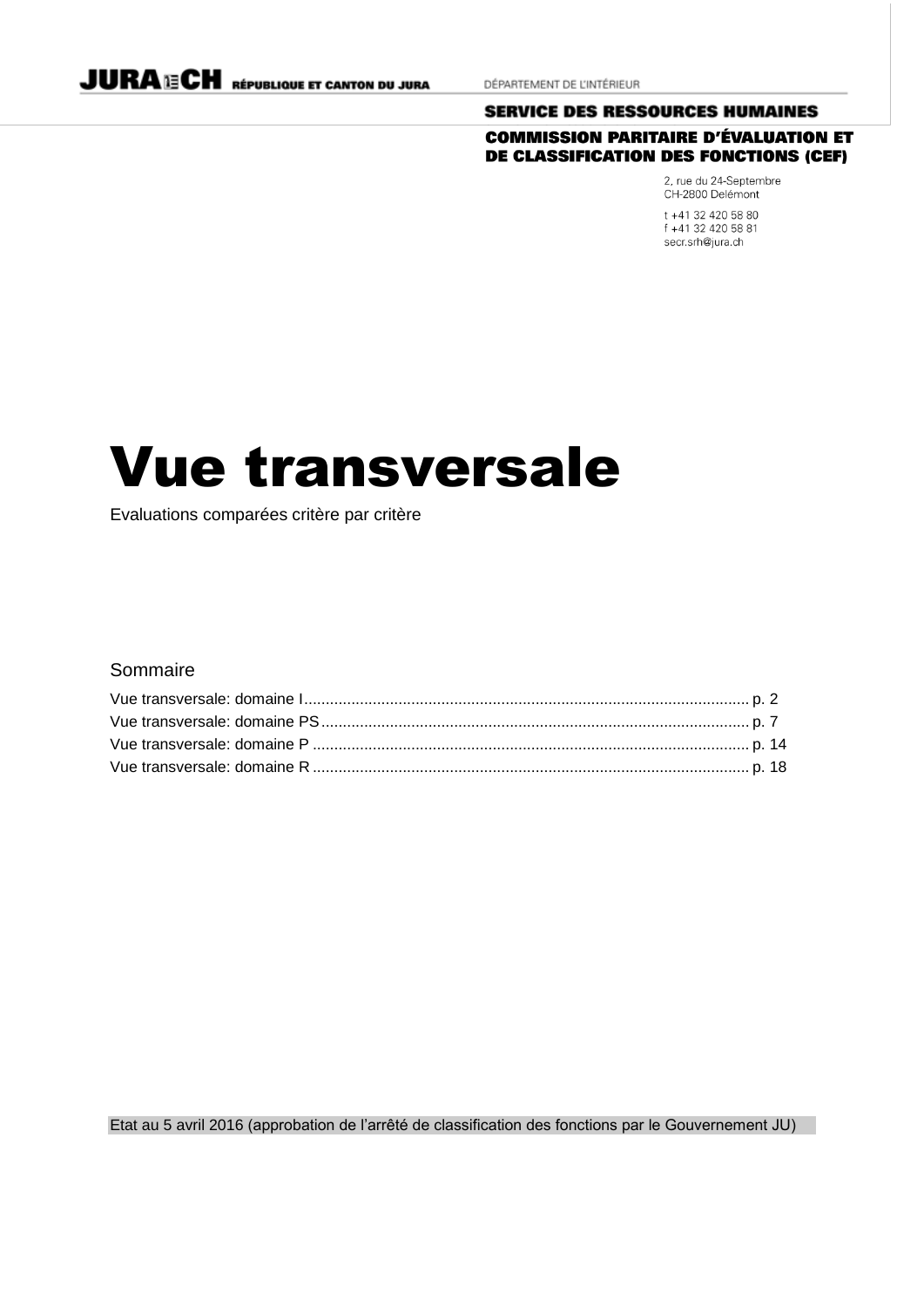#### **I 1 Exigences professionnelles (Formation de base, formation continue, autres)**

Fonctions niveau CFC ou inférieur: Fonctions niveau supérieur:

| Fonction                                                          | F.         | Base F. Cont.  | <b>Autres</b>           |
|-------------------------------------------------------------------|------------|----------------|-------------------------|
| Formation sur la place de travail                                 |            |                |                         |
| AGENT-E D'EXPLOITATION BĂTIMENTS I                                | 12         | 0              | 0                       |
| AGENT-E D'EXPLOITATION VOIRIE I                                   | 12         | 0              | 0                       |
| CHAUFFEUR-SE                                                      | 12         | 0              | 11                      |
| COLLABORATEUR-TRICE ADMINISTRATIF-VE Ia                           | 12         | 0              | 0                       |
| COLLABORATEUR-TRICE DE RESTAURATION I                             | 12         | 0              | 0                       |
| JARDINIER-ERE I                                                   | 12         | 0              | 0                       |
| LINGER-ERE                                                        | 12         | 0              | 5                       |
| VEILLEUR-SE I                                                     | 12         | 0              | 5                       |
| AFP                                                               |            |                |                         |
| VEILLEUR-SE II<br>CFC                                             | 30         | 0              | 0                       |
| AGENT-E DE DETENTION I                                            | 60         | 13             | 11                      |
| AGENT-E DE DETENTION II                                           | 60         | 13             | 31                      |
| AGENT-E DE GENDARMERIE                                            | 60         | 25             | 11                      |
| AGENT-E D'EXPLOITATION BÂTIMENTS II                               | 60         | 0              | 3                       |
| AGENT-E D'EXPLOITATION BÂTIMENTS III                              | 60         | 0              | 23                      |
| AGENT-E D'EXPLOITATION BÂTIMENTS IV                               | 60         | 0              | 23                      |
| AGENT-E D'EXPLOITATION VOIRIE II                                  | 60         | 0              | 6                       |
| AGENT-E D'EXPLOITATION VOIRIE III                                 | 60         | 0              | 26                      |
| ASSISTANT-E DE SECURITE PUBLIQUE                                  | 60         | 7              | 6                       |
| ASSISTANT-E DENTAIRE                                              | 60         | 0              | 23                      |
| COLLABORATEUR-TRICE ADMINISTRATIF-VE Ib                           | 60         | 0              | 0                       |
| COLLABORATEUR-TRICE ADMINISTRATIF-VE IIa                          | 60         | 0              | 0                       |
| COLLABORATEUR-TRICE ADMINISTRATIF-VE IIb                          | 60         | 0              | 5                       |
| COLLABORATEUR-TRICE ADMINISTRATIF-VE IIc                          | 60         | 0              | 11                      |
| COLLABORATEUR-TRICE ADMINISTRATIF-VE IIIa                         | 60         | 0              | 20                      |
| COLLABORATEUR-TRICE ADMINISTRATIF-VE IIIc                         | 60         | 0              | 20                      |
| COLLABORATEUR-TRICE DE RESTAURATION IIa                           | 60         | 0              | 0                       |
| COLLABORATEUR-TRICE DE RESTAURATION IIb                           | 60         | 0              | 5                       |
| COLLABORATEUR-TRICE DE RESTAURATION III                           | 60         | 0              | 20                      |
| COLLABORATEUR-TRICE INFO-DOC. I                                   | 60         | 0              | 0                       |
| COLLABORATEUR-TRICE TECHNIQUE                                     | 60         | 0              | 6                       |
| COMMIS-GREFFIER-ERE                                               | 60         | 0              | 11                      |
| DESSINATEUR-TRICE I                                               | 60         | 0              | 3                       |
| <b>DESSINATEUR-TRICE II</b>                                       | 60<br>60   | 0              | 23                      |
| EDUCATEUR-TRICE I<br>GARDE-FAUNE                                  | 60         | 0<br>7         | 0<br>31                 |
| GESTIONNAIRE EN INTENDANCE                                        | 60         | 0              | 8                       |
| INSPECTEUR-TRICE TECHNIQUE I                                      | 60         | 7              | 31                      |
| INSPECTEUR-TRICE TECHNIQUE II                                     | 60         | 13             | 31                      |
| INSPECTEUR-TRICE TECHNIQUE III                                    | 60         | 13             | 31                      |
| JARDINIER-ERE IIa                                                 | 60         | 0              | 6                       |
| JARDINIER-ERE IIb                                                 | 60         | 0              | 6                       |
| LABORANTIN-E                                                      | 60         | 0              | 5                       |
| SAP DESSINATEUR-TRICE TECHNIQUE                                   | 60         | 0              | 5                       |
| SAP PHOTOGRAPHE                                                   | 60         | 0              | $\overline{\mathbf{8}}$ |
| SDI-SUPPORTER DES TIC I                                           | 60         | 0              | 3                       |
| TAXATEUR-TRICE FISCAL-E I                                         | 60         | 0              | 20                      |
| TAXATEUR-TRICE FISCAL-E II                                        | 60         | 7              | 20                      |
| TECHNICIEN-NE DE FOUILLES I                                       | 60         | 0              | 5                       |
| VEILLEUR-SE III                                                   | 60         | 0              | 0                       |
| Formation professionnelle supérieure                              |            |                |                         |
| COLLABORATEUR-TRICE ADMINISTRATIF-VE IIIb                         | 110        | 0              | 0                       |
| COLLABORATEUR-TRICE ADMINISTRATIF-VE Va                           | 110        | 0              | 5                       |
| CONSEILLER-ERE EN PERSONNEL                                       | 110        | 7              | 23                      |
| CONTROLEUR-SE OFFICIEL-LE I<br>COORDINATEUR-TRICE DE PLACEMENTS I | 110        | 0<br>7         | 6<br>3                  |
| COORDINATEUR-TRICE DE PLACEMENTS II                               | 110<br>110 | 7              |                         |
| DIRECTEUR-TRICE DE CRECHE I                                       | 110        | 7              | 3<br>0                  |
| DIRECTEUR-TRICE DE CRECHE II                                      | 110        | $\overline{7}$ | $\overline{\mathbf{0}}$ |
| DIRECTEUR-TRICE DE CRECHE III                                     | 110        | 13             | 0                       |
| EDUCATEUR-TRICE II                                                | 110        | 0              | 0                       |
| ENSEIGNANT-E POSTOBLIG. I                                         | 110        | 25             | 20                      |
| FORMATEUR-TRICE                                                   | 110        | 0              | 0                       |
| SDI-SUPPORTER DES TIC II                                          | 110        | 0              | 3                       |
| SOUS-OFFICIER-E DE GENDARMERIE I                                  | 110        | 0              | 6                       |
| SOUS-OFFICIER-E DE GENDARMERIE II                                 | 110        | 7              | 6                       |
| SOUS-OFFICIER-E DE POLICE JUDICIAIRE I                            | 110        | 7              | 6                       |
| SOUS-OFFICIER-E DE POLICE JUDICIAIRE II                           | 110        | 13             | 6                       |
| SOUS-OFFICIER-E SUPERIEUR-E DE GENDARM                            | 110        | 7              | 26                      |
| SOUS-OFFICIER-E SUPERIEUR-E DE PJ                                 | 110        | 13             | 26                      |

#### **Indications de lecture**

Les fonctions sont rangées par ordre alphabétique à chaque niveau de points, parfois sous forme résumée (ex: chef-fe de service I-IV) lorsqu'elles obtiennent les mêmes points.

Exceptions: les fonctions SDI et SAP portent

l'acronyme en préfixe (ex: SAP-photographe, SDIadmin. système) pour raisons d'analyse en CEF.

| Fonction                                     |     | F. Base F. Cont. | Autres       |
|----------------------------------------------|-----|------------------|--------------|
| Formation professionnelle supérieure (suite) |     |                  |              |
| SURVEILLANT-E DE CHANTIERS                   | 110 | 0                | 23           |
| TAXATEUR-TRICE FISCAL-E III                  | 110 | 7                | 0            |
| TAXATEUR-TRICE FISCAL-E IV                   | 110 | 7                | 20           |
| TECHNICIEN-NE DE FOUILLES II                 | 110 | 0                | 0            |
| TECHNICIEN-NE DE MAINTENANCE                 | 110 | 0                | 23           |
| <b>Bachelor</b>                              |     |                  |              |
| AGENT-E D'EXPLOITATION VOIRIE IV             | 125 | 0                | 3            |
| ANIM. EN SANTE SEXUELLE ET REPRODUCTIVE      | 125 | 13               | 3            |
| ANIMATEUR-TRICE EN THEATRE                   | 125 | 13               | 3            |
| ASSISTANT-E SOCIAL-E                         | 125 | 7                | 3            |
| COLLABORATEUR-TRICE ADMINISTRATIF-VE IV      | 125 | 0                | 0            |
| COLLABORATEUR-TRICE ADMINISTRATIF-VE Vb      | 125 | 0                | 20           |
| COLLABORATEUR-TRICE INFO-DOC. II             | 125 | 0                | 0            |
| COLLABORATEUR-TRICE INFO-DOC. III            | 125 | 0                | 0            |
| CONSEILLER-ERE EN SANTE SEXUELLE             | 125 | 13               | 0            |
| CONTROLEUR-SE OFFICIEL-LE II                 | 125 | 7                | 26           |
| DIRECTEUR-TRICE D'ECOLE I                    | 125 | 7                | 20           |
| EDUCATEUR-TRICE III                          | 125 | 0                | 0            |
| <b>EDUCATEUR-TRICE IV</b>                    | 125 | 25               | 0            |
| ENSEIGNANT-E POSTOBLIG. II                   | 125 | 25               | 20           |
| ENSEIGNANT-E PRIMAIRE                        | 125 | 0                | 0            |
| ENSEIGNANT-E PRIMAIRE SPECIALISE-E           | 125 | 25               | 0            |
| EXPERT-E FISCAL-E I                          | 125 | 0                | 20           |
| EXPERT-E FISCAL-E II                         | 125 | 13               | 20           |
| INFIRMIER-ERE I                              | 125 | 7                | 3            |
| INFIRMIER-ERE II                             | 125 | 7                | 3            |
| INFIRMIER-ERE SCOLAIRE I                     | 125 | 13               | 0            |
| INFIRMIER-ERE SCOLAIRE II                    | 125 | 13               | 0            |
|                                              | 125 |                  |              |
| JARDINIER-ERE III                            |     | 0                | 6            |
| OFFICIER-E DE POLICE                         | 125 | 0                | 26           |
| PREPARATEUR-TRICE - CONSERVATEUR-TRICE       | 125 | 0                | 0            |
| RESPONSABLE DE CHANTIER ARCHEOL              | 125 | 0                | 0            |
| RESPONSABLE DE SECTEUR la                    | 125 | 0                | 0            |
| RESPONSABLE DE SECTEUR Ib                    | 125 | 0                | 0            |
| RESPONSABLE DE SECTEUR Ic                    | 125 | 0                | 20           |
| RESPONSABLE DE SECTEUR Id                    | 125 | 0                | 20           |
| REVISEUR-SE                                  | 125 | 0                | 38           |
| SAP DESSINATEUR-TRICE SCIENTIFIQUE           | 125 | 0                | 0            |
| SDI-ADMINISTRATEUR-TRICE SYSTEME             | 125 | 0                | 23           |
| SDI-CHARGE-E DE PROJETS INFORMATIQUES        | 125 | 0                | 20           |
| SDI-PLANIFICATEUR-TRICE DES TIC              | 125 | 0                | 20           |
| TECHNICIEN-NE SPECIALISE-E I                 | 125 | 0                | 3            |
| TECHNICIEN-NE SPECIALISE-E II                | 125 | 0                | 23           |
| TECHNICIEN-NE SPECIALISE-E III               | 125 | 0                | 23           |
| THERAPEUTE la                                | 125 | 0                | 0            |
| THERAPEUTE Ib                                | 125 | 0                | 0            |
| <b>Master</b>                                |     |                  |              |
| CHEF-FE DE SERVICE I                         | 165 | 0                | 0            |
| CHEF-FE DE SERVICE II                        | 165 | 0                | 20           |
| CHEF-FE DE SERVICE III                       | 165 | 0                | 35           |
| CHEF-FE DE SERVICE IV                        | 165 | 25               | 35           |
| COLLABORATEUR-TRICE SCIENTIFIQUE I           | 165 | 0                | 0            |
| COLLABORATEUR-TRICE SCIENTIFIQUE IIa         | 165 | 0                | 20           |
| COLLABORATEUR-TRICE SCIENTIFIQUE IIb         | 165 | 0                | 20           |
| COLLABORATEUR-TRICE SCIENTIFIQUE III         | 165 | 13               | 20           |
| COLLABORATEUR-TRICE SCIENTIFIQUE IV          | 165 | 25               | 20           |
| CONSEILLER-ERE EN ORIENTATION                | 165 | 0                | 0            |
| CONSEILLER-ERE PEDAGOGIQUE                   | 165 | 7                | 20           |
| DELEGUE-E                                    | 165 | 0                | 0            |
| DIRECTEUR-TRICE D'ECOLE II                   | 165 | 7                | 20           |
| DIRECTEUR-TRICE D'ECOLE IIIa                 | 165 | $\overline{7}$   | 20           |
| DIRECTEUR-TRICE D'ECOLE IIIb                 | 165 | 25               | 20           |
| DIRECTEUR-TRICE D'INSTITUTION I              | 165 | 7                | 0            |
| DIRECTEUR-TRICE D'INSTITUTION II             | 165 | 0                | 20           |
| DIRECTEUR-TRICE D'INSTITUTION III            | 165 | 0                | 20           |
| DIRECTEUR-TRICE D'INSTITUTION IV             | 165 | 25               | 20           |
| ENSEIGNANT-E POSTOBLIG. III                  | 165 | 25               | 0            |
| ENSEIGNANT-E SECONDAIRE                      | 165 | 0                | 0            |
| ENSEIGNANT-E SECONDAIRE SPECIALISE-E         | 165 | 25               | 0            |
| EXPERT-E FISCAL-E III                        | 165 | 13               | 0            |
| <b>GREFFIER-ERE I</b>                        | 165 | 25               | 20           |
| <b>GREFFIER-ERE II</b>                       | 165 | 25               | 20           |
| INSPECTEUR-TRICE SCIENTIFIQUE DE PJ          | 165 | 0                | 6            |
| MAGISTRAT-E JUDICIAIRE                       | 165 | 25               | 35           |
| MAÎTRE-SSE D'ENS. ET DE RECHERCHE            | 165 | 25               | 20           |
| MEDECIN-DENTISTE                             | 165 | 25               | $\mathbf{0}$ |
| MEMBRE APEA                                  | 165 | 0                | 20           |
| PSYCHOLOGUE SCOLAIRE                         |     | 0                | 0            |
|                                              | 165 |                  |              |
| RESPONSABLE DE SECTEUR IIa                   | 165 | 0                | 0            |
| RESPONSABLE DE SECTEUR IIb                   | 165 | 0                | 0            |
| RESPONSABLE DE SECTEUR IIc                   | 165 | 0                | 20           |
| RESPONSABLE DE SECTEUR IId                   | 165 | 0                | 20           |
| RESPONSABLE SANTE PUBLIQUE                   | 165 | 25               | 35           |
| SAP-ASSISTANT-E D'ETUDE                      | 165 | 0                | 0            |
| SDI-ARCHITECTE DES TIC                       | 165 | 0                | 0            |
| THERAPEUTE IIa                               | 165 | 0                | 0            |
| THERAPEUTE IIb                               | 165 | 0                | 0            |
| THERAPEUTE III                               | 165 | 25               | 0            |
|                                              |     |                  |              |
| VETERINAIRE OFFICIEL-LE                      | 165 | 25               | 20           |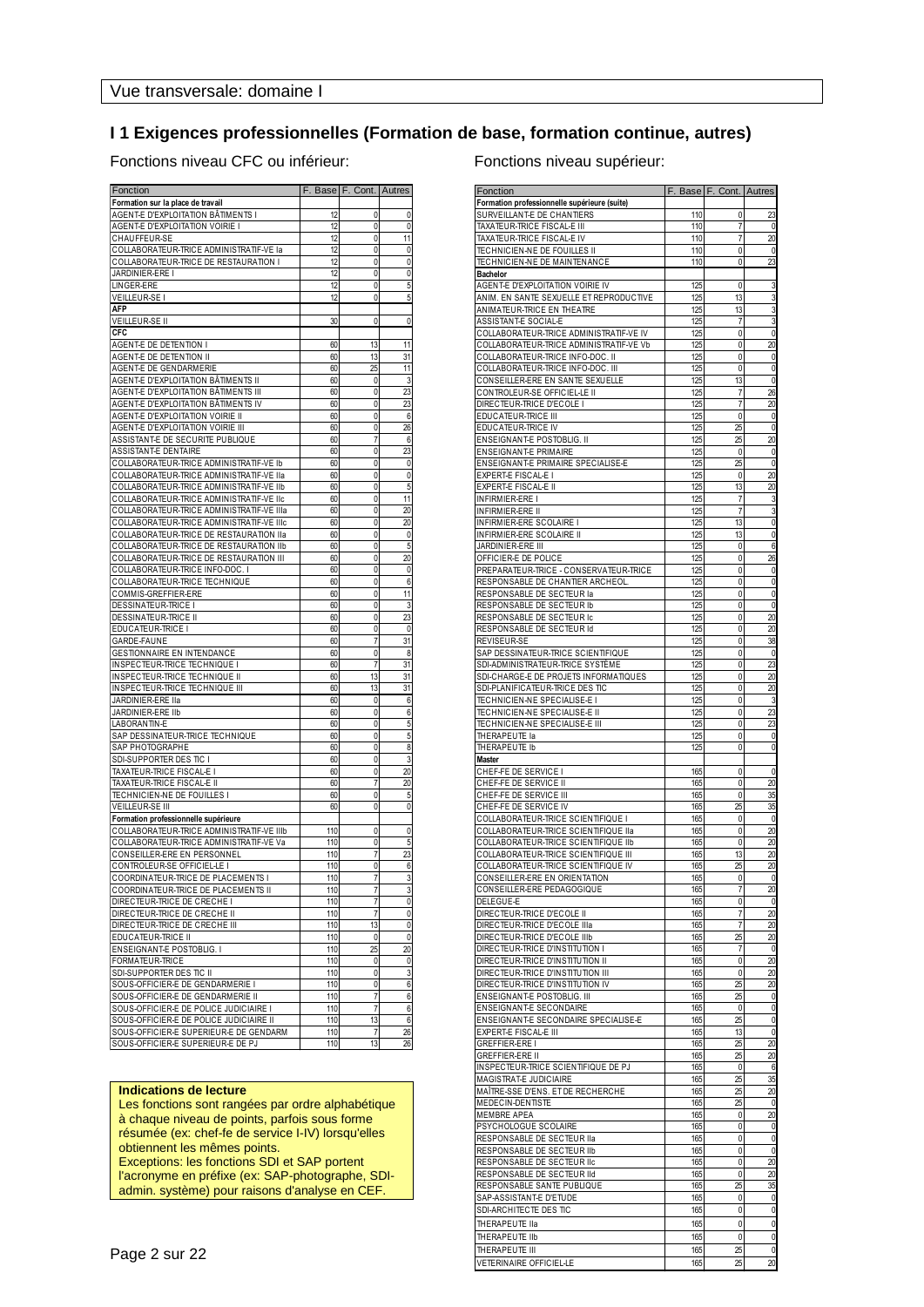#### Compléments de formation: Expérience professionnelle:

| Fonction                                                                    | Langue        |
|-----------------------------------------------------------------------------|---------------|
| COMMIS-GREFFIER-ERE                                                         | 6             |
|                                                                             |               |
| Fonction<br>AGENT-E DE DETENTION I                                          | Exp.vie<br>5  |
| <b>AGENT-E DE DETENTION II</b>                                              | 5             |
| AGENT-E DE GENDARMERIE                                                      | 5             |
| CHAUFFEUR-SE                                                                | 5             |
| COLLABORATEUR-TRICE ADMINISTRATIF-VE IIb                                    | 5             |
| COLLABORATEUR-TRICE ADMINISTRATIF-VE IIc                                    | 5             |
| COLLABORATEUR-TRICE ADMINISTRATIF-VE Va                                     | 5             |
| COLLABORATEUR-TRICE DE RESTAURATION IIb<br>COMMIS-GREFFIER-ERE              | 5<br>5        |
| <b>GARDE-FAUNE</b>                                                          | 5             |
| <b>GESTIONNAIRE EN INTENDANCE</b>                                           | 5             |
| INSPECTEUR-TRICE TECHNIQUE I                                                | 5             |
| INSPECTEUR-TRICE TECHNIQUE II                                               | 5             |
| INSPECTEUR-TRICE TECHNIQUE III                                              | 5             |
| LABORANTIN-E                                                                | 5             |
| LINGER-ERE                                                                  | 5             |
| SAP DESSINATEUR-TRICE TECHNIQUE<br>SAP PHOTOGRAPHE                          | 5<br>5        |
| TECHNICIEN-NE DE FOUILLES I                                                 | 5             |
| VEILLEUR-SE I                                                               | 5             |
|                                                                             |               |
| Fonction                                                                    | <b>Divers</b> |
| AGENT-E DE DETENTION I                                                      | 6             |
| AGENT-E DE DETENTION II                                                     | 6             |
| AGENT-E DE GENDARMERIE                                                      | 6             |
| AGENT-E D'EXPLOITATION VOIRIE II                                            | 6             |
| AGENT-E D'EXPLOITATION VOIRIE III                                           | 6             |
| ASSISTANT-E DE SECURITE PUBLIQUE                                            | 6<br>6        |
| CHAUFFEUR-SE<br>COLLABORATEUR-TRICE ADMINISTRATIF-VE IIc                    | 6             |
| COLLABORATEUR-TRICE TECHNIQUE                                               | 6             |
| CONTROLEUR-SE OFFICIEL-LE I                                                 | 6             |
| CONTROLEUR-SE OFFICIEL-LE II                                                | 6             |
| GARDE-FAUNE                                                                 | 6             |
| INSPECTEUR-TRICE SCIENTIFIQUE DE PJ                                         | 6             |
| INSPECTEUR-TRICE TECHNIQUE I                                                | 6             |
| INSPECTEUR-TRICE TECHNIQUE II                                               | 6             |
| INSPECTEUR-TRICE TECHNIQUE III<br>JARDINIER-ERE IIa                         | 6<br>6        |
| JARDINIER-ERE IIb                                                           | 6             |
| JARDINIER-ERE III                                                           | 6             |
| OFFICIER-E DE POLICE                                                        | 6             |
| SOUS-OFFICIER-E DE GENDARMERIE I                                            | 6             |
| SOUS-OFFICIER-E DE GENDARMERIE II                                           | 6             |
| SOUS-OFFICIER-E DE POLICE JUDICIAIRE L                                      | 6             |
| SOUS-OFFICIER-E DE POLICE JUDICIAIRE II                                     | 6             |
| SOUS-OFFICIER-E SUPERIEUR-E DE GENDARM.                                     | 6             |
| SOUS-OFFICIER-E SUPERIEUR-E DE PJ                                           | 6             |
| AGENT-E D'EXPLOITATION BĂTIMENTS II<br>AGENT-E D'EXPLOITATION BÂTIMENTS III | 3<br>3        |
| AGENT-E D'EXPLOITATION BÂTIMENTS IV                                         | 3             |
| AGENT-E D'EXPLOITATION VOIRIE IV                                            | 3             |
| ANIM. EN SANTE SEXUELLE ET REPRODUCTIVE                                     | 3             |
| ANIMATEUR-TRICE EN THEATRE                                                  | 3             |
| ASSISTANT-E DENTAIRE                                                        | 3             |
| ASSISTANT-E SOCIAL-E                                                        | 3             |
| CONSEILLER-ERE EN PERSONNEL                                                 | 3             |
| COORDINATEUR-TRICE DE PLACEMENTS I                                          | 3             |
| COORDINATEUR-TRICE DE PLACEMENTS II<br>DESSINATEUR-TRICE I                  | 3<br>3        |
| DESSINATEUR-TRICE II                                                        | 3             |
| GESTIONNAIRE EN INTENDANCE                                                  | 3             |
| INFIRMIER-ERE I                                                             | 3             |
| INFIRMIER-ERE II                                                            | 3             |
| REVISEUR-SE                                                                 | 3             |
| SAP PHOTOGRAPHE                                                             | 3             |
| SDI-ADMINISTRATEUR-TRICE SYSTÈME                                            | 3             |
| SDI-SUPPORTER DES TIC I                                                     | 3             |
| SDI-SUPPORTER DES TIC II                                                    | 3<br>3        |
| SURVEILLANT-E DE CHANTIERS<br>TECHNICIEN-NE DE MAINTENANCE                  | 3             |
| TECHNICIEN-NE SPECIALISE-E I                                                | 3             |
| TECHNICIEN-NE SPECIALISE-E II                                               | 3             |
| TECHNICIEN-NE SPECIALISE-E III                                              | 3             |

| Fonction                                  | Exp. |
|-------------------------------------------|------|
| CHEF-FE DE SERVICE III, IV                | 35   |
| MAGISTRAT-E JUDICIAIRE                    | 35   |
| RESPONSABLE SANTE PUBLIQUE                | 35   |
| REVISEUR-SE                               | 35   |
| AGENT-E DE DETENTION II                   | 20   |
| AGENT-E D'EXPLOITATION BĂTIMENTS III      | 20   |
| AGENT-E D'EXPLOITATION BĂTIMENTS IV       | 20   |
| AGENT-E D'EXPLOITATION VOIRIE III         | 20   |
| ASSISTANT-E DENTAIRE                      | 20   |
| CHEF-FE DE SERVICE II                     | 20   |
| COLLABORATEUR-TRICE ADMINISTRATIF-VE IIIa | 20   |
| COLLABORATEUR-TRICE ADMINISTRATIF-VE IIIc | 20   |
| COLLABORATEUR-TRICE ADMINISTRATIF-VE Vb   | 20   |
| COLLABORATEUR-TRICE DE RESTAURATION III   | 20   |
| COLLABORATEUR-TRICE SCIENTIFIQUE IIa      | 20   |
| COLLABORATEUR-TRICE SCIENTIFIQUE IIb      | 20   |
| COLLABORATEUR-TRICE SCIENTIFIQUE III      | 20   |
| COLLABORATEUR-TRICE SCIENTIFIQUE IV       | 20   |
| CONSEILLER-ERE EN PERSONNEL               | 20   |
| CONSEILLER-ERE PEDAGOGIQUE                | 20   |
| CONTROLEUR-SE OFFICIEL-LE III             | 20   |
|                                           |      |
| DESSINATEUR-TRICE II                      | 20   |
| DIRECTEUR-TRICE D'ECOLE I                 | 20   |
| DIRECTEUR-TRICE D'ECOLE II                | 20   |
| DIRECTEUR-TRICE D'ECOLE IIIa              | 20   |
| DIRECTEUR-TRICE D'ECOLE IIIb              | 20   |
| DIRECTEUR-TRICE D'INSTITUTION II          | 20   |
| DIRECTEUR-TRICE D'INSTITUTION III         | 20   |
| DIRECTEUR-TRICE D'INSTITUTION IV          | 20   |
| ENSEIGNANT-E POSTOBLIG. I                 | 20   |
| ENSEIGNANT-E POSTOBLIG. II                | 20   |
| EXPERT-E FISCAL-E I                       | 20   |
| EXPERT-E FISCAL-E II                      | 20   |
| GARDE-FAUNE                               | 20   |
| GREFFIER-ERE I                            | 20   |
| <b>GREFFIER-ERE II</b>                    | 20   |
| INSPECTEUR-TRICE TECHNIQUE I              | 20   |
| INSPECTEUR-TRICE TECHNIQUE II             | 20   |
| INSPECTEUR-TRICE TECHNIQUE III            | 20   |
| MAITRE-SSE D'ENSEIGNEMENT ET DE RECHERCH  | 20   |
| MEMBRE APEA                               | 20   |
| OFFICIER-E DE POLICE                      | 20   |
| RESPONSABLE DE SECTEUR Ic                 | 20   |
| RESPONSABLE DE SECTEUR Id                 | 20   |
| RESPONSABLE DE SECTEUR IIc                | 20   |
| RESPONSABLE DE SECTEUR IId                | 20   |
| SDI-ADMINISTRATEUR-TRICE SYSTEME          | 20   |
| SDI-CHARGE-E DE PROJETS INFORMATIQUES     | 20   |
| SDI-PLANIFICATEUR-TRICE DES TIC           | 20   |
| SOUS-OFFICIER-E SUPERIEUR-E DE GENDARM.   | 20   |
| SOUS-OFFICIER-E SUPERIEUR-E DE PJ         | 20   |
| SURVEILLANT-E DE CHANTIERS                | 20   |
|                                           | 20   |
| TAXATEUR-TRICE FISCAL-E I                 |      |
| TAXATEUR-TRICE FISCAL-E II                | 20   |
| TAXATEUR-TRICE FISCAL-E IV                | 20   |
| TECHNICIEN-NE DE MAINTENANCE              | 20   |
| TECHNICIEN-NE SPECIALISE-E II             | 20   |
| TECHNICIEN-NE SPECIALISE-E III            | 20   |
| <b>VETERINAIRE OFFICIEL-LE</b>            | 20   |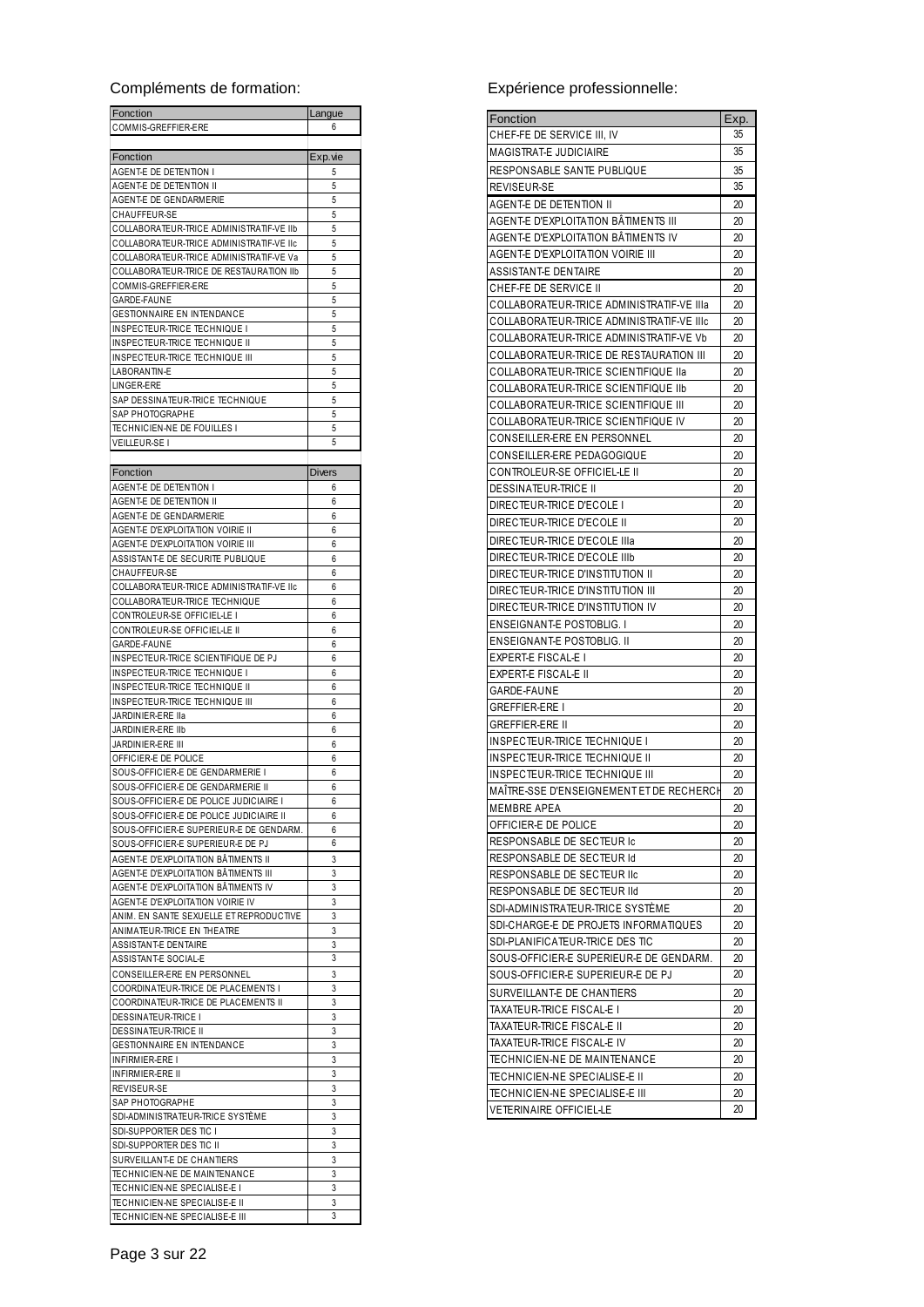| E.vie        |                                   |                                       |                                         |                                     |                                     |                                       |                                     |                               |                                  |                                   |                                  |                                         |                                         |                                        |                                  |                                      | မာ                              | 5                    |                         |                                   |                         |                                         |                                         |                                          |                                          |                                          |                                           |                                           |                                           |                                         |                                         |                                         |                                       |                                         |                                                |                                         | 5                                |                                  |                                   |                                                  |                                       |                                       |                                       |                                     |                               |                      |                               | 5                           |                                  |                                   |                                                           |
|--------------|-----------------------------------|---------------------------------------|-----------------------------------------|-------------------------------------|-------------------------------------|---------------------------------------|-------------------------------------|-------------------------------|----------------------------------|-----------------------------------|----------------------------------|-----------------------------------------|-----------------------------------------|----------------------------------------|----------------------------------|--------------------------------------|---------------------------------|----------------------|-------------------------|-----------------------------------|-------------------------|-----------------------------------------|-----------------------------------------|------------------------------------------|------------------------------------------|------------------------------------------|-------------------------------------------|-------------------------------------------|-------------------------------------------|-----------------------------------------|-----------------------------------------|-----------------------------------------|---------------------------------------|-----------------------------------------|------------------------------------------------|-----------------------------------------|----------------------------------|----------------------------------|-----------------------------------|--------------------------------------------------|---------------------------------------|---------------------------------------|---------------------------------------|-------------------------------------|-------------------------------|----------------------|-------------------------------|-----------------------------|----------------------------------|-----------------------------------|-----------------------------------------------------------|
| Lang         |                                   |                                       |                                         |                                     |                                     |                                       |                                     |                               |                                  |                                   |                                  |                                         |                                         |                                        |                                  |                                      |                                 |                      |                         |                                   |                         |                                         |                                         |                                          |                                          |                                          |                                           |                                           |                                           |                                         |                                         |                                         |                                       |                                         |                                                |                                         |                                  |                                  |                                   |                                                  |                                       |                                       |                                       |                                     |                               |                      |                               |                             |                                  |                                   |                                                           |
| Div.         | $\circ$                           | ဖ                                     | $\circ$                                 | 0                                   | $\circ$                             | $\circ$                               | $\circ$                             | 0                             | 0                                | $\circ$                           | $\circ$                          | $\circ$                                 | $\circ$                                 | $\circ$                                | S                                | $\circ$                              | $\circ$                         | 3                    | $\circ$                 | 3                                 | $\circ$                 | $\circ$                                 | 0                                       | 3                                        | S                                        | $\circ$                                  | 6                                         | $\circ$                                   | $\circ$                                   | $\mathbf{\circ}$                        | 6                                       | $\mathbf{c}$                            | 0                                     | $\circ$                                 | 0                                              | $\circ$                                 | $\circ$                          | $\circ$                          | œ,                                | S                                                | S                                     | S                                     | $\circ$                               | $\circ$                             | 0                             | $\circ$              | $\circ$                       | $\circ$                     | $\circ$                          | $\circ$                           | $\circ$                                                   |
| Exp.         | 20                                | S)                                    | $\circ$                                 | $\circ$                             | $\circ$                             | $\circ$                               | $\circ$                             | S                             | ສ                                | $\circ$                           | $\circ$                          | 20                                      | S)                                      | జ                                      | 35                               | $\circ$                              | $\circ$                         | $\circ$              | $\circ$                 | S                                 | $\circ$                 | 20                                      | 20                                      | $\circ$                                  | $\circ$                                  | $\circ$                                  | $\circ$                                   | 0                                         | $\circ$                                   | S                                       | S                                       | 20                                      | g                                     | ສ                                       | 0                                              | ສ                                       | $\circ$                          | $\circ$                          | 20                                | $\circ$                                          | ສ                                     | S                                     | 0                                     | $\circ$                             | 0                             | $\circ$              | $\circ$                       | $\circ$                     | $\circ$                          | $\circ$                           | g                                                         |
| Fcont.       | $\circ$                           | $\circ$                               | $\circ$                                 | $\circ$                             | $\circ$                             | $\circ$                               | $\circ$                             | $\overline{\phantom{0}}$      | $\circ$                          | $\circ$                           | $\circ$                          | $\circ$                                 | $\circ$                                 | 25                                     | $\circ$                          | $\circ$                              | $\circ$                         | $\circ$              | $\circ$                 | $\circ$                           | $\circ$                 | $\circ$                                 | $\circ$                                 | $\circ$                                  | $\circ$                                  | $\circ$                                  |                                           |                                           | ఇ                                         |                                         | 13                                      | $\circ$                                 | $\circ$                               |                                         |                                                |                                         | $\circ$                          | $\circ$                          | $\circ$                           | $\circ$                                          | $\circ$                               | $\circ$                               | $\circ$                               | $\circ$                             | 0                             | $\circ$              | 25                            | $\circ$                     | $\circ$                          | $\circ$                           | 25                                                        |
| Fbase        | \$                                | 125                                   | 125                                     | 36                                  | 125                                 | 125                                   | 125                                 | 125                           | 125                              | 8                                 | \$                               | 165                                     | 165                                     | 165                                    | 125                              | 8                                    | 60                              | 6                    | 165                     | 125                               | 165                     | 125                                     | 125                                     | 60                                       | $\approx$                                | 110                                      | $\approx$                                 | 110                                       | 110                                       | $\widetilde{=}$                         | $\frac{10}{2}$                          | 110                                     | 8                                     | 8                                       | $\widetilde{=}$                                | $\tilde{=}$                             | 8                                | $\widetilde{=}$                  | $\frac{10}{2}$                    | <u>18</u>                                        | 125                                   | 125                                   | 125                                   | 125                                 | \$                            | 165                  | 165                           | 5                           | ౚ                                | 60                                | i65                                                       |
| Fonction     | MEMBRE APEA                       | OFFICIER-E DE POLICE                  | PREPARA TEUR-TRICE - CONSERVATEUR-TRICE | PSYCHOLOGUE SCOLAIR                 | RESPONSABLE DE CHANTIER ARCHEOL     | RESPONSABLE DE SECTEUR la             | RESPONSABLE DE SECTEUR Ib           | RESPONSABLE DE SECTEUR        | RESPONSABLE DE SECTEUR           | RESPONSABLE DE SECTEUR IIa        | RESPONSABLE DE SECTEUR IIb       | RESPONSABLE DE SECTEUR IIG              | RESPONSABLE DE SECTEUR IId              | RESPONSABLE SANTE PUBLIQU              | REVISEUR-SE                      | SAP DESSINA TEUR-TRICE SCIENTIFIQU   | SAP DESSINATEUR-TRICE TECHNIQUE | SAP PHOTOGRAPHE      | SAP-ASSISTANT-E D'ETUDE | SDI-ADMINIS TRATEUR-TRICE SYSTÈME | SDI-ARCHITECTE DES TIC  | SDI-CHARGE-E DE PROJETS INFORMATIQUES   | SDI-PLANIFICATEUR-TRICE DES TIC         | SDI-SUPPORTER DES TIC                    | SDI-SUPPORTER DES TIC                    | SOUS-OFFICIER-E DE GENDARMERIE           | SOUS-OFFICIER-E DE GENDARMERIE            | SOUS-OFFICIER-E DE POLICE JUDICIAIRE      | SOUS-OFFICIER-E DE POLICE JUDICIAIRE      | SOUS-OFFICIER-E SUPERIEUR-E DE GENDARM  | SOUS-OFFICIER-E SUPERIEUR-E DE P.       | SURVEILLANTE DE CHANTIERS               | TAXATEUR-TRICE FISCAL-E               | <b>TAXATEUR-TRICE FISCAL-E</b>          | <b>IAXATEUR-TRICE FISCAL-E</b>                 | <b>TAXATEUR-TRICE FISCAL-EIN</b>        | <b>TECHNICIEN-NE DE FOUILLES</b> | <b>TECHNICIEN-NE DE FOUILLES</b> | IECHNICIEN-NE DE MAINTENANCE      | ECHNICIEN-NE SPECIALISE-                         | TE CHNICIEN-NE SPECIALISE-EI          | TECHNICIEN-NE SPECIALISE-E II         | THERAPEUTE la                         | THERAPEUTE Ib                       | <b>HERAPEUTE IIa</b>          | <b>HERAPEUTE IIb</b> | THERAPEUTE II                 | <b>JEILLEUR-SE</b>          | VEILLEUR-SE II                   | VEILLEUR-SE II                    | <b>VETERINAIRE OFFICIEL-LE</b>                            |
| E.vie        |                                   |                                       |                                         |                                     |                                     |                                       |                                     |                               |                                  |                                   |                                  |                                         |                                         |                                        |                                  |                                      |                                 |                      |                         |                                   |                         |                                         |                                         |                                          |                                          |                                          |                                           |                                           |                                           |                                         |                                         | 5                                       | 5                                     |                                         |                                                |                                         |                                  |                                  |                                   |                                                  | 5                                     | 5                                     | LC.                                   |                                     |                               |                      |                               | 5                           | 5                                |                                   |                                                           |
| Lang         | ĉ,                                | က                                     | o                                       | ຕ                                   | C.                                  | $\circ$                               | $\circ$                             | 0                             | $\circ$                          | $\circ$                           | $\circ$                          | $\circ$                                 | $\circ$                                 | $\circ$                                | $\circ$                          | $\circ$                              | $\circ$                         | $\circ$              | $\circ$                 | $\circ$                           | $\circ$                 | $\circ$                                 | 0                                       | 0                                        | $\circ$                                  | $\circ$                                  | $\circ$                                   | 0                                         | $\circ$                                   | $\circ$                                 | $\circ$                                 | ဖ                                       | S                                     | $\circ$                                 | 0                                              |                                         | S                                | $\circ$                          | 0                                 | $\mathbf{\circ}$                                 | $\mathbf{\circ}$                      | $\circ$                               | 6                                     | 0                                   | ဖ                             | $\circ$              | $\, \circ \,$                 | $\circ$                     | 0                                | $\circ$                           | $\circ$                                                   |
| Div.<br>Exp. | $\circ$                           | $\circ$                               | $\circ$                                 | 0                                   | ສ                                   | $\circ$                               | $\circ$                             | 0                             | ສ                                | ສ                                 | ສ                                | ສ                                       | $\circ$                                 | g                                      | ສ                                | ୱ                                    | $\circ$                         | $\circ$              | $\circ$                 | $\circ$                           | ສ                       | ສ                                       | $\circ$                                 | $\circ$                                  | $\circ$                                  | $\circ$                                  | $\circ$                                   | ସ                                         | ସ                                         | $\circ$                                 | $\circ$                                 | ଅ                                       | $\circ$                               | ສ                                       | ສ                                              | $\circ$                                 | $\circ$                          | $\circ$                          | $\circ$                           | $\circ$                                          | ສ                                     | ສ                                     | g                                     | $\circ$                             | 0                             | $\circ$              | $\circ$                       | $\circ$                     | $\circ$                          | ಜ                                 | ୡ                                                         |
| Fcont.       |                                   |                                       |                                         |                                     |                                     |                                       |                                     |                               |                                  |                                   |                                  |                                         |                                         |                                        |                                  |                                      |                                 |                      |                         |                                   |                         |                                         |                                         |                                          |                                          |                                          |                                           |                                           |                                           |                                         |                                         |                                         |                                       |                                         |                                                |                                         |                                  |                                  |                                   |                                                  |                                       |                                       |                                       |                                     |                               |                      |                               |                             |                                  |                                   |                                                           |
|              |                                   |                                       | $\circ$                                 | 0                                   | $\circ$                             |                                       |                                     | ఞ                             |                                  |                                   |                                  | ని                                      |                                         | $\circ$                                | $\circ$                          | ಸಿ                                   | $\circ$                         | $\circ$              | $\circ$                 | 25                                | 55                      | 25                                      | 25                                      | $\circ$                                  | 25                                       | $\circ$                                  | ಸಿ                                        | $\circ$                                   | ొ                                         | చ                                       | 0                                       |                                         | $\circ$                               | æ                                       | ಸ                                              |                                         |                                  | ఇ                                | ఇ                                 | $\circ$                                          |                                       | t3                                    | ఞ                                     | 0                                   | 0                             | $\circ$              | $\circ$                       | 0                           | 0                                | 25                                | 25<br>25                                                  |
| Fbase        | $\frac{10}{2}$                    | $\approx$                             | \$                                      | 8                                   | 8                                   | 110                                   | 110                                 | $\approx$                     | 125                              | 165                               | \$                               | 165                                     | \$                                      | 165                                    | \$                               | 8                                    | 8                               | $\widetilde{=}$      | 125                     | 125                               | $\approx$               | 125                                     | \$                                      | 125                                      | 125                                      | 8                                        | 165                                       | 125                                       | 125                                       | 165                                     | $\widetilde{=}$                         | 8                                       | 8                                     | 165                                     | 165                                            | 125                                     | 125                              | 125                              | 125                               | 165                                              | 8                                     | 8                                     | 60                                    | 12                                  | 8                             | 8                    | 125                           | 8                           | 5                                | 165                               | 165<br>165                                                |
| Fonction     | COORDINA TEUR-TRICE DE PLACEMENTS | II SLN3DVT4 30 3ONL-YIOB<br>COORDINAT | DELEGUE-E                               | <b>UR-TRICE</b><br><b>DESSINATE</b> | DESSINATEUR-TRICE II                | DIRECTEUR-TRICE DE CRECHE             | DIRECTEUR-TRICE DE CRECHE           | TRICE DE CRECHE<br>DIRECTEUR- | DIRECTEUR-TRICE D'ECOLE I        | DIRECTEUR-TRICE D'ECOLE II        | DIRECTEUR-TRICE D'ECOLE IIIa     | DIRECTEUR-TRICE D'ECOLE IIIb            | <b>RICE D'INSTITUTION</b><br>DIRECTEUR- | I NOILINLISNII TURI<br>DIRECTEUR-      | DIRECTEUR-TRICE D'INSTITUTION II | TRICE D'INSTITUTION IV<br>DIRECTEUR. | EDUCATEUR-TRICE I               | EDUCATEUR-TRICE II   | EDUCATEUR-TRICE III     | EDUCATEUR-TRICE IV                | ENSEIGNANT-E POSTOBLIG. | ENSEIGNANT-E POSTOBLIG.                 | ENSEIGNANT-E POSTOBLIG. III             | T-E PRIMAIRE<br>ENSEIGNAN                | ENSEIGNANTE PRIMAIRE SPECIALISE-E        | ENSEIGNANT-E SECONDAIRE                  | ENSEIGNANTE SECONDAIRE SPECIALISE-E       | EXPERT-E FISCAL-E                         | EXPERT-E FISCAL-E II                      | EXPERT-E FISCAL-E III                   | FORMATEUR-TRICE                         | GARDE-FAUNE                             | GESTIONNAIRE EN INTENDANCE            | GREFFIER-ERE                            | GREFFIER-ERE II                                | IN FIRMIER-ERE                          | IN FIRMIER-ERE II                | INFIRMIER-ERE SCOLAIRE           | IN FIRMIER-ERE SCOLAIRE           | ്<br>R-TRICE SCIENTIFIQUE DE<br><b>INSPECTEU</b> | R-TRICE TECHNIQUE<br><b>INSPECTEU</b> | R-TRICE TECHNIQUE<br><b>INSPECTEU</b> | R-TRICE TECHNIQUE<br><b>INSPECTEU</b> | JARDINIER-ERE I                     | JARDINIER-ERE IIa             | JARDINIER-ERE IIb    | JARDINIER-ERE III             | 뵢<br>LABORANTIN             | LINGER-ERE                       | MAGISTRAT-E JUDICIAIRE            | DENSEIGN ETDE RECHERCHE<br>MEDECIN-DENTISTE<br>MAÎTRE-SSE |
| E.vie        | မာ                                | 5                                     | 5                                       |                                     |                                     |                                       |                                     |                               |                                  |                                   |                                  |                                         |                                         |                                        |                                  |                                      | မာ                              |                      |                         |                                   |                         |                                         |                                         |                                          | 5                                        | မာ                                       |                                           |                                           |                                           |                                         | 5                                       |                                         |                                       |                                         | 5                                              |                                         |                                  |                                  |                                   |                                                  |                                       |                                       |                                       |                                     |                               | 5                    |                               |                             |                                  |                                   |                                                           |
| Lang         |                                   |                                       |                                         |                                     |                                     |                                       |                                     |                               |                                  |                                   |                                  |                                         |                                         |                                        |                                  |                                      |                                 |                      |                         |                                   |                         |                                         |                                         |                                          |                                          |                                          |                                           |                                           |                                           |                                         |                                         |                                         |                                       |                                         |                                                |                                         |                                  |                                  |                                   |                                                  |                                       |                                       |                                       |                                     |                               | 6                    |                               |                             |                                  |                                   |                                                           |
| Div.         | $\circ$                           | $\circ$                               | $\circ$                                 | $\circ$                             | 3                                   | S                                     | S                                   | $\circ$                       | 6                                | $\circ$                           | S                                | S                                       | S                                       | 6                                      | S                                | Ċ.                                   | $\circ$                         | $\circ$              | $\circ$                 | $\circ$                           | $\circ$                 | $\circ$                                 | $\circ$                                 | $\circ$                                  | $\circ$                                  | $\circ$                                  | $\circ$                                   | $\circ$                                   | $\circ$                                   | $\circ$                                 | $\circ$                                 | $\circ$                                 | $\circ$                               | $\circ$                                 | 0                                              | $\circ$                                 | $\circ$                          | $\circ$                          | $\circ$                           | $\circ$                                          | $\circ$                               | $\circ$                               | $\circ$                               | $\circ$                             | 6                             | $\circ$              | $\circ$                       | S                           | $\circ$                          | $\circ$                           | $\circ$<br>$\circ$                                        |
| Exp.         | $\circ$                           | 20                                    | $\circ$                                 | 0                                   | $\circ$                             | S)                                    | g                                   | $\circ$                       | $\circ$                          | 20                                | $\circ$                          | $\circ$                                 | $\circ$                                 | $\circ$                                | ສ                                | $\circ$                              | $\circ$                         | $\circ$              | ສ                       | 35                                | జ                       | $\circ$                                 | $\circ$                                 | $\circ$                                  | $\circ$                                  | $\circ$                                  | ຮ                                         | $\circ$                                   | 20                                        | $\circ$                                 | $\circ$                                 | S                                       | $\circ$                               | $\circ$                                 | 0                                              | g                                       | $\circ$                          | $\circ$                          | $\circ$                           | $\circ$                                          | g                                     | ສ                                     | g                                     | 20                                  | $\circ$                       | $\circ$              | $\circ$                       | ສ                           | $\circ$                          | $\Omega$                          | $\approx$<br>$\circ$                                      |
| Fcont.       | ₽                                 | ß                                     | æ                                       | $\circ$                             | $\circ$                             | $\circ$                               | $\circ$                             | $\circ$                       | 0                                | $\circ$                           | $\circ$                          | ₽                                       | ొ                                       |                                        | $\circ$                          |                                      | $\circ$                         | $\circ$              | $\circ$                 | $\circ$                           | æ                       | $\circ$                                 | $\circ$                                 | $\circ$                                  | $\circ$                                  | $\circ$                                  | $\circ$                                   | $\circ$                                   | $\circ$                                   | $\circ$                                 | $\circ$                                 | $\circ$                                 | $\circ$                               | $\circ$                                 | $\circ$                                        | $\circ$                                 | $\circ$                          | $\circ$                          | $\circ$                           | $\circ$                                          | $\circ$                               | $\circ$                               | 13                                    | ద్                                  | $\circ$                       | $\circ$              | $\circ$                       |                             | ₿                                |                                   | $\circ$                                                   |
| Fbase        | 8                                 | 60                                    | 8                                       | 5                                   | 8                                   | 60                                    | 60                                  | ₽                             | 8                                | $\pmb{\mathbb{S}}$                | 125                              | 125                                     | 125                                     | 8                                      | 8                                | 125                                  | 5,                              | 165                  | 165                     | 165                               | 165                     | ₽                                       | 60                                      | 8                                        | 8                                        | 8                                        | 8                                         | $\frac{1}{10}$                            | 60                                        | 125                                     | 110                                     | 125                                     | 5,                                    | 8                                       | 8                                              | 8                                       | 8                                | 125                              | 125                               | 165                                              | 165                                   | 165                                   | 165                                   | 165                                 | 8                             | $\mathbb{S}$         | 165                           | 110                         | 125                              | 165                               | 110<br>125                                                |
| Fonction     | AGENT-E DE DE TENTION I           | AGENT-E DE DE TENTION II              | AGENT-E DE GENDARMERIE                  | AGENT-E D'EXPLOITATION BÂTIMENTS    | AGENT-E D'EXPLOITATION BÂTIMENTS II | A GENT-E D'EXPLOITATION BÂTIMENTS III | AGENT-E D'EXPLOITATION BÂTIMENTS IV | AGENT-E D'EXPLOITATION VOIRIE | AGENT-E D'EXPLOITATION VOIRIE II | AGENT-E D'EXPLOITATION VOIRIE III | AGENT-E D'EXPLOITATION VOIRIE IV | ANIM. EN SANTE SEXUELLE ET REPRODUCTIVE | ANIMATEUR-TRICE EN THEATRE              | <b>ASSISTANTE DE SECURITE PUBLIQUE</b> | ASSISTANT-E DENTAIRE             | ASSISTANT-E SOCIAL-E                 | CHAUFFEUR-SE                    | CHEF-FE DE SERVICE I | CHEF-FE DE SERVICE I    | CHEF-FE DE SERVICE III            | CHEF-FE DE SERVICE IV   | COLLABORATEUR-TRICE ADMINISTRATIF-VE la | COLLABORATEUR-TRICE ADMINISTRATIF-VE Ib | COLLARORATEUR-TRICE ADMINISTRATIF-VE IIa | COLLABORATEUR-TRICE ADMINISTRATIF-VE IIb | COLLABORATEUR-TRICE ADMINISTRATIF-VE IIc | COLLABORATEUR-TRICE ADMINISTRATIF-VE IIIa | COLLABORATEUR-TRICE ADMINISTRATIF-VE IIIb | COLLABORATEUR-TRICE ADMINISTRATIF-VE IIIC | COLLABORATEUR-TRICE ADMINISTRATIF-VE IV | COLLABORATEUR-TRICE ADMINISTRATIF-VE Va | COLLABORATEUR-TRICE ADMINISTRATIF-VE Vb | COLLABORATEUR-TRICE DE RESTAURATION I | COLLABORATEUR-TRICE DE RESTAURATION IIa | <b>COLLABORATEUR-TRICE DE RESTAURATION IIB</b> | COLLABORATEUR-TRICE DE RESTAURATION III | COLLABORATEUR-TRICE INFO-DOC. I  | COLLABORATEUR-TRICE INFO-DOC. II | COLLABORATEUR-TRICE INFO-DOC. III | COLLABORATEUR-TRICE SCIENTIFIQUE                 | COLLABORATEUR-TRICE SCIENTIFIQUE IIa  | COLLABORATEUR-TRICE SCIENTIFIQUE IIb  | COLLABORATEUR-TRICE SCIENTIFIQUE III  | COLLABORATEUR-TRICE SCIENTIFIQUE IV | COLLABORATEUR-TRICE TECHNIQUE | COMMIS-GREFFIER-ERE  | CONSEILLER-ERE EN ORIENTATION | CONSEILLER-ERE EN PERSONNEL | CONSEILLER-ERE EN SANTE SEXUELLE | <b>CONSEILLER-ERE PEDAGOGIQUE</b> | COMINOTEN B'SE OLLICIET-TE<br>CONIROLEUR-SE OFFICIEL-LE   |

#### **Récapitulation générale I1**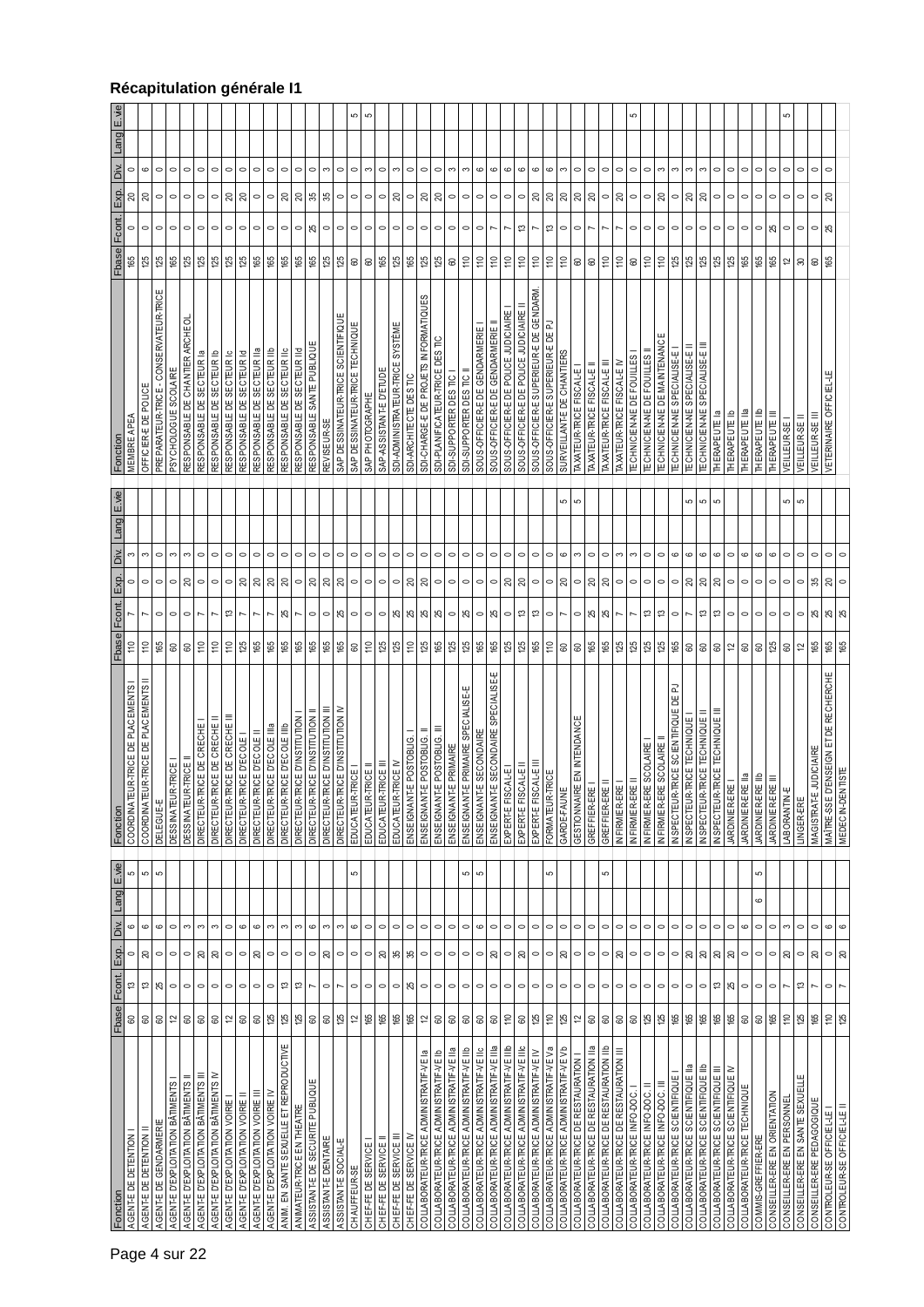## **I2 Planification et organisation**

| Fonction                                   | <b>12 Planif</b> | Fonction                                       | <b>I2 Planif</b> |
|--------------------------------------------|------------------|------------------------------------------------|------------------|
| CHEF-FE DE SERVICE I-IV                    | 35               | AGENT-E DE DETENTION I                         | 10               |
| COLLABORATEUR-TRICE ADMINISTRATIF-VE Va    | 35               | AGENT-E DE DETENTION II                        | 10               |
| DELEGUE-E                                  | 35               | AGENT-E D'EXPLOITATION BÂTIMENTS III           | 10               |
| DIRECTEUR-TRICE DE CRECHE I-III            | 35               | AGENT-E D'EXPLOITATION VOIRIE III              | 10               |
| DIRECTEUR-TRICE D'ECOLE I-III              | 35               | ANIM. EN SANTE SEXUELLE ET REPRODUCTIVE        | 10               |
| DIRECTEUR-TRICE D'INSTITUTION I-IV         | 35               | ANIMATEUR-TRICE EN THEATRE                     | 10               |
| <b>GREFFIER-ERE II</b>                     | 35               | COLLABORATEUR-TRICE ADMINISTRATIF-VE IIa       | 10               |
| MAGISTRAT-E JUDICIAIRE                     | 35               | COLLABORATEUR-TRICE ADMINISTRATIF-VE IIb       | 10               |
| OFFICIER-E DE POLICE                       | 35               | COLLABORATEUR-TRICE DE RESTAURATION IIa        | 10               |
| RESPONSABLE DE SECTEUR (tous)              | 35               | <b>COLLABORATEUR-TRICE DE RESTAURATION IIb</b> | 10               |
| RESPONSABLE SANTE PUBLIQUE                 | 35               | COLLABORATEUR-TRICE INFO-DOC. I                | 10               |
| <b>AGENT-E D'EXPLOITATION BÂTIMENTS IV</b> | 20               | COLLABORATEUR-TRICE INFO-DOC. II               |                  |
|                                            |                  |                                                | 10               |
| AGENT-E D'EXPLOITATION VOIRIE IV           | 20               | COLLABORATEUR-TRICE INFO-DOC. III              | 10               |
| ASSISTANT-E DENTAIRE                       | 20               | COLLABORATEUR-TRICE TECHNIQUE                  | 10               |
| ASSISTANT-E SOCIAL-E                       | 20               | CONSEILLER-ERE EN SANTE SEXUELLE               | 10               |
| COLLABORATEUR-TRICE ADMINISTRATIF-VE IIIa  | 20               | COORDINATEUR-TRICE DE PLACEMENTS I             | 10               |
| COLLABORATEUR-TRICE ADMINISTRATIF-VE IIIb  | 20               | EDUCATEUR-TRICE I                              | 10               |
| COLLABORATEUR-TRICE ADMINISTRATIF-VE IIIc  | 20               | EDUCATEUR-TRICE II                             | 10               |
| COLLABORATEUR-TRICE ADMINISTRATIF-VE IV    | 20               | EDUCATEUR-TRICE III                            | 10               |
| COLLABORATEUR-TRICE ADMINISTRATIF-VE Vb    | 20               | <b>EDUCATEUR-TRICE IV</b>                      | 10               |
| COLLABORATEUR-TRICE DE RESTAURATION III    | 20               | GARDE-FAUNE                                    | 10               |
| COLLABORATEUR-TRICE SCIENTIFIQUE (tous)    | 20               | <b>INFIRMIER-ERE I</b>                         | 10               |
| COMMIS-GREFFIER-ERE                        | 20               | <b>INFIRMIER-ERE II</b>                        | 10               |
| CONSEILLER-ERE EN ORIENTATION              | 20               | INFIRMIER-ERE SCOLAIRE I                       | 10               |
| CONSEILLER-ERE EN PERSONNEL                | 20               | JARDINIER-ERE IIa                              | 10               |
| CONSEILLER-ERE PEDAGOGIQUE                 | 20               | JARDINIER-ERE IIb                              | 10               |
| CONTROLEUR-SE OFFICIEL-LE I                | 20               | LABORANTIN-E                                   | 10               |
| CONTROLEUR-SE OFFICIEL-LE II               | 20               | PREPARATEUR-TRICE - CONSERVATEUR-TRICE         | 10               |
| COORDINATEUR-TRICE DE PLACEMENTS II        | 20               | RESPONSABLE DE CHANTIER ARCHEOL.               | 10               |
| DESSINATEUR-TRICE I                        | 20               | SDI-SUPPORTER DES TIC I                        | 10               |
| <b>DESSINATEUR-TRICE II</b>                | 20               | SOUS-OFFICIER-E DE GENDARMERIE I               | 10               |
| ENSEIGNANT-E POSTOBLIG. (tous)             | 20               | SOUS-OFFICIER-E DE GENDARMERIE II              | 10               |
| <b>ENSEIGNANT-E PRIMAIRE</b>               | 20               | SOUS-OFFICIER-E DE POLICE JUDICIAIRE I         | 10               |
| ENSEIGNANT-E PRIMAIRE SPECIALISE-E         | 20               | SOUS-OFFICIER-E DE POLICE JUDICIAIRE II        | 10               |
| ENSEIGNANT-E SECONDAIRE                    | 20               | TECHNICIEN-NE DE MAINTENANCE                   | 10               |
| ENSEIGNANT-E SECONDAIRE SPECIALISE-E       | 20               | THERAPEUTE la                                  | 10               |
| EXPERT-E FISCAL-E I-III                    | 20               | THERAPEUTE Ib                                  | 10               |
| FORMATEUR-TRICE                            | 20               | THERAPEUTE IIa                                 | 10               |
| <b>GREFFIER-ERE I</b>                      | 20               | THERAPEUTE IIb                                 | 10               |
| INFIRMIER-ERE SCOLAIRE II                  | 20               | THERAPEUTE III                                 | 10               |
| INSPECTEUR-TRICE SCIENTIFIQUE DE PJ        | 20               | AGENT-E DE GENDARMERIE                         | $\sqrt{2}$       |
| JARDINIER-ERE III                          | 20               | ASSISTANT-E DE SECURITE PUBLIQUE               | 5                |
| MAÎTRE-SSE D'ENSEIGN ET DE RECHERCHE       | 20               | COLLABORATEUR-TRICE ADMINISTRATIF-VE IIc       | 5                |
| MEDECIN-DENTISTE                           | 20               | INSPECTEUR-TRICE TECHNIQUE II                  | 5                |
| <b>MEMBRE APEA</b>                         | 20               | INSPECTEUR-TRICE TECHNIQUE III                 | 5                |
| <b>PSYCHOLOGUE SCOLAIRE</b>                | 20               | TAXATEUR-TRICE FISCAL-E I                      | 5                |
| REVISEUR-SE                                | 20               | TECHNICIEN-NE DE FOUILLES II                   | 5                |
|                                            |                  |                                                |                  |
| SAP DESSINATEUR-TRICE SCIENTIFIQUE         | 20               | <b>VEILLEUR-SE I</b>                           | 5                |
| SAP DESSINATEUR-TRICE TECHNIQUE            | 20               | <b>VEILLEUR-SE II</b>                          | 5                |
| <b>SAP PHOTOGRAPHE</b>                     | 20               | VEILLEUR-SE III                                | 5                |
| SDI-ADMINISTRATEUR-TRICE SYSTÈME           | 20               | AGENT-E D'EXPLOITATION BÂTIMENTS I             | $\mathbf 0$      |
| SDI-ARCHITECTE DES TIC                     | 20               | AGENT-E D'EXPLOITATION BÂTIMENTS II            | 0                |
| SDI-CHARGE-E DE PROJETS INFORMATIQUES      | 20               | AGENT-E D'EXPLOITATION VOIRIE I                | 0                |
| SDI-PLANIFICATEUR-TRICE DES TIC            | 20               | AGENT-E D'EXPLOITATION VOIRIE II               | 0                |
| SDI-SUPPORTER DES TIC II                   | 20               | CHAUFFEUR-SE                                   | 0                |
| SOUS-OFFICIER-E SUPERIEUR-E DE GENDARM.    | 20               | COLLABORATEUR-TRICE ADMINISTRATIF-VE Ia        | 0                |
| SOUS-OFFICIER-E SUPERIEUR-E DE PJ          | 20               | COLLABORATEUR-TRICE ADMINISTRATIF-VE Ib        | 0                |
| SURVEILLANT-E DE CHANTIERS                 | 20               | COLLABORATEUR-TRICE DE RESTAURATION I          | 0                |
| TAXATEUR-TRICE FISCAL-E II                 | 20               | <b>GESTIONNAIRE EN INTENDANCE</b>              | 0                |
| TAXATEUR-TRICE FISCAL-E III                | 20               | INSPECTEUR-TRICE TECHNIQUE I                   | 0                |
| TAXATEUR-TRICE FISCAL-E IV                 | 20               | JARDINIER-ERE I                                | 0                |
| TECHNICIEN-NE SPECIALISE-E I               | 20               | LINGER-ERE                                     | 0                |
| TECHNICIEN-NE SPECIALISE-E II              | 20               | SAP-ASSISTANT-E D'ETUDE                        | 0                |
| TECHNICIEN-NE SPECIALISE-E III             | 20               | TECHNICIEN-NE DE FOUILLES I                    | 0                |
| <b>VETERINAIRE OFFICIEL-LE</b>             | 20               |                                                |                  |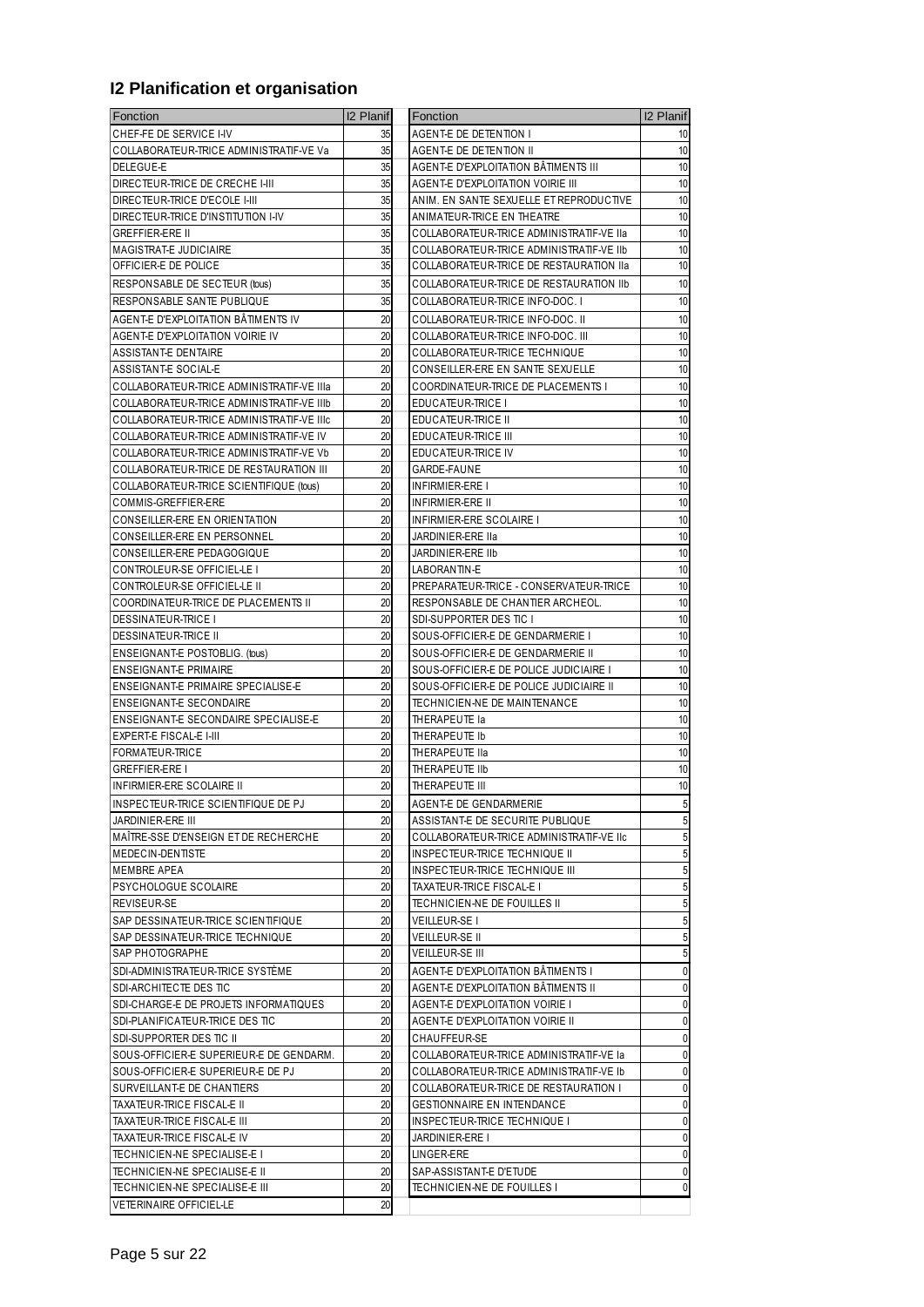### **I3 Perturbations et interruptions du travail**

|                       | Fonction                                  | Interr. | Urgences |
|-----------------------|-------------------------------------------|---------|----------|
| Planification         | CHEF-FE DE SERVICE I-IV                   | 20      | 20       |
| difficile (urgences): | COLLABORATEUR-TRICE ADMINISTRATIF-VE Va   | 20      | 20       |
|                       | DELEGUE-E                                 | 20      | 20       |
|                       | AGENT-E DE GENDARMERIE                    | 10      | 20       |
|                       | COMMIS-GREFFIER-ERE                       | 10      | 20       |
|                       | OFFICIER-E DE POLICE                      | 10      | 20       |
|                       | SDI-ADMINISTRATEUR-TRICE SYSTÈME          | 10      | 20       |
|                       | SDI-ARCHITECTE DES TIC                    | 10      | 20       |
|                       | SDI-PLANIFICATEUR-TRICE DES TIC           | 10      | 20       |
|                       | SOUS-OFFICIER-E DE GENDARMERIE I-II       | 10      | 20       |
|                       | SOUS-OFFICIER-E DE POLICE JUDICIAIRE I-II | 10      | 20       |
|                       | SOUS-OFFICIER-E SUPERIEUR-E DE GENDARM.   | 10      | 20       |
|                       | SOUS-OFFICIER-E SUPERIEUR-E DE PJ         | 10      | 20       |
|                       | TECHNICIEN-NE DE MAINTENANCE              | 10      | 20       |
|                       | COLLABORATEUR-TRICE ADMINISTRATIF-VE IIc  | 0       | 20       |
|                       | COLLABORATEUR-TRICE TECHNIQUE             | 0       | 20       |

#### Interruptions supérieures / inférieures à 15':

| Fonction                                  | Interr. | Fonction                                       | Interr.      |
|-------------------------------------------|---------|------------------------------------------------|--------------|
| AGENT-E D'EXPLOITATION VOIRIE IV          | 20      | FORMATEUR-TRICE                                | 10           |
| ASSISTANT-E DE SECURITE PUBLIQUE          | 20      | <b>GARDE-FAUNE</b>                             | 10           |
| COLLABORATEUR-TRICE ADMINISTRATIF-VE IIa  | 20      | <b>INFIRMIER-ERE II</b>                        | 10           |
| COLLABORATEUR-TRICE ADMINISTRATIF-VE IIb  | 20      | INSPECTEUR-TRICE TECHNIQUE I                   | 10           |
| COLLABORATEUR-TRICE ADMINISTRATIF-VE IIIa | 20      | INSPECTEUR-TRICE TECHNIQUE II                  | 10           |
| COLLABORATEUR-TRICE ADMINISTRATIF-VE IIIb | 20      | JARDINIER-ERE III                              | 10           |
| COLLABORATEUR-TRICE ADMINISTRATIF-VE IIIc | 20      | LABORANTIN-E                                   | 10           |
| COLLABORATEUR-TRICE ADMINISTRATIF-VE IV   | 20      | MAÎTRE-SSE D'ENSEIGN ET DE RECHERCHE           | 10           |
| COLLABORATEUR-TRICE ADMINISTRATIF-VE Vb   | 20      | PREPARATEUR-TRICE - CONSERVATEUR-TRICE         | 10           |
| COLLABORATEUR-TRICE SCIENTIFIQUE I-IV     | 20      | PSYCHOLOGUE SCOLAIRE                           | 10           |
| CONTROLEUR-SE OFFICIEL-LE I-II            | 20      | RESPONSABLE DE CHANTIER ARCHEOL.               | 10           |
| DIRECTEUR-TRICE DE CRECHE I-III           | 20      | RESPONSABLE SANTE PUBLIQUE                     | 10           |
| DIRECTEUR-TRICE D'ECOLE I-III             | 20      | REVISEUR-SE                                    | 10           |
| DIRECTEUR-TRICE D'INSTITUTION I-IV        | 20      | SAP DESSINATEUR-TRICE SCIENTIFIQUE             | 10           |
| EXPERT-E FISCAL-E I-III                   | 20      | SAP DESSINATEUR-TRICE TECHNIQUE                | 10           |
| <b>GREFFIER-ERE I-II</b>                  | 20      | SAP PHOTOGRAPHE                                | 10           |
| INSPECTEUR-TRICE SCIENTIFIQUE DE PJ       | 20      | SAP-ASSISTANT-E D'ETUDE                        | 10           |
| INSPECTEUR-TRICE TECHNIQUE III            | 20      | SURVEILLANT-E DE CHANTIERS                     | 10           |
| MAGISTRAT-E JUDICIAIRE                    | 20      | TAXATEUR-TRICE FISCAL-E I-II                   | 10           |
| MEDECIN-DENTISTE                          | 20      | TECHNICIEN-NE SPECIALISE-E I-III               | 10           |
| <b>MEMBRE APEA</b>                        | 20      | AGENT-E D'EXPLOITATION BÂTIMENTS I-IV          | $\mathbf{0}$ |
| RESPONSABLE DE SECTEUR (tous)             | 20      | AGENT-E D'EXPLOITATION VOIRIE I-III            | 0            |
| SDI-CHARGE-E DE PROJETS INFORMATIQUES     | 20      | ASSISTANT-E DENTAIRE                           | 0            |
| SDI-SUPPORTER DES TIC I                   | 20      | CHAUFFEUR-SE                                   | $\mathbf{0}$ |
| SDI-SUPPORTER DES TIC II                  | 20      | COLLABORATEUR-TRICE ADMINISTRATIF-VE la        | 0            |
| TAXATEUR-TRICE FISCAL-E III               | 20      | COLLABORATEUR-TRICE ADMINISTRATIF-VE Ib        | 0            |
| TAXATEUR-TRICE FISCAL-E IV                | 20      | COLLABORATEUR-TRICE DE RESTAURATION I          | 0            |
| <b>VETERINAIRE OFFICIEL-LE</b>            | 20      | <b>COLLABORATEUR-TRICE DE RESTAURATION IIa</b> | 0            |
| AGENT-E DE DETENTION I                    | 10      | COLLABORATEUR-TRICE DE RESTAURATION IIb        | 0            |
| AGENT-E DE DETENTION II                   | 10      | CONSEILLER-ERE EN SANTE SEXUELLE               | 0            |
| ANIM. EN SANTE SEXUELLE ET REPRODUCTIVE   | 10      | COORDINATEUR-TRICE DE PLACEMENTS I             | 0            |
| ANIMATEUR-TRICE EN THEATRE                | 10      | COORDINATEUR-TRICE DE PLACEMENTS II            | 0            |
| ASSISTANT-E SOCIAL-E                      | 10      | <b>GESTIONNAIRE EN INTENDANCE</b>              | 0            |
| COLLABORATEUR-TRICE DE RESTAURATION III   | 10      | <b>INFIRMIER-ERE I</b>                         | ſ            |
| COLLABORATEUR-TRICE INFO-DOC. I-III       | 10      | <b>INFIRMIER-ERE SCOLAIRE I</b>                | O            |
| CONSEILLER-ERE EN ORIENTATION             | 10      | INFIRMIER-ERE SCOLAIRE II                      | 0            |
| CONSEILLER-ERE EN PERSONNEL               | 10      | JARDINIER-ERE I                                | 0            |
| CONSEILLER-ERE PEDAGOGIQUE                | 10      | JARDINIER-ERE IIa                              | 0            |
| DESSINATEUR-TRICE I-II                    | 10      | JARDINIER-ERE IIb                              |              |
| EDUCATEUR-TRICE I-IV                      | 10      | LINGER-ERE                                     |              |
| ENSEIGNANT-E POSTOBLIG. I-III             | 10      | TECHNICIEN-NE DE FOUILLES I-II                 | 0            |
| <b>ENSEIGNANT-E PRIMAIRE</b>              | 10      | THERAPEUTE I-III                               | 0            |
| ENSEIGNANT-E PRIMAIRE SPECIALISE-E        | 10      | VEILLEUR-SE I-III                              |              |
| ENSEIGNANT-E SECONDAIRE                   | 10      |                                                |              |
| ENSEIGNANT-E SECONDAIRE SPECIALISE-E      | 10      |                                                |              |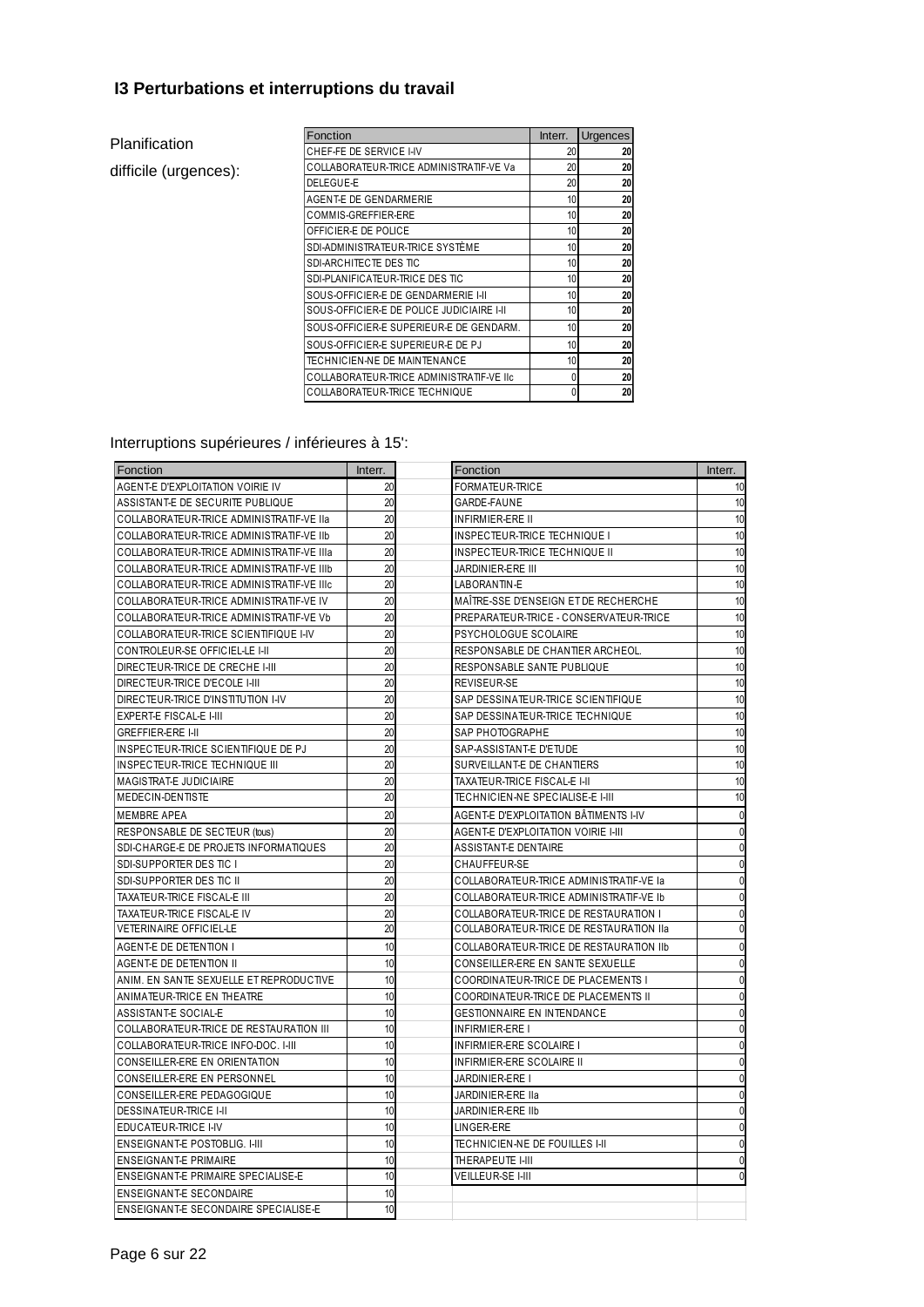#### **PS 1 Exigences concernant l'aptitude à la communication orale**

| Fonction                                   | PS <sub>1</sub> | Fonction                                                | PS <sub>1</sub> |
|--------------------------------------------|-----------------|---------------------------------------------------------|-----------------|
| <b>MAGISTRAT-E JUDICIAIRE</b>              | 40              | AGENT-E DE DETENTION I. II                              | 20              |
| <b>MEMBRE APEA</b>                         | 40              | AGENT-E DE GENDARMERIE                                  | 20              |
| THERAPEUTE III                             | 40              | AGENT-E D'EXPLOITATION BÂTIMENTS III                    | 20              |
| ANIM. EN SANTE SEXUELLE ET REPRODUCTIVE    | 30              | AGENT-E D'EXPLOITATION BÂTIMENTS IV                     | 20              |
| ANIMATEUR-TRICE EN THEATRE                 | 30              | AGENT-E D'EXPLOITATION VOIRIE IV                        | 20              |
| ASSISTANT-E SOCIAL-E                       | 30              | ASSISTANT-E DE SECURITE PUBLIQUE                        | 20              |
| CHEF-FE DE SERVICE I-IV                    | 30              | ASSISTANT-E DENTAIRE                                    | 20              |
| COLLABORATEUR-TRICE ADMINISTRATIF-VE IIb   | 30              | COLLABORATEUR-TRICE ADMINISTRATIF-VE IIa                | 20              |
| COLLABORATEUR-TRICE ADMINISTRATIF-VE IIIa  | 30              | COLLABORATEUR-TRICE ADMINISTRATIF-VE IIc                | 20              |
| COLLABORATEUR-TRICE ADMINISTRATIF-VE IIIb  | 30              | COLLABORATEUR-TRICE DE RESTAURATION IIb                 | 20              |
| COLLABORATEUR-TRICE ADMINISTRATIF-VE IIIc  | 30              | COLLABORATEUR-TRICE DE RESTAURATION III                 | 20              |
| COLLABORATEUR-TRICE ADMINISTRATIF-VE IV    | 30              | COLLABORATEUR-TRICE INFO-DOC. I-III                     | 20              |
| COLLABORATEUR-TRICE ADMINISTRATIF-VE Va    | 30              | COLLABORATEUR-TRICE TECHNIQUE                           | 20              |
| COLLABORATEUR-TRICE ADMINISTRATIF-VE Vb    | 30              | <b>DESSINATEUR-TRICE I</b>                              | 20              |
| COLLABORATEUR-TRICE SCIENTIFIQUE I-IV      | 30              | <b>DESSINATEUR-TRICE II</b>                             | 20              |
| COMMIS-GREFFIER-ERE                        | 30              | <b>GARDE-FAUNE</b>                                      | 20              |
| CONSEILLER-ERE EN ORIENTATION              | 30              | GESTIONNAIRE EN INTENDANCE                              | 20              |
| CONSEILLER-ERE EN PERSONNEL                | 30              | INSPECTEUR-TRICE SCIENTIFIQUE DE PJ                     | 20              |
| CONSEILLER-ERE EN SANTE SEXUELLE           | 30              | INSPECTEUR-TRICE TECHNIQUE I-III                        | 20              |
| CONSEILLER-ERE PEDAGOGIQUE                 | 30              | JARDINIER-ERE IIa                                       | 20              |
| CONTROLEUR-SE OFFICIEL-LE I-II             | 30              | JARDINIER-ERE IIb                                       | 20              |
| COORDINATEUR-TRICE DE PLACEMENTS I-II      | 30              | LINGER-ERE                                              | 20              |
| DELEGUE-E                                  | 30              | SAP DESSINATEUR-TRICE SCIENTIFIQUE                      | 20              |
| DIRECTEUR-TRICE DE CRECHE I-III            | 30              | SAP DESSINATEUR-TRICE TECHNIQUE                         | 20              |
| DIRECTEUR-TRICE D'ECOLE I-III              | 30              | SAP PHOTOGRAPHE                                         | 20              |
| DIRECTEUR-TRICE D'INSTITUTION I-IV         | 30              | SAP-ASSISTANT-E D'ETUDE                                 | 20              |
| EDUCATEUR-TRICE I-IV                       | 30              | SOUS-OFFICIER-E DE GENDARMERIE I                        | 20              |
| ENSEIGNANT-E POSTOBLIG. I-III              | 30              | SOUS-OFFICIER-E DE GENDARMERIE II                       | 20              |
| <b>ENSEIGNANT-E PRIMAIRE</b>               | 30              | SOUS-OFFICIER-E DE POLICE JUDICIAIRE I                  | 20              |
| ENSEIGNANT-E PRIMAIRE SPECIALISE-E         | 30              | SOUS-OFFICIER-E DE POLICE JUDICIAIRE II                 | 20              |
| ENSEIGNANT-E SECONDAIRE                    | 30              | SOUS-OFFICIER-E SUPERIEUR-E DE GENDARM.                 | 20              |
| ENSEIGNANTE SECONDAIRE SPECIALISE-E        | 30              | SOUS-OFFICIER-E SUPERIEUR-E DE PJ                       | 20              |
| EXPERT-E FISCAL-E I-III<br>FORMATEUR-TRICE | 30<br>30        | SURVEILLANT-E DE CHANTIERS<br>TAXATEUR-TRICE FISCAL-E I | 20<br>20        |
| <b>GREFFIER-ERE I-II</b>                   | 30              | TECHNICIEN-NE DE FOUILLES I                             | 20              |
| <b>INFIRMIER-ERE I-II</b>                  | 30              | TECHNICIEN-NE DE FOUILLES II                            | 20              |
| INFIRMIER-ERE SCOLAIRE I-II                | 30              | TECHNICIEN-NE DE MAINTENANCE                            | 20              |
| <b>JARDINIER-ERE III</b>                   | 30              | VEILLEUR-SE I-III                                       | 20              |
| LABORANTIN-E                               | 30              | AGENT-E D'EXPLOITATION BÂTIMENTS II                     | 10              |
| MAÎTRE-SSE D'ENSEIGN ET DE RECHERCHE       | 30              | AGENT-E D'EXPLOITATION VOIRIE I-III                     | 10              |
| MEDECIN-DENTISTE                           | 30              | CHAUFFEUR-SE                                            | 10              |
| OFFICIER-E DE POLICE                       | 30              | COLLABORATEUR-TRICE ADMINISTRATIF-VE la                 | 10              |
| PREPARATEUR-TRICE - CONSERVATEUR-TRICE     | 30              | COLLABORATEUR-TRICE ADMINISTRATIF-VE Ib                 | 10              |
| PSYCHOLOGUE SCOLAIRE                       | 30              | COLLABORATEUR-TRICE DE RESTAURATION I                   | 10              |
| RESPONSABLE DE CHANTIER ARCHEOL.           | 30              | COLLABORATEUR-TRICE DE RESTAURATION IIa                 | 10              |
| RESPONSABLE DE SECTEUR (tous)              | 30              | JARDINIER-ERE I                                         | 10              |
| RESPONSABLE SANTE PUBLIQUE                 | 30              | AGENT-E D'EXPLOITATION BÂTIMENTS I                      | $\mathbf 0$     |
| REVISEUR-SE                                | 30              |                                                         |                 |
| SDI-ADMINISTRATEUR-TRICE SYSTEME           | 30              |                                                         |                 |
| SDI-ARCHITECTE DES TIC                     | 30              |                                                         |                 |
| SDI-CHARGE-E DE PROJETS INFORMATIQUES      | 30              |                                                         |                 |
| SDI-PLANIFICATEUR-TRICE DES TIC            | 30              |                                                         |                 |
| SDI-SUPPORTER DES TIC I                    | 30              |                                                         |                 |
| SDI-SUPPORTER DES TIC II                   | 30              |                                                         |                 |
| TAXATEUR-TRICE FISCAL-E II-IV              | 30              |                                                         |                 |
| TECHNICIEN-NE SPECIALISE-E I-III           | 30              |                                                         |                 |
| THERAPEUTE Ia, Ib, IIa, IIb                | 30              |                                                         |                 |
| <b>VETERINAIRE OFFICIEL-LE</b>             | 30              |                                                         |                 |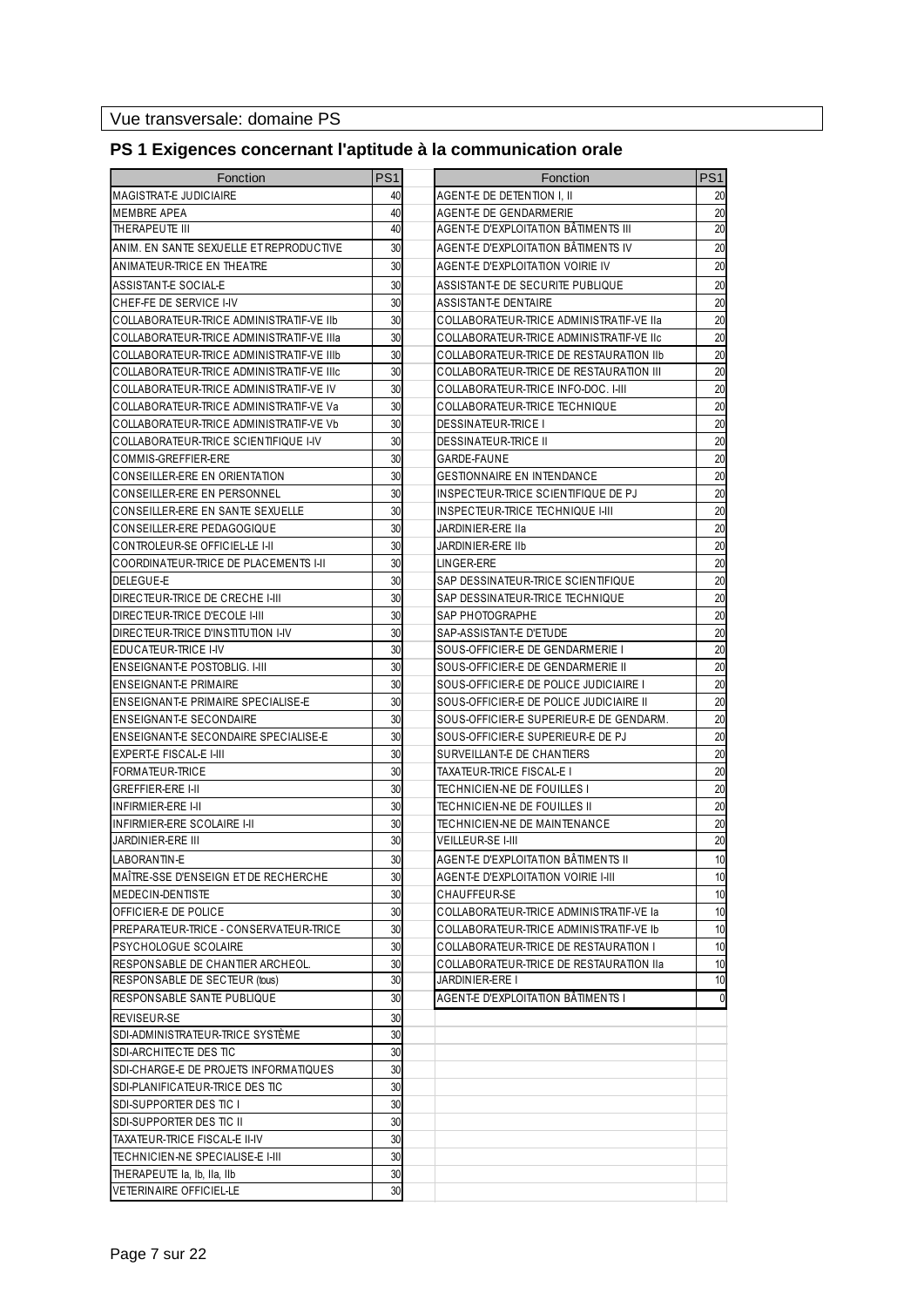### **PS 2 Exigences concernant l'aptitude à la collaboration**

| Fonction                                 | PS <sub>2</sub> | Fonction                                  | PS <sub>2</sub> |
|------------------------------------------|-----------------|-------------------------------------------|-----------------|
| AGENT-E DE DETENTION I-II                | 30              | AGENT-E D'EXPLOITATION BÂTIMENTS I-IV     |                 |
| AGENT-E D'EXPLOITATION VOIRIE I-II       | 30              | AGENT-E D'EXPLOITATION BĂTIMENTS II       |                 |
| <b>EDUCATEUR-TRICE I-IV</b>              | 30              | ANIM. EN SANTE SEXUELLE ET REPRODUCTIVE   | 0               |
| <b>INFIRMIER-ERE II</b>                  | 30              | ANIMATEUR-TRICE EN THEATRE                |                 |
| LABORANTIN-E                             | 30              | <b>ASSISTANT-E SOCIAL-E</b>               |                 |
| AGENT-E DE GENDARMERIE                   | 20              | CHAUFFEUR-SE                              | 0               |
| AGENT-E D'EXPLOITATION VOIRIE III        | 20              | CHEF-FE DE SERVICE I-IV                   | 0               |
| ASSISTANT-E DE SECURITE PUBLIQUE         | 20              | COLLABORATEUR-TRICE ADMINISTRATIF-VE la   |                 |
| ASSISTANT-E DENTAIRE                     | 20              | COLLABORATEUR-TRICE ADMINISTRATIF-VE Ib   |                 |
| COLLABORATEUR-TRICE ADMINISTRATIF-VE IIc | 20              | COLLABORATEUR-TRICE ADMINISTRATIF-VE IIa  | 0               |
| COLLABORATEUR-TRICE DE RESTAURATION I    | 20              | COLLABORATEUR-TRICE ADMINISTRATIF-VE IIb  | 0               |
|                                          |                 |                                           |                 |
| COLLABORATEUR-TRICE DE RESTAURATION IIa  | 20              | COLLABORATEUR-TRICE ADMINISTRATIF-VE IIIa | 0               |
| COLLABORATEUR-TRICE DE RESTAURATION IIb  | 20              | COLLABORATEUR-TRICE ADMINISTRATIF-VE IIIb | 0               |
| COLLABORATEUR-TRICE TECHNIQUE            | 20              | COLLABORATEUR-TRICE ADMINISTRATIF-VE IIIc | 0               |
| DESSINATEUR-TRICE I                      | 20              | COLLABORATEUR-TRICE ADMINISTRATIF-VE IV   | 0               |
| <b>DESSINATEUR-TRICE II</b>              | 20              | COLLABORATEUR-TRICE ADMINISTRATIF-VE Va   | 0               |
| <b>ENSEIGNANT-E POSTOBLIG. II</b>        | 20              | COLLABORATEUR-TRICE ADMINISTRATIF-VE Vb   | 0               |
| ENSEIGNANT-E POSTOBLIG. III              | 20              | COLLABORATEUR-TRICE DE RESTAURATION III   |                 |
| ENSEIGNANT-E PRIMAIRE SPECIALISE-E       | 20              | COLLABORATEUR-TRICE INFO-DOC. I-III       |                 |
| ENSEIGNANT-E SECONDAIRE                  | 20              | COLLABORATEUR-TRICE SCIENTIFIQUE (tous)   |                 |
| ENSEIGNANTE SECONDAIRE SPECIALISE-E      | 20              | COMMIS-GREFFIER-ERE                       |                 |
| EXPERT-E FISCAL-E I-III                  | 20              | CONSEILLER-ERE EN ORIENTATION             |                 |
| FORMATEUR-TRICE                          | 20              | CONSEILLER-ERE EN PERSONNEL               |                 |
| GARDE-FAUNE                              | 20              | CONSEILLER-ERE EN SANTE SEXUELLE          | 0               |
| INSPECTEUR-TRICE TECHNIQUE II            | 20              | CONSEILLER-ERE PEDAGOGIQUE                |                 |
| INSPECTEUR-TRICE TECHNIQUE III           | 20              | CONTROLEUR-SE OFFICIEL-LE I               |                 |
| JARDINIER-ERE I                          | 20              | CONTROLEUR-SE OFFICIEL-LE II              | 0               |
| JARDINIER-ERE IIa                        | 20              | COORDINATEUR-TRICE DE PLACEMENTS I        | 0               |
| JARDINIER-ERE IIb                        | 20              | COORDINATEUR-TRICE DE PLACEMENTS II       | 0               |
| PREPARATEUR-TRICE - CONSERVATEUR-TRICE   | 20              | DELEGUE-E                                 |                 |
| REVISEUR-SE                              | 20              | DIRECTEUR-TRICE DE CRECHE I-III           |                 |
| SAP DESSINATEUR-TRICE SCIENTIFIQUE       | 20              | DIRECTEUR-TRICE D'ECOLE I-III             | 0               |
| SAP DESSINATEUR-TRICE TECHNIQUE          | 20              | DIRECTEUR-TRICE D'INSTITUTION I-IV        |                 |
| SAP PHOTOGRAPHE                          | 20              | ENSEIGNANT-E POSTOBLIG. I                 |                 |
| SDI-ADMINISTRATEUR-TRICE SYSTÈME         | 20              | <b>ENSEIGNANT-E PRIMAIRE</b>              |                 |
| SDI-PLANIFICATEUR-TRICE DES TIC          | 20              | <b>GESTIONNAIRE EN INTENDANCE</b>         |                 |
| SDI-SUPPORTER DES TIC I                  | 20              | GREFFIER-ERE I                            |                 |
| SDI-SUPPORTER DES TIC II                 | 20              | <b>GREFFIER-ERE II</b>                    |                 |
| SOUS-OFFICIER-E DE GENDARMERIE I         | 20              | <b>INFIRMIER-ERE I</b>                    |                 |
| SOUS-OFFICIER-E DE GENDARMERIE II        | 20              | INFIRMIER-ERE SCOLAIRE I                  | 0               |
| SOUS-OFFICIER-E DE POLICE JUDICIAIRE I   | 20              | INFIRMIER-ERE SCOLAIRE II                 | 0               |
|                                          |                 |                                           |                 |
| SOUS-OFFICIER-E DE POLICE JUDICIAIRE II  | 20              | INSPECTEUR-TRICE SCIENTIFIQUE DE PJ       | 0               |
| SURVEILLANT-E DE CHANTIERS               | 20              | INSPECTEUR-TRICE TECHNIQUE I              | $\mathbf 0$     |
| TECHNICIEN-NE DE FOUILLES I              | 20              | JARDINIER-ERE III                         | 0               |
| TECHNICIEN-NE DE FOUILLES II             | 20              | LINGER-ERE                                | 0               |
| TECHNICIEN-NE DE MAINTENANCE             | 20              | MAGISTRAT-E JUDICIAIRE                    | 0               |
| THERAPEUTE III                           | 20              | MAÎTRE-SSE D'ENSEIGN ET DE RECHERCHE      | $\mathbf 0$     |
|                                          |                 | MEDECIN-DENTISTE                          | 0               |
|                                          |                 | <b>MEMBRE APEA</b>                        | $\mathbf{0}$    |
|                                          |                 | OFFICIER-E DE POLICE                      | 0               |
|                                          |                 | PSYCHOLOGUE SCOLAIRE                      | $\mathbf 0$     |
|                                          |                 | RESPONSABLE DE CHANTIER ARCHEOL.          | $\mathbf 0$     |
|                                          |                 | RESPONSABLE DE SECTEUR (tous)             | $\mathbf 0$     |
|                                          |                 | RESPONSABLE SANTE PUBLIQUE                | $\mathbf 0$     |
|                                          |                 | SAP-ASSISTANT-E D'ETUDE                   | 0               |
|                                          |                 | SDI-ARCHITECTE DES TIC                    | $\mathbf 0$     |
|                                          |                 | SDI-CHARGE-E DE PROJETS INFORMATIQUES     | $\mathbf 0$     |
|                                          |                 | SOUS-OFFICIER-E SUPERIEUR-E DE GENDARM.   | $\mathbf 0$     |
|                                          |                 | SOUS-OFFICIER-E SUPERIEUR-E DE PJ         | 0               |
|                                          |                 | TAXATEUR-TRICE FISCAL-E I-IV              | $\mathbf 0$     |
|                                          |                 | TECHNICIEN-NE SPECIALISE-E I-III          | 0               |
|                                          |                 | THERAPEUTE la                             | $\mathbf 0$     |
|                                          |                 | THERAPEUTE Ib                             | 0               |
|                                          |                 | THERAPEUTE IIa                            | 0               |
|                                          |                 | THERAPEUTE IIb                            | 0               |
|                                          |                 | VEILLEUR-SE I-III                         | $\mathbf 0$     |
|                                          |                 | VETERINAIRE OFFICIEL-LE                   | $\mathbf 0$     |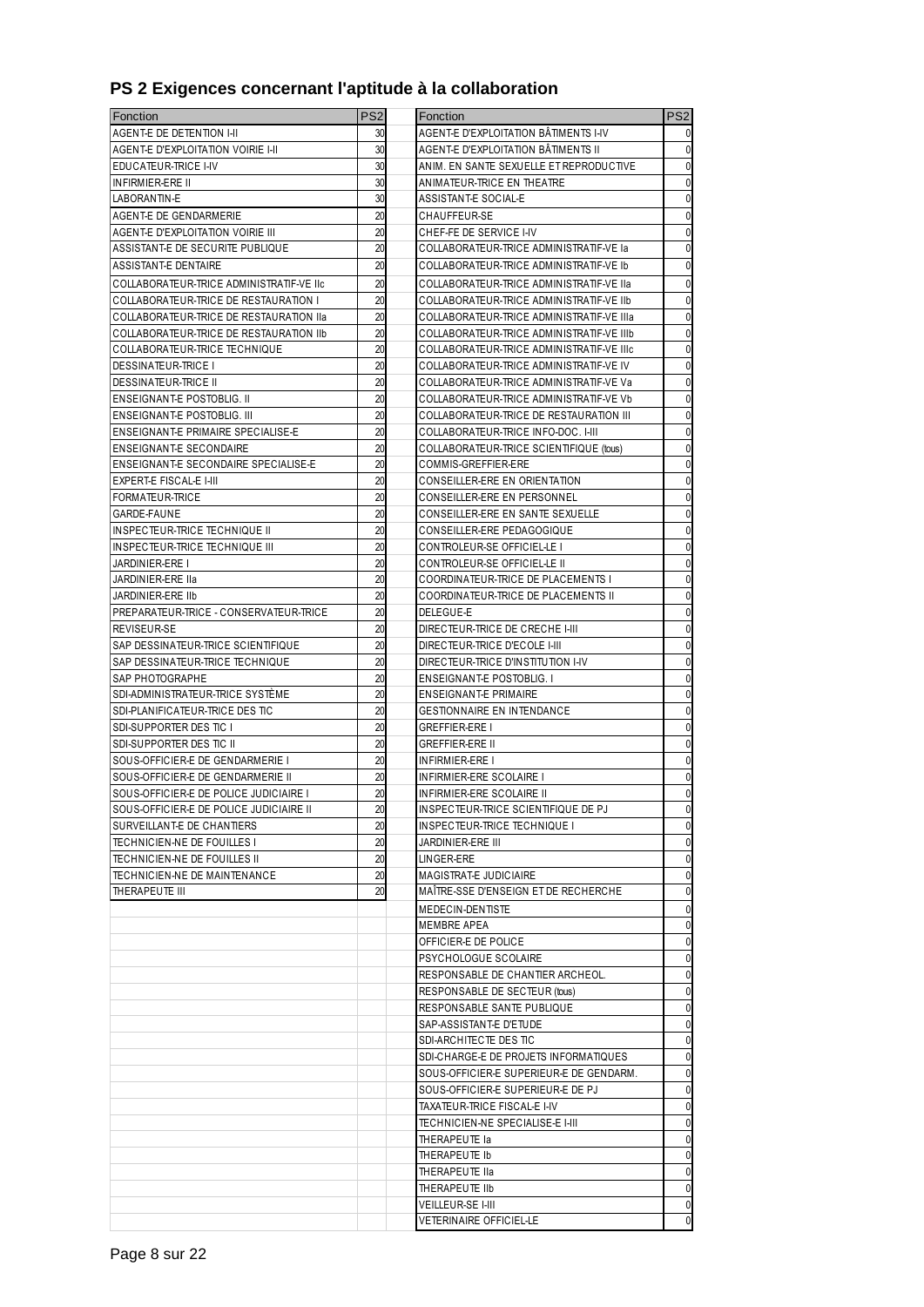### **PS3 – Empathie et capacité à convaincre**

| Fonction                                    | PS3 | Fonction                                 | PS3          |
|---------------------------------------------|-----|------------------------------------------|--------------|
| ANIM. EN SANTE SEXUELLE ET REPRODUCTIVE     | 35  | EXPERT-E FISCAL-E I                      | 20           |
| ANIMATEUR-TRICE EN THEATRE                  | 35  | EXPERT-E FISCAL-E II                     | 20           |
| ASSISTANT-E SOCIAL-E                        | 35  | EXPERT-E FISCAL-E III                    | 20           |
| CHEF-FE DE SERVICE I                        | 35  | GARDE-FAUNE                              | 20           |
|                                             |     |                                          |              |
| CHEF-FE DE SERVICE II                       | 35  | GREFFIER-ERE II                          | 20           |
| CHEF-FE DE SERVICE III                      | 35  | <b>INFIRMIER-ERE I</b>                   | 20           |
| CHEF-FE DE SERVICE IV                       | 35  | <b>INFIRMIER-ERE II</b>                  | 20           |
| COLLABORATEUR-TRICE SCIENTIFIQUE IIb        | 35  | INSPECTEUR-TRICE SCIENTIFIQUE DE PJ      | 20           |
| COMMIS-GREFFIER-ERE                         | 35  | INSPECTEUR-TRICE TECHNIQUE I             | 20           |
|                                             |     |                                          |              |
| CONSEILLER-ERE EN ORIENTATION               | 35  | INSPECTEUR-TRICE TECHNIQUE II            | 20           |
| CONSEILLER-ERE EN PERSONNEL                 | 35  | INSPECTEUR-TRICE TECHNIQUE III           | 20           |
| CONSEILLER-ERE EN SANTE SEXUELLE            | 35  | JARDINIER-ERE III                        | 20           |
| CONSEILLER-ERE PEDAGOGIQUE                  | 35  | LABORANTIN-E                             | 20           |
| COORDINATEUR-TRICE DE PLACEMENTS II         | 35  | MAÎTRE-SSE D'ENSEIGN ET DE RECHERCHE     | 20           |
| DELEGUE-E                                   | 35  | OFFICIER-E DE POLICE                     | 20           |
| DIRECTEUR-TRICE DE CRECHE I                 | 35  | RESPONSABLE DE CHANTIER ARCHEOL.         | 20           |
|                                             |     |                                          |              |
| DIRECTEUR-TRICE DE CRECHE II                | 35  | RESPONSABLE SANTE PUBLIQUE               | 20           |
| DIRECTEUR-TRICE DE CRECHE III               | 35  | REVISEUR-SE                              | 20           |
| DIRECTEUR-TRICE D'ECOLE I                   | 35  | SDI-ADMINISTRATEUR-TRICE SYSTEME         | 20           |
| DIRECTEUR-TRICE D'ECOLE II                  | 35  | SDI-ARCHITECTE DES TIC                   | 20           |
| DIRECTEUR-TRICE D'ECOLE IIIa                | 35  | SDI-CHARGE-E DE PROJETS INFORMATIQUES    | 20           |
| DIRECTEUR-TRICE D'ECOLE IIIb                | 35  | SDI-PLANIFICATEUR-TRICE DES TIC          | 20           |
| DIRECTEUR-TRICE D'INSTITUTION I             | 35  | SDI-SUPPORTER DES TIC I                  | 20           |
| DIRECTEUR-TRICE D'INSTITUTION II            | 35  | SDI-SUPPORTER DES TIC II                 | 20           |
|                                             |     |                                          |              |
| DIRECTEUR-TRICE D'INSTITUTION III           | 35  | SOUS-OFFICIER-E DE GENDARMERIE I         | 20           |
| DIRECTEUR-TRICE D'INSTITUTION IV            | 35  | SOUS-OFFICIER-E DE GENDARMERIE II        | 20           |
| EDUCATEUR-TRICE I                           | 35  | SOUS-OFFICIER-E DE POLICE JUDICIAIRE I   | 20           |
| <b>EDUCATEUR-TRICE II</b>                   | 35  | SOUS-OFFICIER-E DE POLICE JUDICIAIRE II  | 20           |
| <b>EDUCATEUR-TRICE III</b>                  | 35  | SOUS-OFFICIER-E SUPERIEUR-E DE GENDARM.  | 20           |
| <b>EDUCATEUR-TRICE IV</b>                   | 35  | SOUS-OFFICIER-E SUPERIEUR-E DE PJ        | 20           |
| ENSEIGNANT-E POSTOBLIG. I                   | 35  | SURVEILLANT-E DE CHANTIERS               | 20           |
|                                             | 35  |                                          | 20           |
| <b>ENSEIGNANT-E POSTOBLIG. II</b>           |     | TAXATEUR-TRICE FISCAL-E I                |              |
| ENSEIGNANT-E POSTOBLIG. III                 | 35  | TAXATEUR-TRICE FISCAL-E II               | 20           |
| <b>ENSEIGNANT-E PRIMAIRE</b>                | 35  | TAXATEUR-TRICE FISCAL-E III              | 20           |
| <b>ENSEIGNANT-E PRIMAIRE SPECIALISE-E</b>   | 35  | TAXATEUR-TRICE FISCAL-E IV               | 20           |
| ENSEIGNANT-E SECONDAIRE                     | 35  | TECHNICIEN-NE SPECIALISE-E I             | 20           |
| <b>ENSEIGNANT-E SECONDAIRE SPECIALISE-E</b> | 35  | TECHNICIEN-NE SPECIALISE-E II            | 20           |
| FORMATEUR-TRICE                             | 35  | TECHNICIEN-NE SPECIALISE-E III           | 20           |
| INFIRMIER-ERE SCOLAIRE I                    | 35  | VEILLEUR-SE I                            | 20           |
|                                             |     |                                          |              |
| <b>INFIRMIER-ERE SCOLAIRE II</b>            | 35  | VETERINAIRE OFFICIEL-LE                  | 20           |
| <b>MAGISTRAT-E JUDICIAIRE</b>               | 35  | AGENT-E D'EXPLOITATION BÂTIMENTS III     | 10           |
| MEDECIN-DENTISTE                            | 35  | AGENT-E D'EXPLOITATION ΒÂΤΙΜΕΝΤS IV      | 10           |
| <b>MEMBRE APEA</b>                          | 35  | AGENT-E D'EXPLOITATION VOIRIE IV         | 10           |
| <b>PSYCHOLOGUE SCOLAIRE</b>                 | 35  | ASSISTANT-E DE SECURITE PUBLIQUE         | 10           |
| RESPONSABLE DE SECTEUR la                   | 35  | COLLABORATEUR-TRICE ADMINISTRATIF-VE IIa | 10           |
| RESPONSABLE DE SECTEUR Ib                   | 35  | COLLABORATEUR-TRICE DE RESTAURATION IIb  | 10           |
|                                             | 35  |                                          | 10           |
| RESPONSABLE DE SECTEUR Ic                   |     | COLLABORATEUR-TRICE INFO-DOC. I          |              |
| RESPONSABLE DE SECTEUR Id                   | 35  | COLLABORATEUR-TRICE INFO-DOC. II         | 10           |
| RESPONSABLE DE SECTEUR IIa                  | 35  | COLLABORATEUR-TRICE INFO-DOC. III        | 10           |
| RESPONSABLE DE SECTEUR IIb                  | 35  | CONTROLEUR-SE OFFICIEL-LE I              | 10           |
| RESPONSABLE DE SECTEUR IIc                  | 35  | CONTROLEUR-SE OFFICIEL-LE II             | 10           |
| RESPONSABLE DE SECTEUR IId                  | 35  | GREFFIER-ERE I                           | 10           |
| THERAPEUTE la                               | 35  | JARDINIER-ERE IIa                        | 10           |
| THERAPEUTE Ib                               | 35  | JARDINIER-ERE IIb                        | 10           |
| THERAPEUTE IIa                              | 35  | PREPARATEUR-TRICE - CONSERVATEUR-TRICE   | 10           |
| THERAPEUTE IIb                              |     |                                          |              |
|                                             | 35  | TECHNICIEN-NE DE MAINTENANCE             | 10           |
| THERAPEUTE III                              | 35  | AGENT-E D'EXPLOITATION BÂTIMENTS I       | 0            |
| <b>VEILLEUR-SE II</b>                       | 35  | AGENT-E D'EXPLOITATION BÂTIMENTS II      | 0            |
| <b>VEILLEUR-SE III</b>                      | 35  | <b>AGENT-E D'EXPLOITATION VOIRIE I</b>   | 0            |
| AGENT-E DE DETENTION I                      | 20  | AGENT-E D'EXPLOITATION VOIRIE II         | 0            |
| AGENT-E DE DETENTION II                     | 20  | AGENT-E D'EXPLOITATION VOIRIE III        | 0            |
| AGENT-E DE GENDARMERIE                      | 20  | COLLABORATEUR-TRICE ADMINISTRATIF-VE la  | 0            |
|                                             |     |                                          |              |
| ASSISTANT-E DENTAIRE                        | 20  | COLLABORATEUR-TRICE ADMINISTRATIF-VE Ib  | 0            |
| CHAUFFEUR-SE                                | 20  | COLLABORATEUR-TRICE ADMINISTRATIF-VE IIc | $\mathbf{0}$ |
| COLLABORATEUR-TRICE ADMINISTRATIF-VE IIb    | 20  | COLLABORATEUR-TRICE DE RESTAURATION I    | $\mathbf 0$  |
| COLLABORATEUR-TRICE ADMINISTRATIF-VE IIIa   | 20  | COLLABORATEUR-TRICE DE RESTAURATION IIa  | 0            |
| COLLABORATEUR-TRICE ADMINISTRATIF-VE IIIb   | 20  | COLLABORATEUR-TRICE DE RESTAURATION III  | $\mathbf 0$  |
| COLLABORATEUR-TRICE ADMINISTRATIF-VE IIIc   | 20  | COLLABORATEUR-TRICE TECHNIQUE            | 0            |
| COLLABORATEUR-TRICE ADMINISTRATIF-VE IV     | 20  | DESSINATEUR-TRICE I                      | 0            |
| COLLABORATEUR-TRICE ADMINISTRATIF-VE Va     | 20  | <b>GESTIONNAIRE EN INTENDANCE</b>        | 0            |
|                                             |     |                                          |              |
| COLLABORATEUR-TRICE ADMINISTRATIF-VE Vb     | 20  | JARDINIER-ERE I                          | 0            |
| COLLABORATEUR-TRICE SCIENTIFIQUE I          | 20  | LINGER-ERE                               | 0            |
| COLLABORATEUR-TRICE SCIENTIFIQUE IIa        | 20  | SAP DESSINATEUR-TRICE SCIENTIFIQUE       | 0            |
| COLLABORATEUR-TRICE SCIENTIFIQUE III        | 20  | SAP DESSINATEUR-TRICE TECHNIQUE          | 0            |
| COLLABORATEUR-TRICE SCIENTIFIQUE IV         | 20  | SAP PHOTOGRAPHE                          | 0            |
| COORDINATEUR-TRICE DE PLACEMENTS I          | 20  | SAP-ASSISTANT-E D'ETUDE                  | 0            |
| DESSINATEUR-TRICE II                        | 20  | TECHNICIEN-NE DE FOUILLES I, II          | 0            |
|                                             |     |                                          |              |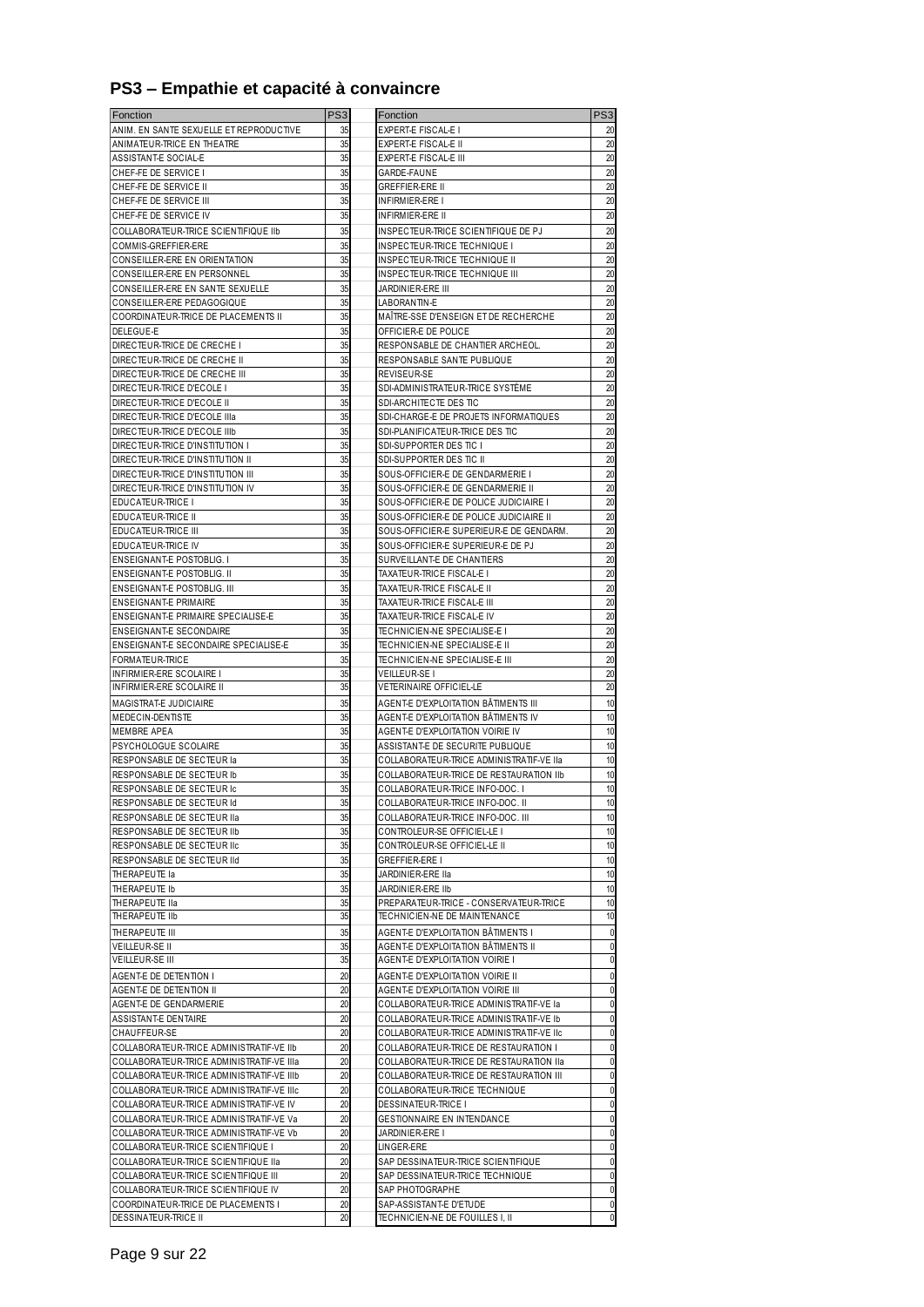#### **PS4 – Charges psychosociales**

1) Communication orale d'informations désagréables et lourdes de conséquences (10 pts)

| Fonction                             | <b>PS 4.1</b>   |
|--------------------------------------|-----------------|
| AGENT-E DE DETENTION I               | Caractéristique |
| AGENT-E DE DETENTION II              | Caractéristique |
| ASSISTANT-E SOCIAL-E                 | Caractéristique |
| COLLABORATEUR-TRICE SCIENTIFIQUE IIb | Caractéristique |
| CONSEILLER-ERE EN PERSONNEL          | Caractéristique |
| <b>MAGISTRAT-E JUDICIAIRE</b>        | Caractéristique |
| <b>MEMBRE APEA</b>                   | Caractéristique |
| OFFICIER-E DE POLICE                 | Caractéristique |
| PSYCHOLOGUE SCOLAIRE                 | Caractéristique |
| RESPONSABLE SANTE PUBLIQUE           | Caractéristique |
| <b>VETERINAIRE OFFICIEL-LE</b>       | Caractéristique |

#### 2) Conditions rendant les contacts difficiles

> Travail imposé AVEC pouvoirs spéciaux (20 pts):

| Fonction                                  | PS4.2 - Avec pv  |
|-------------------------------------------|------------------|
| AGENT-E DE DETENTION I-II                 | Caractéristique  |
| AGENT-E DE GENDARMERIE                    | Caractéristique  |
| ASSISTANT-E DE SECURITE PUBLIQUE          | Caractéristique  |
| ASSISTANT-E SOCIAL-E                      | Caractéristique  |
| CONSEILLER-ERE EN PERSONNEL               | Caractéristique  |
| CONSEILLER-ERE PEDAGOGIQUE                | C aractéristique |
| CONTROLEUR-SE OFFICIEL-LE I-II            | Caractéristique  |
| DIRECTEUR-TRICE D'ECOLE I-III             | C aractéristique |
| <b>EDUCATEUR-TRICE I-IV</b>               | C aractéristique |
| ENSEIGNANT-E POSTOBLIG. I-III             | C aractéristique |
| <b>ENSEIGNANT-E PRIMAIRE</b>              | Caractéristique  |
| <b>ENSEIGNANT-E PRIMAIRE SPECIALISE-E</b> | C aractéristique |
| ENSEIGNANT-E SECONDAIRE                   | Caractéristique  |
| ENSEIGNANT-E SECONDAIRE SPECIALISE-E      | C aractéristique |
| FORMATEUR-TRICE                           | Caractéristique  |
| <b>GARDE-FAUNE</b>                        | C aractéristique |
| MAGISTRAT-E JUDICIAIRE                    | C aractéristique |
| <b>MEMBRE APEA</b>                        | Caractéristique  |
| OFFICIER-E DE POLICE                      | C aractéristique |
| RESPONSABLE SANTE PUBLIQUE                | C aractéristique |
| REVISEUR-SE                               | C aractéristique |
| SOUS-OFFICIER-E DE GENDARMERIE I-II       | C aractéristique |
| SOUS-OFFICIER-E DE POLICE JUDICIAIRE I-II | Caractéristique  |
| SOUS-OFFICIER-E SUPERIEUR-E DE GENDARM.   | Caractéristique  |
| SOUS-OFFICIER-E SUPERIEUR-E DE PJ         | Caractéristique  |
| <b>VEILLEUR-SE I-III</b>                  | Caractéristique  |
| <b>VETERINAIRE OFFICIEL-LE</b>            | Caractéristique  |

> Travail imposé SANS pouvoirs spéciaux (40 pts):

| <b>Fonction</b>        | PS4.2 sans pv   |
|------------------------|-----------------|
| <b>THERAPEUTE Ib</b>   | Caractéristique |
| <b>ITHERAPEUTE IIb</b> | Caractéristique |
| <b>THERAPEUTE III</b>  | Caractéristique |

3) Activité menée à la vue de pers. ext.

 Partiellement – qualité non appréciable, 10 pts Partiellement – qualité appréciable, 15 pts En gde partie – qualité non appréciable, 15 pts En gde partie – qualité appréciable, 20 pts

| Fonction                                 | <b>PS4.3</b> |
|------------------------------------------|--------------|
| AGENT-E D'EXPLOITATION VOIRIE I-III      | 20           |
| <b>JARDINIER-ERE I-III</b>               | 20           |
| AGENT-E DE GENDARMERIE                   | 15           |
| AGENT-E D'EXPLOITATION BÂTIMENTS I-IV    | 15           |
| ASSISTANT-E DE SECURITE PUBLIQUE         | 15           |
| CHAUFFEUR-SE                             | 15           |
| COLLABORATEUR-TRICE ADMINISTRATIF-VE IIc | 15           |
| COLLABORATEUR-TRICE INFO-DOC. I-III      | 15           |
| <b>GARDE-FAUNE</b>                       | 15           |
| MAGISTRAT-E JUDICIAIRE                   | 15           |
| SOUS-OFFICIER-E DE GENDARMERIE I-II      | 15           |
| COLLABORATEUR-TRICE ADMINISTRATIF-VE IIa | 10           |
| COLLABORATEUR-TRICE ADMINISTRATIF-VE IIb | 10           |
| COMMIS-GREFFIER-ERE                      | 10           |
| EDUCATEUR-TRICE I-IV                     | 10           |
| <b>GREFFIER-ERE I-II</b>                 | 10           |
| RESPONSABLE DE CHANTIER ARCHEOL.         | 10           |
| SAP DESSINATEUR-TRICE SCIENTIFIQUE       | 10           |
| SAP DESSINATEUR-TRICE TECHNIQUE          | 10           |
| SAP PHOTOGRAPHE                          | 10           |
| TECHNICIEN-NE DE FOUILLES I              | 10           |
| TECHNICIEN-NE DE FOUILLES II             | 10           |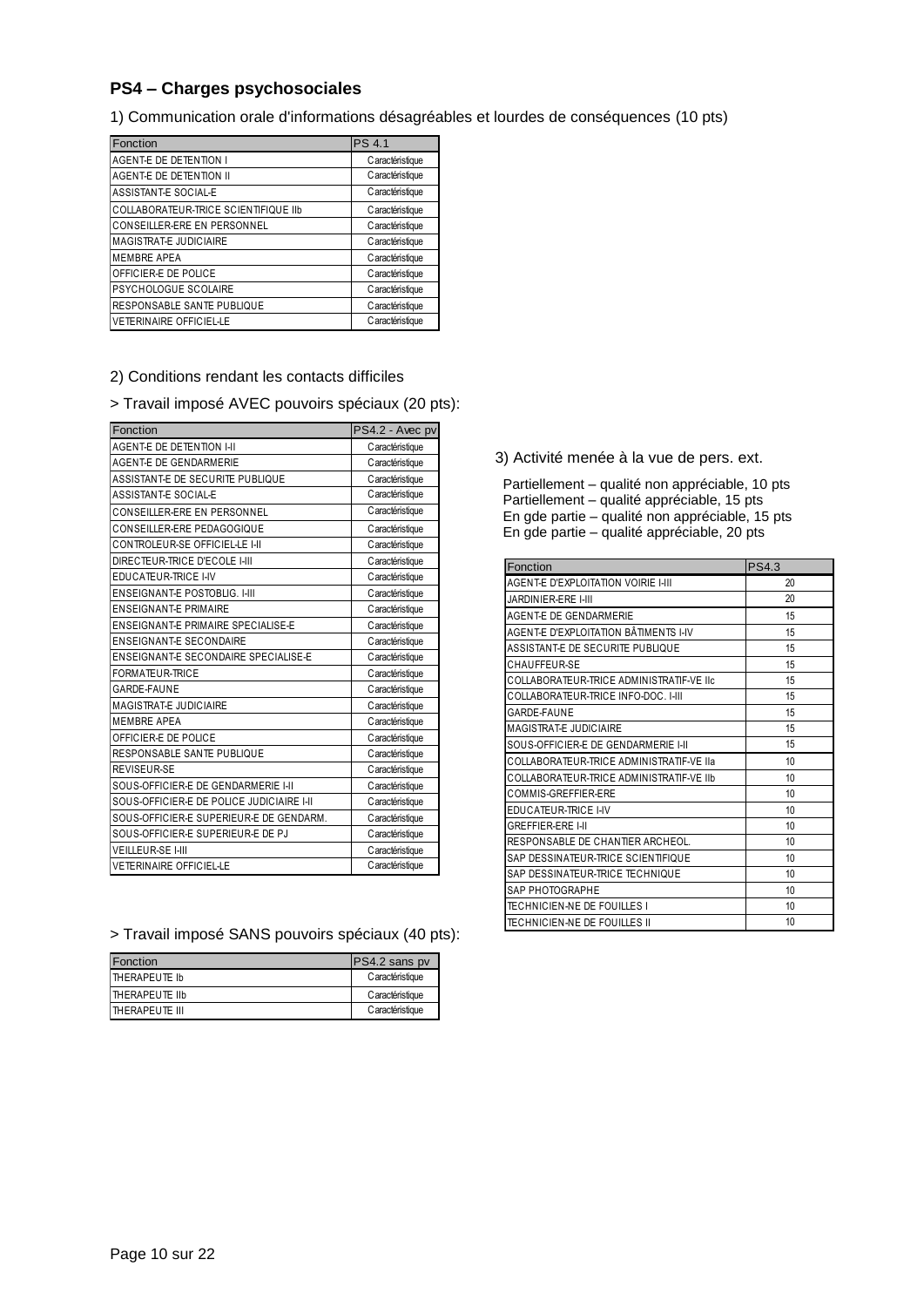#### 4) Possibilité d'influer sur le déroulement horaire

| Délais stricts (10 pts)                 | T. longue haleine (10 pts)               |
|-----------------------------------------|------------------------------------------|
| CHEF-FE DE SERVICE I-IV                 | AGENT-E DE GENDARMERIE                   |
| COLLABORATEUR-TRICE SCIENTIFIQUE IIb    | <b>AGENT-E D'EXPLOITATION VOIRIE I</b>   |
| COMMIS-GREFFIER-ERE                     | AGENT-E D'EXPLOITATION VOIRIE II         |
| DELEGUE-E                               | AGENT-E D'EXPLOITATION VOIRIE III        |
| <b>GREFFIER-ERE I-II</b>                | ASSISTANT-E DE SECURITE PUBLIQUE         |
| <b>MAGISTRAT-E JUDICIAIRE</b>           | COLLABORATEUR-TRICE ADMINISTRATIF-VE IIc |
| <b>MEMBRE APEA</b>                      | COLLABORATEUR-TRICE ADMINISTRATIF-VE Va  |
|                                         | COLLABORATEUR-TRICE DE RESTAURATION IIa  |
| Rythme horaire (10 pts)                 | COLLABORATEUR-TRICE DE RESTAURATION IIb  |
| ANIM. EN SANTE SEXUELLE ET REPRODUCTIVE | COLLABORATEUR-TRICE DE RESTAURATION III  |
| ANIMATEUR-TRICE EN THEATRE              | COMMIS-GREFFIER-ERE                      |
| CHAUFFEUR-SE                            | INSPECTEUR-TRICE SCIENTIFIQUE DE PJ      |
| COLLABORATEUR-TRICE DE RESTAURATION I   | OFFICIER-E DE POLICE                     |
| CONSEILLER-ERE EN PERSONNEL             | SAP PHOTOGRAPHE                          |
| ENSEIGNANT-E POSTOBLIG. I-III           | SDI-ADMINISTRATEUR-TRICE SYSTÈME         |
| <b>ENSEIGNANT-E PRIMAIRE</b>            | SDI-ARCHITECTE DES TIC                   |
| ENSEIGNANT-E PRIMAIRE SPECIALISE-E      | SDI-PLANIFICATEUR-TRICE DES TIC          |
| ENSEIGNANT-E SECONDAIRE                 | SDI-SUPPORTER DES TIC II                 |
| ENSEIGNANT-E SECONDAIRE SPECIALISE-E    | SOUS-OFFICIER-E DE GENDARMERIE I         |
| INFIRMIER-ERE SCOLAIRE I-II             | SOUS-OFFICIER-E DE GENDARMERIE II        |
| INSPECTEUR-TRICE TECHNIQUE I-III        | SOUS-OFFICIER-E DE POLICE JUDICIAIRE I   |
| LABORANTIN-E                            | SOUS-OFFICIER-E DE POLICE JUDICIAIRE II  |
|                                         | SOUS-OFFICIER-E SUPERIEUR-E DE GENDARM.  |
| Tâches minutées (20 pts)                | SOUS-OFFICIER-E SUPERIEUR-E DE PJ        |
| COLLABORATEUR-TRICE DE RESTAURATION IIa | TECHNICIEN-NE DE MAINTENANCE             |
| COLLABORATEUR-TRICE DE RESTAURATION IIb |                                          |
| COLLABORATEUR-TRICE DE RESTAURATION III |                                          |

#### 5) Confrontation à la souffrance d'autres personnes

| <b>Confrontation intense</b>                     |                                          |
|--------------------------------------------------|------------------------------------------|
| Personnelle (50 pts)                             | Impersonnelle (30 pts)                   |
| ASSISTANT-E SOCIAL-E                             | CONSEILLER-ERE EN PERSONNEL              |
| CONSEILLER-ERE EN ORIENTATION                    | MAGISTRAT-E JUDICIAIRE                   |
| ENSEIGNANT-E PRIMAIRE SPECIALISE-E               | <b>MEMBRE APEA</b>                       |
| ENSEIGNANT-E SECONDAIRE SPECIALISE-E             | PSYCHOLOGUE SCOLAIRE                     |
| FORMATEUR-TRICE                                  |                                          |
| <b>INFIRMIER-ERE II</b>                          |                                          |
| PSYCHOLOGUE SCOLAIRE                             |                                          |
| THERAPEUTE I-III                                 |                                          |
|                                                  |                                          |
| <b>Confrontation peu intense</b>                 |                                          |
| Personnelle (30 pts)                             | Impersonnelle (10 pts)                   |
| <b>AGENT-E DE DETENTION I-II</b>                 | CHAUFFEUR-SE                             |
| AGENT-E DE GENDARMERIE                           | COLLABORATEUR-TRICE ADMINISTRATIF-VE IIb |
| ANIM. EN SANTE SEXUELLE ET REPRODUCTIVE          | COORDINATEUR-TRICE DE PLACEMENTS I       |
| ANIMATEUR-TRICE EN THEATRE                       | COORDINATEUR-TRICE DE PLACEMENTS II      |
| ASSISTANT-E DE SECURITE PUBLIQUE                 |                                          |
| COLLABORATEUR-TRICE ADMINISTRATIF-VE IIIc        |                                          |
| COLLABORATEUR-TRICE DE RESTAURATION IIb          |                                          |
| COLLABORATEUR-TRICE SCIENTIFIQUE IIb             |                                          |
| COMMIS-GREFFIER-ERE                              |                                          |
| CONSEILLER-ERE EN SANTE SEXUELLE                 |                                          |
| CONSEILLER-ERE PEDAGOGIQUE                       |                                          |
| DIRECTEUR-TRICE D'ECOLE I-III                    |                                          |
| DIRECTEUR-TRICE D'INSTITUTION III-IV             |                                          |
| EDUCATEUR-TRICE I-IV                             |                                          |
| ENSEIGNANT-E POSTOBLIG. I-III                    |                                          |
| <b>ENSEIGNANT-E PRIMAIRE</b>                     |                                          |
| ENSEIGNANT-E SECONDAIRE                          |                                          |
| GESTIONNAIRE EN INTENDANCE                       |                                          |
| GREFFIER-ERE I-II                                |                                          |
| INFIRMIER-ERE I                                  |                                          |
| INFIRMIER-ERE SCOLAIRE I-II                      |                                          |
| INSPECTEUR-TRICE SCIENTIFIQUE DE PJ              |                                          |
| LINGER-ERE                                       |                                          |
| MAGISTRAT-E JUDICIAIRE                           |                                          |
| MEDECIN-DENTISTE                                 |                                          |
| <b>MEMBRE APEA</b>                               |                                          |
| OFFICIER-E DE POLICE                             |                                          |
| SOUS-OFFICIER-E DE GENDARMERIE I, II, Supérieur  |                                          |
| SOUS-OFFICIER-E DE POLICE JUDICIAIRE I, II, Sup. |                                          |
| VEILLEUR-SE I-III                                |                                          |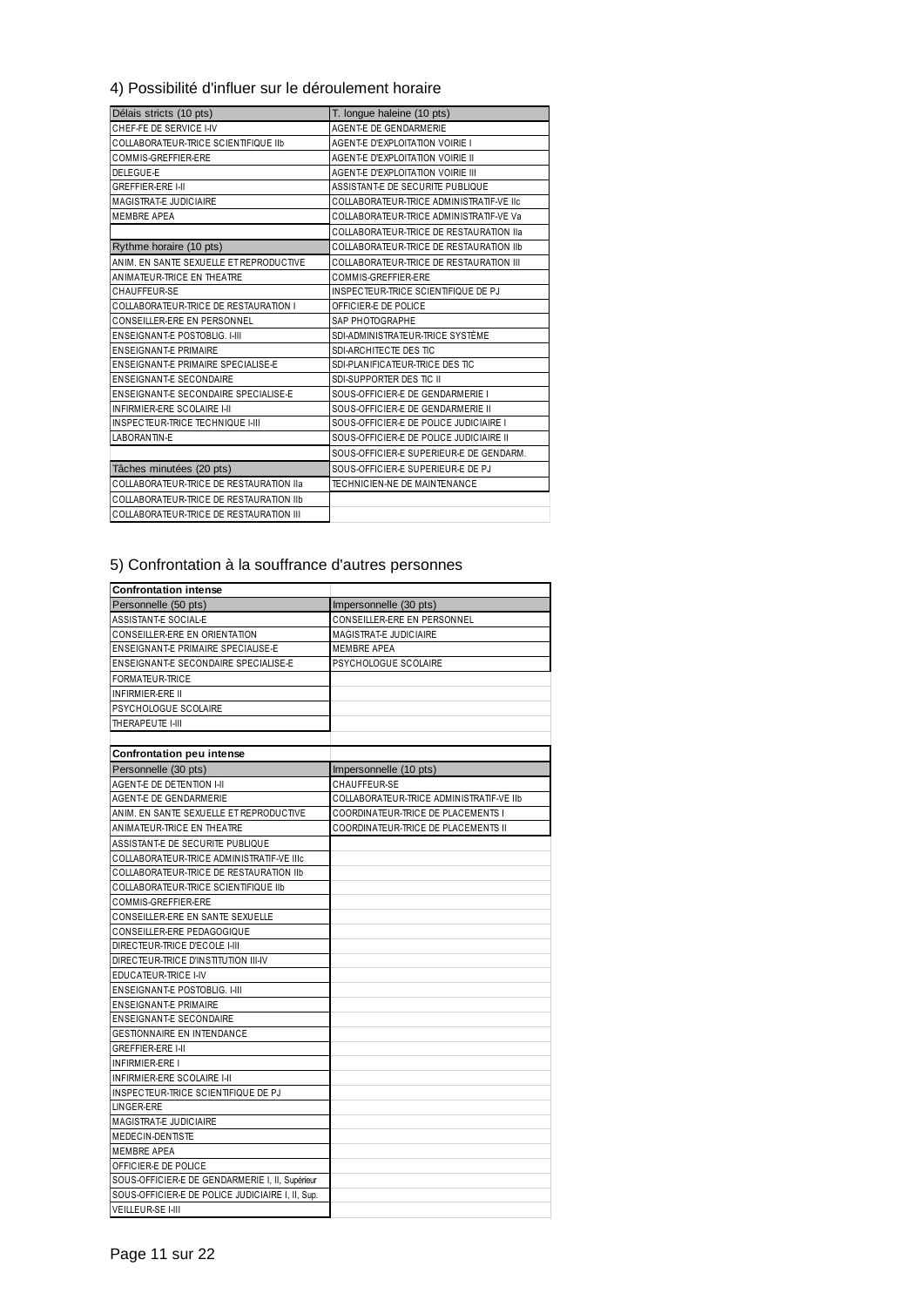6) Obligation de prendre seul-e des décisions lourdes de conséquences (10 pts)

| Fonction                                | <b>PS 4.6</b>   |
|-----------------------------------------|-----------------|
| <b>AGENT-E DE GENDARMERIE</b>           | Caractéristique |
| INSPECTEUR-TRICE SCIENTIFIQUE DE PJ     | Caractéristique |
| <b>MAGISTRAT-E JUDICIAIRE</b>           | Caractéristique |
| <b>MEMBRE APEA</b>                      | Caractéristique |
| <b>OFFICIER-E DE POLICE</b>             | Caractéristique |
| SOUS-OFFICIER-E DE GENDARMERIE I        | Caractéristique |
| SOUS-OFFICIER-E DE GENDARMERIE II       | Caractéristique |
| SOUS-OFFICIER-E DE POLICE JUDICIAIRE I  | Caractéristique |
| SOUS-OFFICIER-E DE POLICE JUDICIAIRE II | Caractéristique |
| SOUS-OFFICIER-E SUPERIEUR-E DE GENDARM. | Caractéristique |
| SOUS-OFFICIER-E SUPERIEUR-E DE PJ       | Caractéristique |

#### 7) Confrontation (directe / indirecte) avec des situations repoussantes (20 / 10 pts)

| Fonction                                   | <b>PS 4.7</b>  |
|--------------------------------------------|----------------|
| <b>AGENT-E DE DETENTION I</b>              | 20 (directe)   |
| AGENT-E DE DETENTION II                    | 20             |
| AGENT-E DE GENDARMERIE                     | 20             |
| AGENT-E D'EXPLOITATION BÂTIMENTS I-IV      | 20             |
| <b>AGENT-E D'EXPLOITATION VOIRIE I-III</b> | 20             |
| ASSISTANT-E DE SECURITE PUBLIQUE           | 20             |
| GARDE-FAUNE                                | 20             |
| INSPECTEUR-TRICE SCIENTIFIQUE DE PJ        | 20             |
| LINGER-ERE                                 | 20             |
| OFFICIER-E DE POLICE                       | 20             |
| SOUS-OFFICIER-E DE GENDARMERIE I-II        | 20             |
| SOUS-OFFICIER-E DE POLICE JUDICIAIRE I-II  | 20             |
| SOUS-OFFICIER-E SUPERIEUR-E DE GENDARM.    | 20             |
| SOUS-OFFICIER-E SUPERIEUR-E DE PJ          | 20             |
| COLLABORATEUR-TRICE ADMINISTRATIF-VE IIIc  | 10 (indirecte) |
| COLLABORATEUR-TRICE SCIENTIFIQUE IIb       | 10             |
| COMMIS-GREFFIER-ERE                        | 10             |
| <b>GREFFIER-ERE I</b>                      | 10             |
| <b>GREFFIER-ERE II</b>                     | 10             |
| <b>MAGISTRAT-E JUDICIAIRE</b>              | 10             |
| <b>MEMBRE APEA</b>                         | 10             |

8) Fonction exposée au plan public / politique (30 pts)

| Fonction                          | <b>PS 4.8</b>   |
|-----------------------------------|-----------------|
| CHEF-FE DE SERVICE I              | Caractéristique |
| CHEF-FE DE SERVICE II             | Caractéristique |
| CHEF-FE DE SERVICE III            | Caractéristique |
| CHEF-FE DE SERVICE IV             | Caractéristique |
| <b>MAGISTRAT-E JUDICIAIRE</b>     | Caractéristique |
| <b>RESPONSABLE SANTE PUBLIQUE</b> | Caractéristique |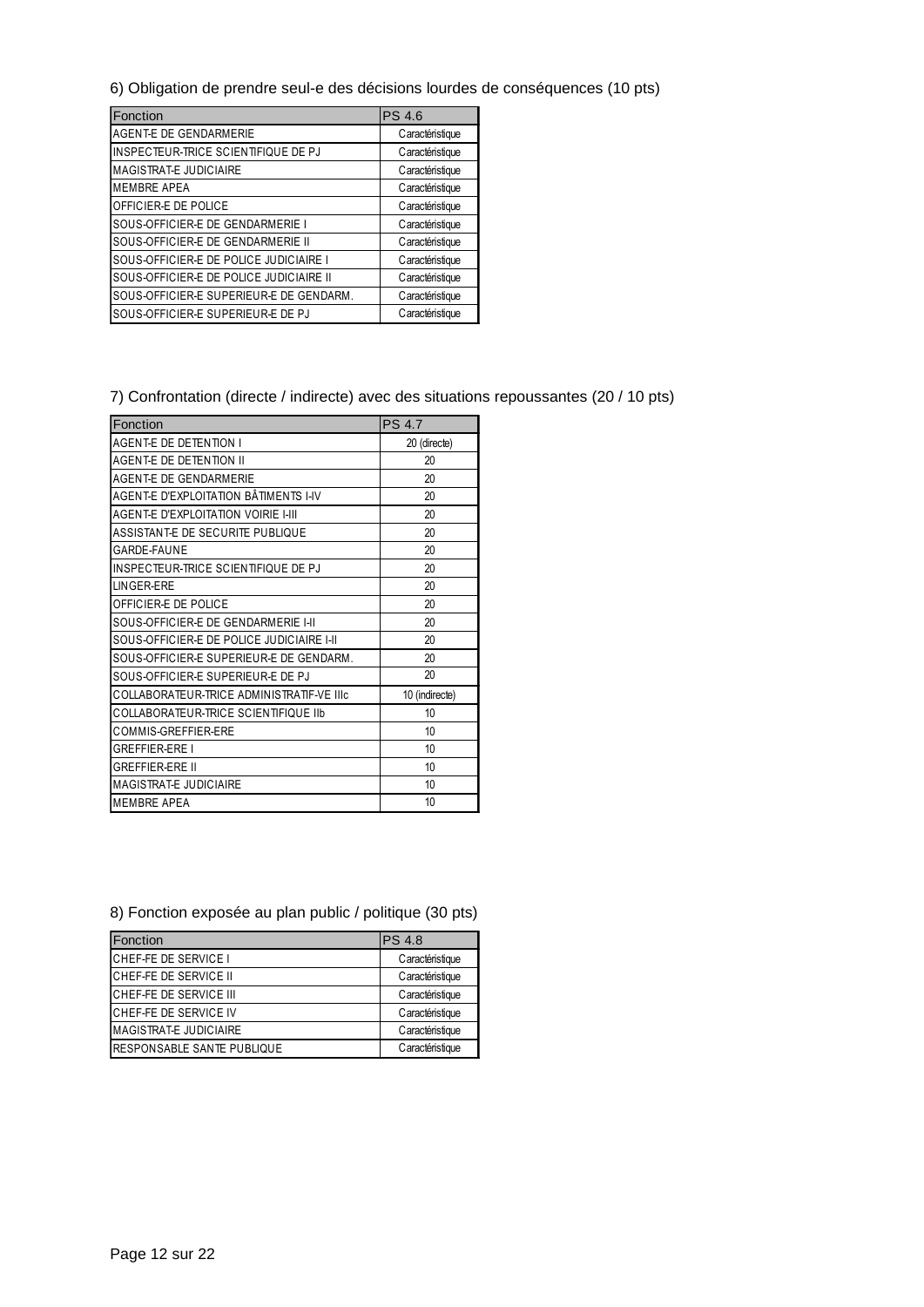9) Autres charges psychosociales (20 pts)

| Fonction                                         | <b>PS 4.9</b> |
|--------------------------------------------------|---------------|
| ASSISTANT-E SOCIAL-E I                           | 4/7           |
| CHEF-FE DE SERVICE I-IV                          | 1/4/5/6       |
| COLLABORATEUR-TRICE ADMINISTRATIF-VE IIIa        | 1/4/5/7       |
| COLLABORATEUR-TRICE ADMINISTRATIF-VE Va          | 5/8           |
| COLLABORATEUR-TRICE DE RESTAURATION I-III        | 3/5           |
| COLLABORATEUR-TRICE SCIENTIFIQUE I, IIa, III, IV | 2/5/7         |
| CONTRÔLEUR-SE OFFICIEL-LE I-II                   | 3/7           |
| DELEGUE-E                                        | 1/4/5/6/8     |
| DIRECTEUR-TRICE DE CRECHE I-III                  | 1/4/5/8       |
| DIRECTEUR-TRICE D'INSTITUTION I-IV               | 1/4/5/8       |
| <b>GESTIONNAIRE EN INTENDANCE</b>                | 2/3/4/7       |
| RESPONSABLE DE SECTEUR I-II                      | 1/2/5/6/8     |

Détails des charges pouvant notamment être prises en compte sous PS 4.9 selon les fonctions:

- 1) comm. orale d'informations désagréables lourdes de conséquences
- 2) travail à imposer (conditions difficiles)
- 3) activité exercée à la vue de personnes extérieures
- 4) tâches ne pouvant être interrompues / délais stricts / horaires particuliers
- 5) confrontation aux souffrances d'autres personnes
- 6) obligation de prendre seul-e des décisions lourdes de conséquences
- 7) confrontation avec des situations repoussantes
- 8) exposition au plan public/politique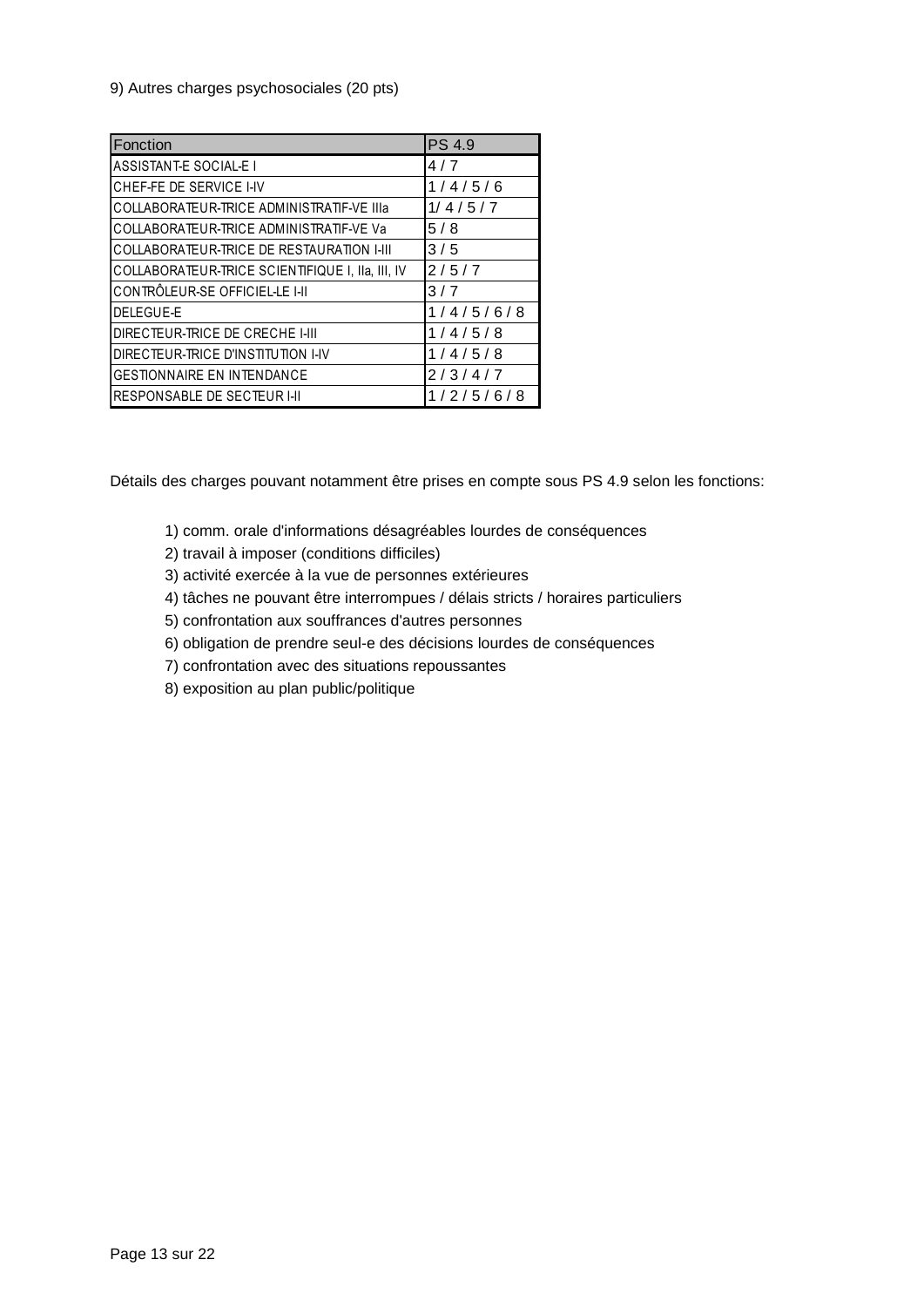#### **P 1 Exigences concernant la force physique**

| Fonction                                 | P1 Fonction                                | P1 |
|------------------------------------------|--------------------------------------------|----|
| <b>AGENT-E D'EXPLOITATION VOIRIE I</b>   | 35 ANIM. EN SANTE SEXUELLE ET REPRODUCTIVE |    |
| AGENT-E D'EXPLOITATION VOIRIE II         | 35 ANIMATEUR-TRICE EN THEATRE              | 5  |
| <b>AGENT-E D'EXPLOITATION VOIRIE III</b> | 35 ASSISTANT-E DENTAIRE                    | 5  |
| COLLABORATEUR-TRICE TECHNIQUE            | 35 COLLABORATEUR-TRICE ADMINISTRATIF-VE la | 5  |
| JARDINIER-ERE I                          | 35 COLLABORATEUR-TRICE ADMINISTRATIF-VE Ib | 5  |
| JARDINIER-ERE IIa, IIb                   | 35 COLLABORATEUR-TRICE INFO-DOC. I-III     | 5  |
| <b>VEILLEUR-SE II</b>                    | 35 CONTROLEUR-SE OFFICIEL-LE I             | 5  |
| <b>VEILLEUR-SE III</b>                   | 35 CONTROLEUR-SE OFFICIEL-LE II            |    |
| AGENT-E DE DETENTION I                   | 20 COORDINATEUR-TRICE DE PLACEMENTS I      | 5  |
| AGENT-E DE DETENTION II                  | 20 COORDINATEUR-TRICE DE PLACEMENTS II     | 5  |
| AGENT-E DE GENDARMERIE                   | 20 DESSINATEUR-TRICE I                     | 5  |
| AGENT-E D'EXPLOITATION BÂTIMENTS I       | 20 FORMATEUR-TRICE                         | 5  |
| AGENT-E D'EXPLOITATION BÂTIMENTS II      | 20 INFIRMIER-ERE I                         | 5  |
| AGENT-E D'EXPLOITATION BÂTIMENTS III     | 20 INFIRMIER-ERE II                        | 5  |
| AGENT-E D'EXPLOITATION BÂTIMENTS IV      | 20 INFIRMIER-ERE SCOLAIRE I                | 5  |
| ASSISTANT-E DE SECURITE PUBLIQUE         | 20 INFIRMIER-ERE SCOLAIRE II               | 5  |
| CHAUFFEUR-SE                             | 20 INSPECTEUR-TRICE SCIENTIFIQUE DE PJ     | 5  |
| COLLABORATEUR-TRICE ADMINISTRATIF-VE IIc | 20 INSPECTEUR-TRICE TECHNIQUE I            | 5  |
| COLLABORATEUR-TRICE DE RESTAURATION I    | 20 INSPECTEUR-TRICE TECHNIQUE II           | 5  |
| COLLABORATEUR-TRICE DE RESTAURATION IIa  | 20 INSPECTEUR-TRICE TECHNIQUE III          |    |
| COLLABORATEUR-TRICE DE RESTAURATION IIb  | 20 LABORANTIN-E                            | 5  |
| COLLABORATEUR-TRICE DE RESTAURATION III  | 20 MEDECIN-DENTISTE                        | 5  |
| EDUCATEUR-TRICE I                        | 20 OFFICIER-E DE POLICE                    | 5  |
| EDUCATEUR-TRICE II                       | 20 PREPARATEUR-TRICE - CONSERVATEUR-TRICE  | 5  |
| EDUCATEUR-TRICE III                      | 20 RESPONSABLE DE CHANTIER ARCHEOL.        | 5  |
| <b>EDUCATEUR-TRICE IV</b>                | 20 SAP DESSINATEUR-TRICE SCIENTIFIQUE      | 5  |
| GARDE-FAUNE                              | 20 SAP DESSINATEUR-TRICE TECHNIQUE         | 5  |
| <b>GESTIONNAIRE EN INTENDANCE</b>        | 20 SOUS-OFFICIER-E DE POLICE JUDICIAIRE I  | 5  |
| JARDINIER-ERE III                        | 20 SOUS-OFFICIER-E DE POLICE JUDICIAIRE II | 5  |
| LINGER-ERE                               | 20 SOUS-OFFICIER-E SUPERIEUR-E DE GENDARM. | 5  |
| SAP PHOTOGRAPHE                          | 20 SOUS-OFFICIER-E SUPERIEUR-E DE PJ       |    |
| SOUS-OFFICIER-E DE GENDARMERIE I         | 20 TECHNICIEN-NE DE MAINTENANCE            |    |
| SOUS-OFFICIER-E DE GENDARMERIE II        | 20 THERAPEUTE la                           |    |
| TECHNICIEN-NE DE FOUILLES I              | 20 THERAPEUTE Ib                           |    |
| TECHNICIEN-NE DE FOUILLES II             | 20 THERAPEUTE IIa                          |    |
| <b>VEILLEUR-SEI</b>                      | 20 THERAPEUTE IIb                          | 5  |

#### **P 2 Exigences concernant la précision des mouvements**

| Fonction                                 | P <sub>2</sub> |
|------------------------------------------|----------------|
| TECHNICIEN-NE DE FOUILLES II             | 50             |
| MEDECIN-DENTISTE                         | 50             |
| PREPARATEUR-TRICE - CONSERVATEUR-TRICE   | 50             |
| <b>AGENT-E D'EXPLOITATION VOIRIE II</b>  | 30             |
| <b>AGENT-E D'EXPLOITATION VOIRIE III</b> | 30             |
| COLLABORATEUR-TRICE TECHNIQUE            | 30             |
| <b>GARDE-FAUNE</b>                       | 30             |
| SAP PHOTOGRAPHE                          | 30             |
| <b>TECHNICIEN-NE DE FOUILLES I</b>       | 30             |
| <b>DESSINATEUR-TRICE I</b>               | 30             |
| <b>INFIRMIER-ERE II</b>                  | 30             |
| INSPECTEUR-TRICE SCIENTIFIQUE DE PJ      | 30             |
| LABORANTIN-E                             | 30             |
| RESPONSABLE DE CHANTIER ARCHEOL.         | 30             |
| SAP DESSINATEUR-TRICE SCIENTIFIQUE       | 30             |
| SAP DESSINATEUR-TRICE TECHNIQUE          | 30             |
| <b>DESSINATEUR-TRICE II</b>              | 30             |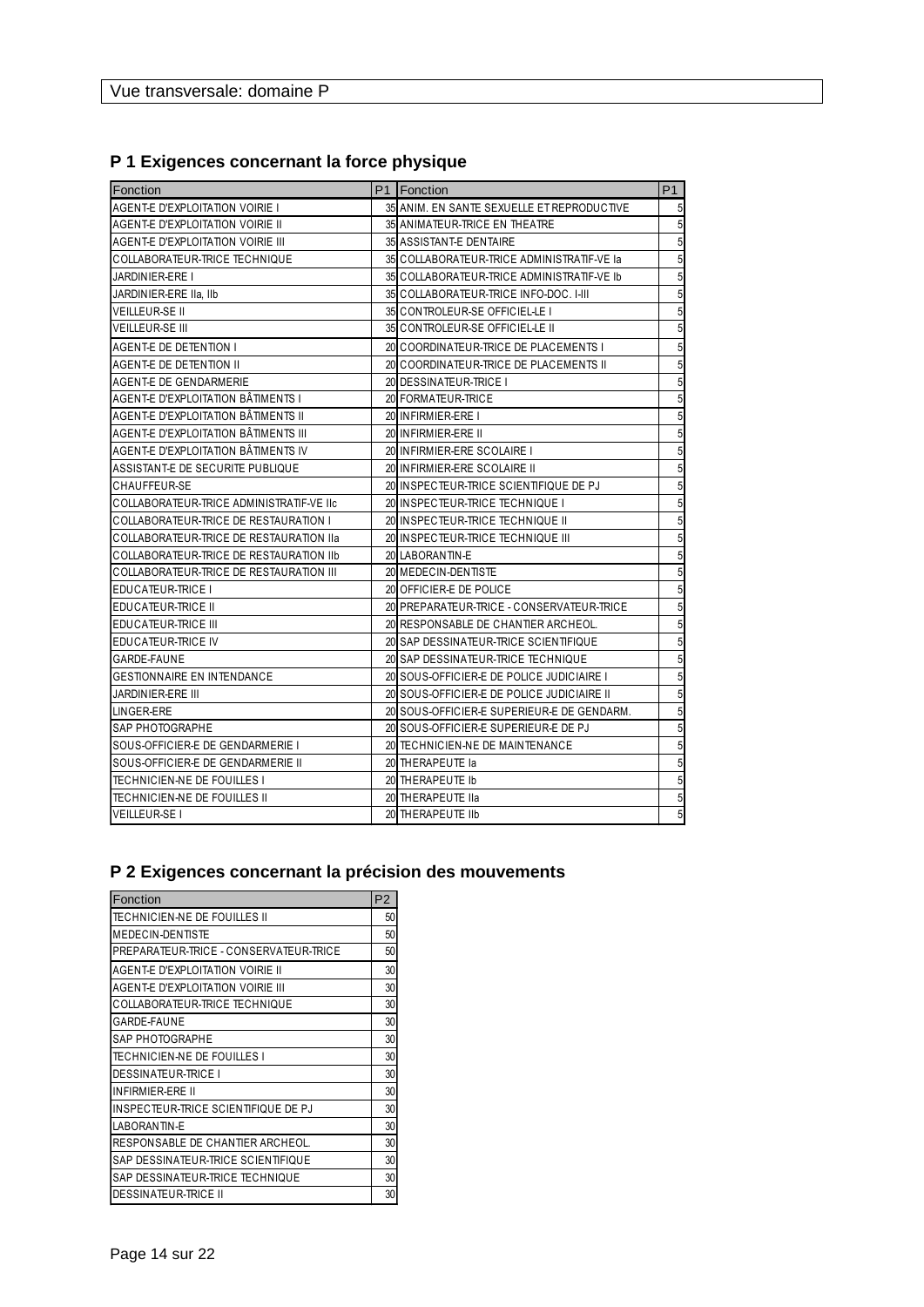### **P3 Conditions ambiantes**

#### 1) Risque d'accident et/ou de contamination

| Plus de 2/3 du temps de travail (40 pts) | Moins d'1/3 du temps de travail (20 pts)     |  |  |  |  |
|------------------------------------------|----------------------------------------------|--|--|--|--|
|                                          | <b>AGENT-E D'EXPLOITATION BÂTIMENTS I-IV</b> |  |  |  |  |
| aucune fonction                          | <b>AGENT-E D'EXPLOITATION VOIRIE IV</b>      |  |  |  |  |
|                                          | ASSISTANT-E DENTAIRE                         |  |  |  |  |
|                                          | ASSISTANT-E SOCIAL-E                         |  |  |  |  |
|                                          | COLLABORATEUR-TRICE ADMINISTRATIF-VE IIc     |  |  |  |  |
| 1/3 à 2/3 du temps de travail (30 pts)   | COLLABORATEUR-TRICE DE RESTAURATION I-III    |  |  |  |  |
| <b>AGENT-E DE DETENTION I</b>            | CONTROLEUR-SE OFFICIEL-LE I-II               |  |  |  |  |
| AGENT-E DE DETENTION II                  | COORDINATEUR-TRICE DE PLACEMENTS I-II        |  |  |  |  |
| AGENT-E DE GENDARMERIE                   | EDUCATEUR-TRICE I-IV                         |  |  |  |  |
| <b>AGENT-E D'EXPLOITATION VOIRIE I</b>   | <b>ENSEIGNANT-E POSTOBLIG. I</b>             |  |  |  |  |
| <b>AGENT-E D'EXPLOITATION VOIRIE II</b>  | FORMATEUR-TRICE                              |  |  |  |  |
| <b>AGENT-E D'EXPLOITATION VOIRIE III</b> | <b>GESTIONNAIRE EN INTENDANCE</b>            |  |  |  |  |
| ASSISTANT-E DE SECURITE PUBLIQUE         | <b>INFIRMIER-ERE I-II</b>                    |  |  |  |  |
| CHAUFFEUR-SE                             | <b>INFIRMIER-ERE SCOLAIRE I-II</b>           |  |  |  |  |
| COLLABORATEUR-TRICE TECHNIQUE            | INSPECTEUR-TRICE SCIENTIFIQUE DE PJ          |  |  |  |  |
| GARDE-FAUNE                              | INSPECTEUR-TRICE TECHNIQUE I-III             |  |  |  |  |
| LABORANTIN-E                             | JARDINIER-ERE I-III                          |  |  |  |  |
| SOUS-OFFICIER-E DE GENDARMERIE I         | LINGER-ERE                                   |  |  |  |  |
| SOUS-OFFICIER-E DE GENDARMERIE II        | MEDECIN-DENTISTE                             |  |  |  |  |
| TECHNICIEN-NE DE FOUILLES I              | OFFICIER-E DE POLICE                         |  |  |  |  |
| TECHNICIEN-NE DE FOUILLES II             | PREPARATEUR-TRICE - CONSERVATEUR-TRICE       |  |  |  |  |
| TECHNICIEN-NE DE MAINTENANCE             | RESPONSABLE DE CHANTIER ARCHEOL.             |  |  |  |  |
|                                          | SAP DESSINATEUR-TRICE SCIENTIFIQUE           |  |  |  |  |
|                                          | SAP PHOTOGRAPHE                              |  |  |  |  |
|                                          | SOUS-OFFICIER-E DE POLICE JUDICIAIRE I-II    |  |  |  |  |
|                                          | SOUS-OFFICIER-E SUPERIEUR-E DE GENDARM.      |  |  |  |  |
|                                          | SOUS-OFFICIER-E SUPERIEUR-E DE PJ            |  |  |  |  |
|                                          | SURVEILLANT-E DE CHANTIERS                   |  |  |  |  |
|                                          | TECHNICIEN-NE SPECIALISE-E I-III             |  |  |  |  |
|                                          | VEILLEUR-SE I-III                            |  |  |  |  |
|                                          | <b>VETERINAIRE OFFICIEL-LE</b>               |  |  |  |  |

## 2) Substances chimiques nocives<br>et/ou pollution atmosphérique

| Plus de 2/3 du temps de travail (30 pts)   |
|--------------------------------------------|
| <b>AGENT-E D'EXPLOITATION VOIRIE I-III</b> |
| 1/3 à 2/3 du temps de travail (20 pts)     |
| INSPECTEUR-TRICE TECHNIQUE I               |
| LABORANTIN-E                               |
| PREPARATEUR-TRICE - CONSERVATEUR-TRICE     |
| Moins de 1/3 du temps de travail (10 pts)  |
| AGENT-E D'EXPLOITATION BÂTIMENTS I-IV      |
| COLLABORATEUR-TRICE TECHNIQUE              |
| <b>GESTIONNAIRE EN INTENDANCE</b>          |
| INSPECTEUR-TRICE SCIENTIFIQUE DE PJ        |
| INSPECTEUR-TRICE TECHNIQUE II              |
| INSPECTEUR-TRICE TECHNIQUE III             |
| <b>JARDINIER-ERE I-III</b>                 |
| LINGER-ERE                                 |
| RESPONSABLE DE CHANTIER ARCHEOL.           |
| TECHNICIEN-NE DE FOUILLES I, II            |

3) Activité exercée en position assise

| Plus de 2/3 du temps de travail (30 pts)  |  |  |  |  |  |
|-------------------------------------------|--|--|--|--|--|
| <b>CHAUFFEUR-SE</b>                       |  |  |  |  |  |
| 1/3 à 2/3 du temps de travail (20 pts)    |  |  |  |  |  |
| aucune fct                                |  |  |  |  |  |
| Moins de 1/3 du temps de travail (10 pts) |  |  |  |  |  |
| AGENT-E DE GENDARMERIE                    |  |  |  |  |  |
| AGENT-E D'EXPLOITATION VOIRIE I-III       |  |  |  |  |  |
| ASSISTANT-E DE SECURITE PUBLIQUE          |  |  |  |  |  |
| COLLABORATEUR-TRICE ADMINISTRATIF-VE IIc  |  |  |  |  |  |
| COLLABORATEUR-TRICE ADMINISTRATIF-VE IIIc |  |  |  |  |  |
| COMMIS-GREFFIER-ERE                       |  |  |  |  |  |
| GREFFIER-ERE I, II                        |  |  |  |  |  |
| INSPECTEUR-TRICE TECHNIQUE II, III        |  |  |  |  |  |
| PREPARATEUR-TRICE - CONSERVATEUR-TRICE    |  |  |  |  |  |
| SDI-SUPPORTER DES TIC I                   |  |  |  |  |  |
| SOUS-OFFICIER-E DE GENDARMERIE I, II      |  |  |  |  |  |
| SOUS-OFFICIER-E SUPERIEUR-E DE GENDARM.   |  |  |  |  |  |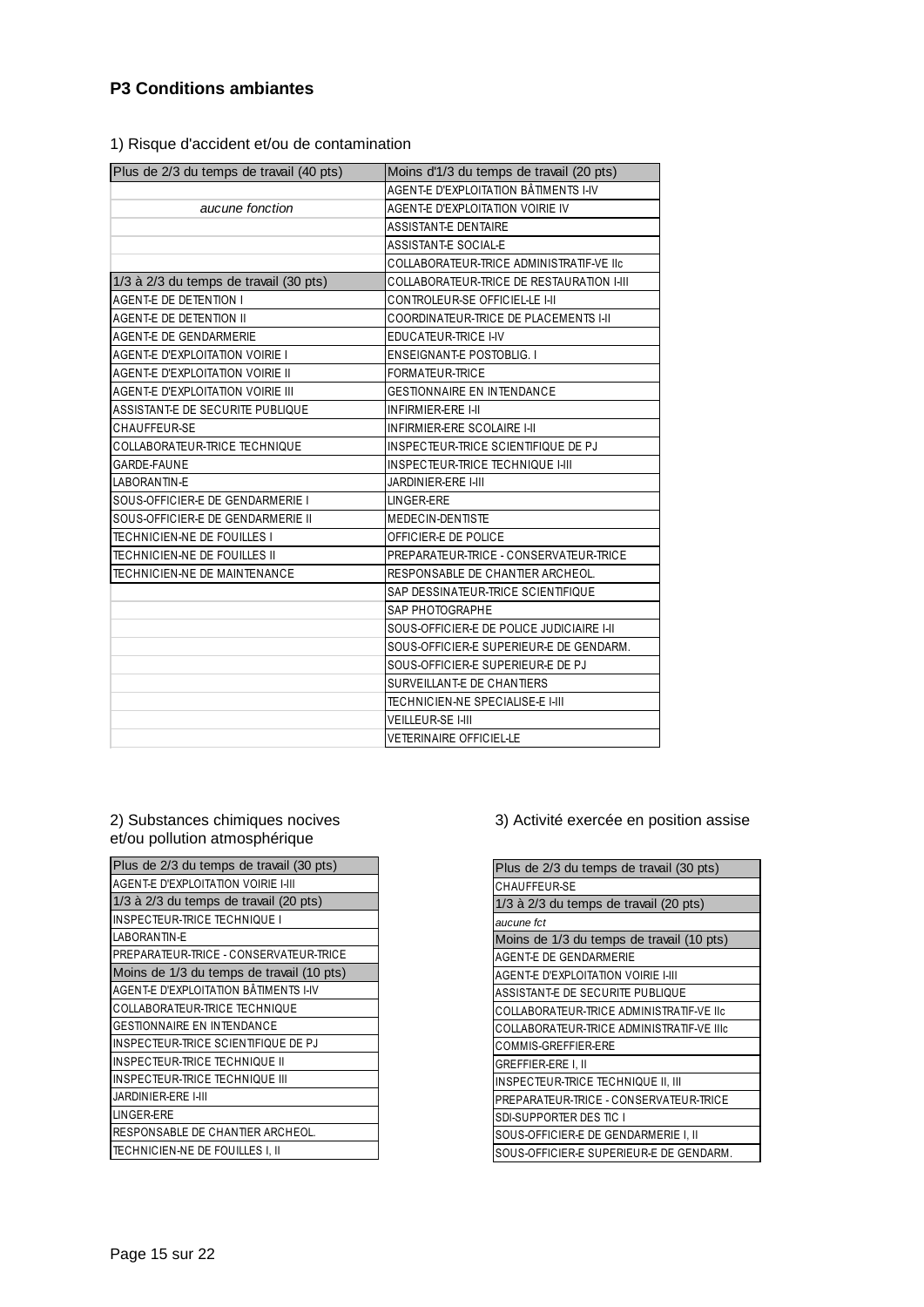4) Activité exercée en position debout 6) Bruit en requérant une grande mobilité

| Plus de 2/3 du temps de travail (30 pts)   |
|--------------------------------------------|
| AGENT-E D'EXPLOITATION BÂTIMENTS I, II     |
| COLLABORATEUR-TRICE DE RESTAURATION I-III  |
| COLLABORATEUR-TRICE TECHNIQUE              |
| JARDINIER-ERE I, II                        |
| 1/3 à 2/3 du temps de travail (20 pts)     |
| AGENT-E DE DETENTION I, II                 |
| AGENT-E D'EXPLOITATION BÂTIMENTS III, IV   |
| <b>AGENT-E D'EXPLOITATION VOIRIE I-III</b> |
| <b>GESTIONNAIRE EN INTENDANCE</b>          |
| INSPECTEUR-TRICE TECHNIQUE I               |
| <b>JARDINIER-ERE III</b>                   |
| LABORANTIN-E                               |
| LINGER-ERE                                 |
| SAP PHOTOGRAPHE                            |
| TECHNICIEN-NE DE FOUILLES I, II            |
| Moins de 1/3 du temps de travail (10 pts)  |
| AGENT-E DE GENDARMERIE                     |
| ASSISTANT-E DE SECURITE PUBLIQUE           |
| COLLABORATEUR-TRICE ADMINISTRATIF-VE IIc   |
| CONTRÔLEUR-SE OFFICIEL-LE I-II             |
| <b>ENSEIGNANT-E POSTOBLIG. I</b>           |
| <b>GARDE-FAUNE</b>                         |
| INSPECTEUR-TRICE SCIENTIFIQUE DE PJ        |
| INSPECTEUR-TRICE TECHNIQUE II, III         |
| PREPARATEUR-TRICE - CONSERVATEUR-TRICE     |
| RESPONSABLE DE CHANTIER ARCHEOL.           |
| SOUS-OFFICIER-E DE GENDARMERIE I, II       |
| SOUS-OFFICIER-E DE POLICE JUDICIAIRE I, II |
| SOUS-OFFICIER-E SUPERIEUR-E DE GENDARM.    |
| SOUS-OFFICIER-E SUPERIEUR-E DE PJ          |

#### 5) Postures forcées / mvts répétitifs

| 1/3 à 2/3 du temps de travail (20 pts)     |
|--------------------------------------------|
| AGENT-E D'EXPLOITATION BÂTIMENTS I, II     |
| COLLABORATEUR-TRICE TECHNIQUE              |
| JARDINIER-ERE I, IIa, IIb                  |
| <b>I ARORANTIN-F</b>                       |
| MEDECIN-DENTISTE                           |
| TECHNICIEN-NE DE FOUILLES I, II            |
| Moins de 1/3 du temps de travail (10 pts)  |
| AGENT-E D'EXPLOITATION BÂTIMENTS III, IV   |
| <b>AGENT-E D'EXPLOITATION VOIRIE I-III</b> |
| ASSISTANT-F DENTAIRE                       |
| CHAUFFEUR-SE                               |
| <b>GESTIONNAIRE EN INTENDANCE</b>          |
| <b>INFIRMIFR-FRF I</b>                     |
| INSPECTEUR-TRICE TECHNIQUE I-III           |
| <b>JARDINIER-ERE III</b>                   |
| <b>IINGFR-FRF</b>                          |
| RESPONSABLE DE CHANTIER ARCHEOL.           |
| SAP DESSINATEUR-TRICE SCIENTIFIQUE         |
| SAP PHOTOGRAPHE                            |
| <b>TECHNICIEN-NE DE MAINTENANCE</b>        |
| VEILLEUR-SE II, III                        |

| 1/3 à 2/3 du temps de travail (20 pts)     |
|--------------------------------------------|
| <b>AGENT-E D'EXPLOITATION VOIRIE I-III</b> |
| COLLABORATEUR-TRICE TECHNIQUE              |
| Moins de 1/3 du temps de travail (10 pts)  |
| AGENT-E D'EXPLOITATION BÂTIMENTS I-IV      |
| COLLABORATEUR-TRICE ADMINISTRATIF-VE IIc   |
| JARDINIER-ERE I-III                        |
| LABORANTIN-E                               |
| PREPARATEUR-TRICE - CONSERVATEUR-TRICE     |
| RESPONSABLE DE CHANTIER ARCHEOL.           |
| TECHNICIEN-NE DE FOUILLES I-II             |
| TECHNICIEN-NE DE MAINTENANCE               |

#### 7) Froid/chaleur, courants d'air, humidité

| 1/3 à 2/3 du temps de travail (30 pts)     |
|--------------------------------------------|
| <b>AGENT-E D'EXPLOITATION VOIRIE I-III</b> |
| <b>GARDE-FAUNE</b>                         |
| JARDINIER-ERE I, II (a et b)               |
| TECHNICIEN-NE DE FOUILLES I, II            |
| Moins de 1/3 du temps de travail (20 pts)  |
| AGENT-E DE GENDARMERIE                     |
| AGENT-E D'EXPLOITATION BÂTIMENTS II-IV     |
| ASSISTANT-E DE SECURITE PUBLIQUE           |
| CHAUFFEUR-SE                               |
| COLLABORATEUR-TRICE ADMINISTRATIF-VE IIc   |
| COLLABORATEUR-TRICE TECHNIQUE              |
| <b>JARDINIER-ERE III</b>                   |
| PREPARATEUR-TRICE - CONSERVATEUR-TRICE     |
| RESPONSABLE DE CHANTIER ARCHEOL            |
| SAP DESSINATEUR-TRICE SCIENTIFIQUE         |
| SAP PHOTOGRAPHE                            |
| SOUS-OFFICIER-E DE GENDARMERIE I-II        |
| SOUS-OFFICIER-E SUPERIEUR-E DE GENDARM.    |
| <b>TECHNICIEN-NE DE MAINTENANCE</b>        |

#### 8) Odeurs désagréables

| Plus de 2/3 du temps de travail (20 pts)  |
|-------------------------------------------|
| AGENT-E DE DETENTION I, II                |
| 1/3 à 2/3 du temps de travail (15 pts)    |
| COLLABORATEUR-TRICE TECHNIQUE             |
| Moins de 1/3 du temps de travail (10 pts) |
| AGENT-E D'EXPLOITATION BÂTIMENTS I-IV     |
| AGENT-E D'EXPLOITATION VOIRIE I-III       |
| ASSISTANT-E DENTAIRE                      |
| <b>GESTIONNAIRE EN INTENDANCE</b>         |
| INSPECTEUR-TRICE SCIENTIFIQUE DE PJ       |
| <b>JARDINIER-ERE I-III</b>                |
| LABORANTIN-E                              |
| LINGER-ERE                                |
| <b>MEDECIN-DENTISTE</b>                   |
| TECHNICIEN-NE DE MAINTENANCE              |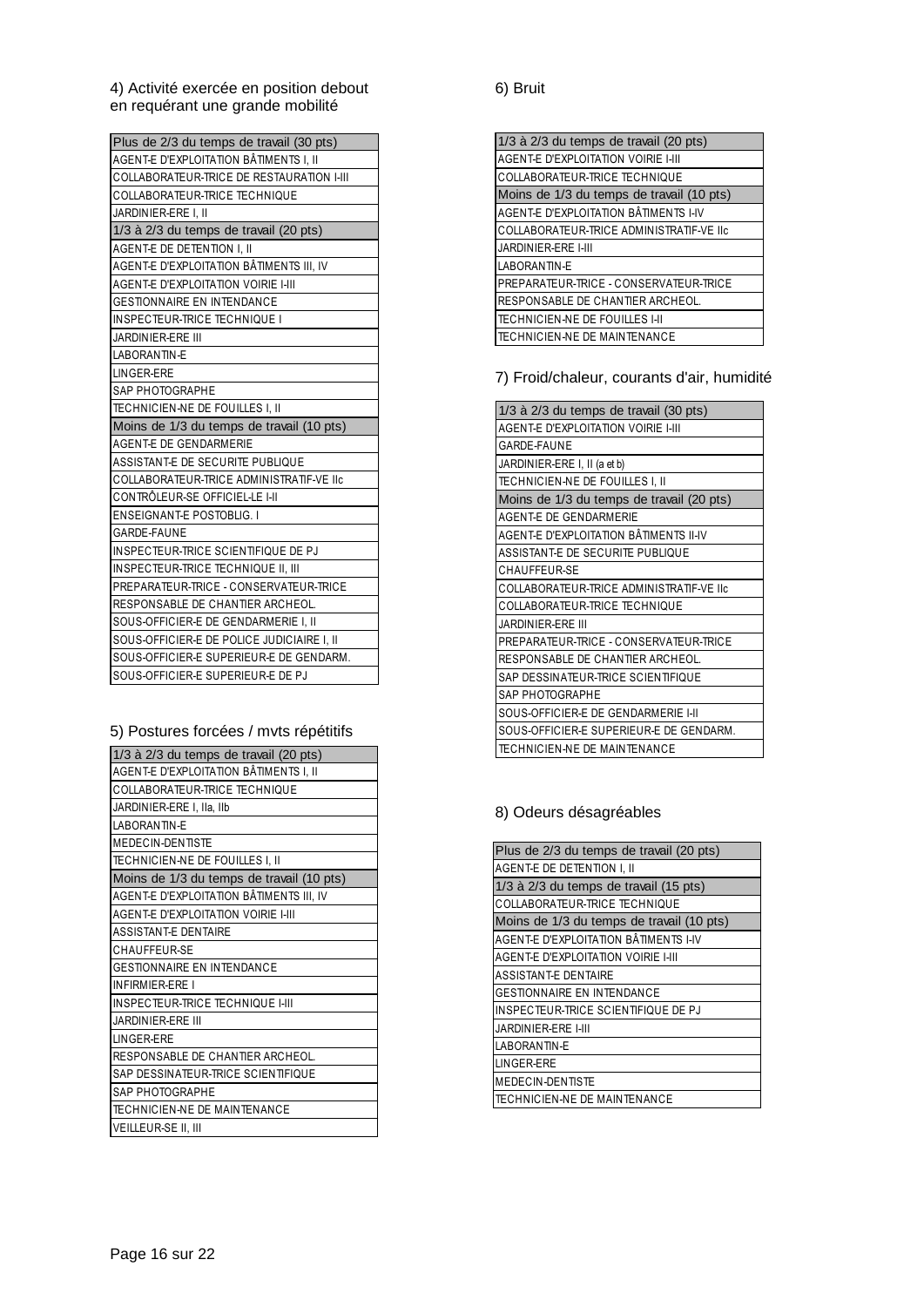9) Prescriptions spéciales en matière d'hygiène 10) Autres charges physiques

| Plus de 2/3 du temps de travail (20 pts)         |
|--------------------------------------------------|
| LABORANTIN-E                                     |
| 1/3 à 2/3 du temps de travail (15 pts)           |
| <b>ASSISTANT-F DENTAIRE</b>                      |
| <b>COLLABORATEUR-TRICE DE RESTAURATION I-III</b> |
| <b>INFIRMIER-ERE II</b>                          |
| MEDECIN-DENTISTE                                 |
| Moins de 1/3 du temps de travail (10 pts)        |
| <b>AGENT-E DE DETENTION I-II</b>                 |
| AGENT-E D'EXPLOITATION BÂTIMENTS I-IV            |
| COLLABORATEUR-TRICE TECHNIQUE                    |
| <b>GESTIONNAIRE EN INTENDANCE</b>                |
| INSPECTEUR-TRICE SCIENTIFIQUE DE PJ              |
| JARDINIFR-FRF I-III                              |
| <b>INGER-FRE</b>                                 |
| PREPARATEUR-TRICE - CONSERVATEUR-TRICE           |
| SOUS-OFFICIER-E DE POLICE JUDICIAIRE I-II        |
| SOUS-OFFICIER-E SUPERIEUR-E DE PJ                |
| <b>VEILLEUR-SE II-III</b>                        |
|                                                  |

| 1/3 à 2/3 du temps de travail (15 pts)    |
|-------------------------------------------|
| COLLABORATEUR-TRICE ADMINISTRATIF-VE la   |
| COLLABORATEUR-TRICE ADMINISTRATIF-VE Ib   |
| <b>EDUCATEUR-TRICE I-IV</b>               |
| Moins de 1/3 du temps de travail (10 pts) |
| <b>AGENT-E D'EXPLOITATION VOIRIE IV</b>   |
| COLLABORATEUR-TRICE DE RESTAURATION I-III |
| CONTROLEUR-SE OFFICIEL-LE I-II            |
| <b>DESSINATEUR-TRICE I-II</b>             |
| <b>ENSEIGNANT-E POSTOBLIG. I</b>          |
| <b>FORMATEUR-TRICE</b>                    |
| <b>GARDE-FAUNE</b>                        |
| MAÎTRE-SSE D'ENSEIGNEMENT ET DE RECHERCHE |
| SAP DESSINATEUR-TRICE TECHNIQUE           |
| SDI-SUPPORTER DES TIC I                   |
| SURVEILLANT-E DE CHANTIERS                |
| <b>TECHNICIEN-NE SPECIALISE-E I-III</b>   |
| THERAPEUTE I-II                           |
| <b>VEILLEUR-SE I</b>                      |

Détail des autres charges physiques (3.10):

1/3 à 2/3 du temps de travail:

- Coll. admin. Ia, Ib: mvts répétitifs OU position debout (classement, tri)
- Educ. I-IV: 6) bruit OU 8) Odeur OU 5) postures forcées OU 9) hygiène selon le lieu de travail.

Moins de 1/3 du temps de travail:

- Agent-e d'expl. voirie IV: selon interventions sur la route, Bruit OU odeurs OU etc.
- Coll restauration I-III : reprend 6) Bruit ou 7) Froid-chaleur-humidité
- Contrôleur-se officiel-le I, II: selon interventions en entreprises / installations / etc.
- Dessinateur-trice I-II: "travail à l'extérieur pour les relevés"
- Enseignant-e postoblig. I : travail en atelier, selon les machines, bruits, odeurs, ...
- Formateur-trice : selon les machines à utiliser, bruits, odeurs, hygiène ou autre
- Garde-faune: position assise OU posture forcée OU odeurs ...
- Maître-sse d'enseignement et de recherche : selon les branches enseignées / activités
- SAP Dessinateur-trice technique: relevés occasionnels, avec risque d'accidents ou conditions ambiantes difficiles
- SDI-supporter des TIC I: postures forcées OU position debout OU… (pose de câbles p.ex.)
- Surveillant-e de chantiers: selon les cas, diverses charges possibles
- Technicien-ne spécialisé-e: selon interventions sur chantiers / forêts / installations
- Thérapeute I-II: reprend 4) ou 5) (debout OU postures forcées)
- Veilleur-se I: reprend 5) transferts, 9) soins (hygiène)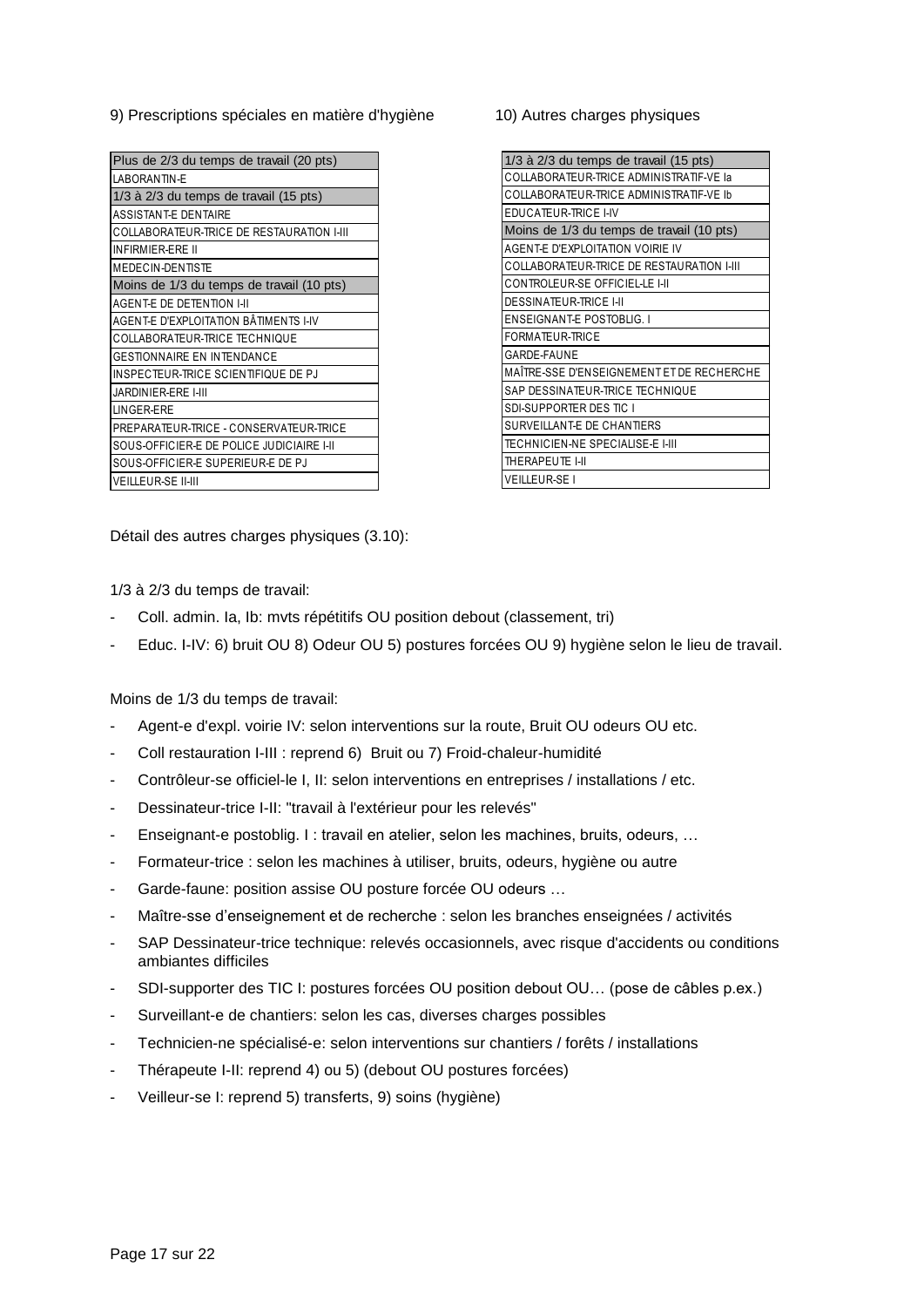#### **R 1 Responsabilité concernant les résultats atteints par d'autres personnes**

#### 1) Direction +20 pts stratégique

| Direction stratégique             |     | R1 Total Stratégie 1.1 Dir |         |     | 1.2 Opér. 1.3 Projet 1.4 Assist 1.5 Form. |  |
|-----------------------------------|-----|----------------------------|---------|-----|-------------------------------------------|--|
| <b>CHEF-FE DE SERVICE I</b>       | 100 | 20                         | 80      |     | 20                                        |  |
| <b>CHEF-FE DE SERVICE II</b>      | 120 | 20                         | 80-100  |     | 20                                        |  |
| <b>CHEF-FE DE SERVICE III</b>     | 140 | 20                         | 100-120 |     | 20                                        |  |
| <b>CHEF-FE DE SERVICE IV</b>      | 160 | 20                         | 120-140 |     | 20                                        |  |
| <b>IDELEGUE-E</b>                 | 80  | 20                         | 60      |     | 20                                        |  |
| MAGISTRAT-E JUDICIAIRE            | 90  | 20                         | 70      |     |                                           |  |
| <b>RESPONSABLE SANTE PUBLIQUE</b> | 100 | 20                         | 60      | -50 | 80                                        |  |

-> Chef-fe de service II, III, IV: selon réponse R4 (voir descriptifs de fonctions)

#### 1) Direction (suite / non stratégique)

| Direction (non spécifiquement stratégique) | R1 Total | 1.1 Dir |              | 1.2 Opér. 1.3 Projet 1.4 Assist 1.5 Form. |              |              |
|--------------------------------------------|----------|---------|--------------|-------------------------------------------|--------------|--------------|
| <b>AGENT-E DE DETENTION II</b>             | 70       | 70      | $\Omega$     | $\Omega$                                  | <sup>0</sup> | <sup>0</sup> |
| AGENT-E D'EXPLOITATION BÂTIMENTS III       | 60       | 60      | 0            | $\mathbf{0}$                              | 0            | $\mathbf{0}$ |
| AGENT-E D'EXPLOITATION BÂTIMENTS IV        | 80       | 70      | 80           | $\mathbf{0}$                              | $\Omega$     | $\Omega$     |
| <b>AGENT-E D'EXPLOITATION VOIRIE IV</b>    | 80       | 80      | 0            | $\mathbf{0}$                              | $\mathbf{0}$ | 0            |
| CHEF-FE DE SERVICE I                       | 100      | 80      | $\Omega$     | 20                                        | 0            | $\Omega$     |
| CHEF-FE DE SERVICE II                      | 120      | 100     | 0            | 20                                        | 0            | 0            |
| CHEF-FE DE SERVICE III                     | 140      | 120     | 0            | 20                                        | $\Omega$     | $\Omega$     |
| CHEF-FE DE SERVICE IV                      | 160      | 140     | 0            | 20                                        | $\mathbf{0}$ | 0            |
| COLLABORATEUR-TRICE DE RESTAURATION III    | 60       | 60      | $\Omega$     | $\Omega$                                  | 0            | $\Omega$     |
| COLLABORATEUR-TRICE INFO-DOC. III          | 60       | 60      | 0            | 20                                        | 0            | $\mathbf{0}$ |
| DELEGUE-E                                  | 80       | 60      | 0            | 20                                        | $\mathbf{0}$ | $\mathbf{0}$ |
| DIRECTEUR-TRICE DE CRECHE I                | 70       | 70      | 0            | $\mathbf{0}$                              | $\mathbf{0}$ | 0            |
| DIRECTEUR-TRICE DE CRECHE II               | 90       | 90      | 0            | 0                                         | 0            | 0            |
| DIRECTEUR-TRICE DE CRECHE III              | 110      | 110     | 0            | $\mathbf{0}$                              | 0            | 0            |
| DIRECTEUR-TRICE D'ECOLE I                  | 60       | 60      | 50           | 0                                         | $\mathbf{0}$ | 0            |
| DIRECTEUR-TRICE D'ECOLE II                 | 60       | 60      | 50           | $\mathbf{0}$                              | $\mathbf{0}$ | 0            |
| DIRECTEUR-TRICE D'ECOLE IIIa               | 60       | 60      | 50           | 0                                         | 0            | $\mathbf{0}$ |
| DIRECTEUR-TRICE D'ECOLE IIIb               | 80       | 80      | 50           | $\mathbf{0}$                              | 0            | 0            |
| DIRECTEUR-TRICE D'INSTITUTION I            | 80       | 80      | $\mathbf{0}$ | 20                                        | $\mathbf{0}$ | $\mathbf{0}$ |
| DIRECTEUR-TRICE D'INSTITUTION II           | 100      | 100     | 0            | 20                                        | $\mathbf{0}$ | 0            |
| DIRECTEUR-TRICE D'INSTITUTION III          | 120      | 120     | 0            | 20                                        | 0            | $\mathbf{0}$ |
| DIRECTEUR-TRICE D'INSTITUTION IV           | 140      | 140     | 0            | 20                                        | $\mathbf{0}$ | 0            |
| <b>GREFFIER-ERE II</b>                     | 80       | 80      | 0            | $\mathbf{0}$                              | $\mathbf{0}$ | 0            |
| <b>JARDINIER-ERE III</b>                   | 60       | 60      | 0            | $\mathbf{0}$                              | 0            | $\Omega$     |
| MAGISTRAT-E JUDICIAIRE                     | 90       | 70      | $\mathbf{0}$ | $\mathbf{0}$                              | 0            | $\mathbf{0}$ |
| OFFICIER-E DE POLICE                       | 90       | 90      | 20           | $\Omega$                                  | 0            | $\Omega$     |
| RESPONSABLE DE SECTEUR la                  | 80       | 80      | $\mathbf{0}$ | $\mathbf{0}$                              | 0            | $\mathbf{0}$ |
| <b>RESPONSABLE DE SECTEUR Ib</b>           | 100      | 100     | 0            | $\Omega$                                  | 0            | $\Omega$     |
| RESPONSABLE DE SECTEUR IC                  | 120      | 120     | 0            | $\mathbf{0}$                              | 0            | $\Omega$     |
| RESPONSABLE DE SECTEUR Id                  | 120      | 120     | 0            | 0                                         | 0            | 0            |
| RESPONSABLE DE SECTEUR IIa                 | 80       | 80      | 0            | $\mathbf{0}$                              | 0            | $\mathbf{0}$ |
| <b>RESPONSABLE DE SECTEUR IIb</b>          | 100      | 100     | 0            | $\mathbf{0}$                              | 0            | $\mathbf{0}$ |
| RESPONSABLE DE SECTEUR IIc                 | 120      | 120     | $\mathbf{0}$ | 0                                         | 0            | $\mathbf{0}$ |
| RESPONSABLE DE SECTEUR IId                 | 120      | 120     | 0            | $\mathbf{0}$                              | 0            | $\mathbf{0}$ |
| RESPONSABLE SANTE PUBLIQUE                 | 100      | 60      | 50           | 80                                        | 0            | $\mathbf{0}$ |
| SDI-PLANIFICATEUR-TRICE DES TIC            | 70       | 70      | 20           | 0                                         | 0            | 0            |
| SDI-SUPPORTER DES TIC II                   | 60       | 60      | 0            | $\mathbf{0}$                              | 0            | $\Omega$     |
| SOUS-OFFICIER-E SUPERIEUR-E DE GENDARM.    | 80       | 80      | 20           | 0                                         | 0            | 0            |
| SOUS-OFFICIER-E SUPERIEUR-E DE PJ          | 70       | 70      | 50           | $\Omega$                                  | $\mathbf{0}$ | $\mathbf{0}$ |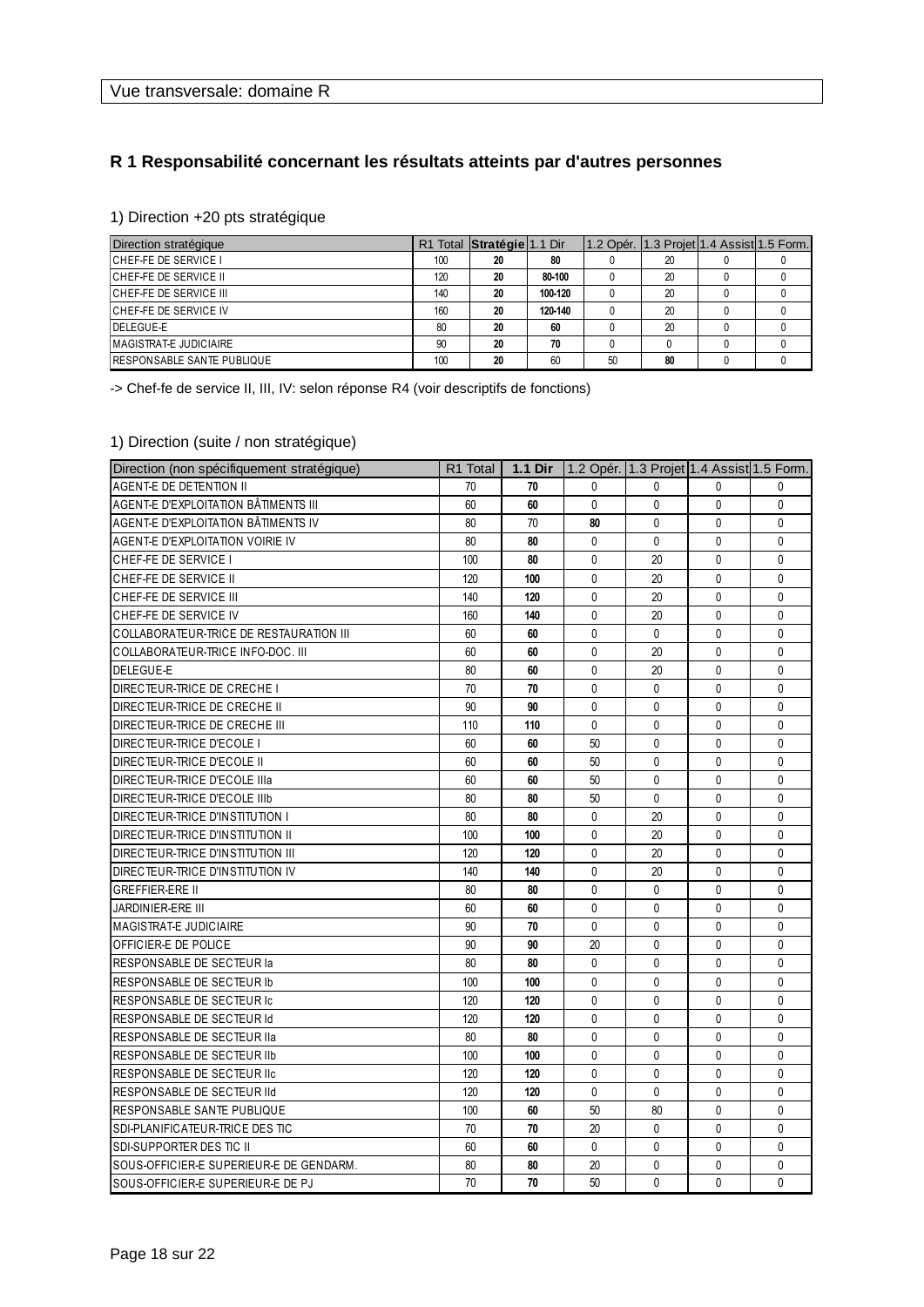#### 2) Responsabilité opérationnelle non hiérarchique

| Direction opérationnelle                  | R1 Total | 1.1 Dir      |    |              | 1.2 Opér. 1.3 Projet 1.4 Assist 1.5 Form. |              |
|-------------------------------------------|----------|--------------|----|--------------|-------------------------------------------|--------------|
| AGENT-E D'EXPLOITATION BÂTIMENTS IV       | 80       | 70           | 80 | $\Omega$     | $\Omega$                                  | $\Omega$     |
| <b>AGENT-E D'EXPLOITATION VOIRIE III</b>  | 20       | $\mathbf{0}$ | 20 | $\mathbf{0}$ | $\mathbf{0}$                              | $\mathbf{0}$ |
| COLLABORATEUR-TRICE ADMINISTRATIF-VE IIIa | 20       | $\Omega$     | 20 | $\Omega$     | 20                                        | $\Omega$     |
| COLLABORATEUR-TRICE ADMINISTRATIF-VE IIIb | 20       | $\mathbf{0}$ | 20 | $\mathbf{0}$ | 20                                        | 0            |
| COLLABORATEUR-TRICE ADMINISTRATIF-VE IIIc | 20       | $\Omega$     | 20 | $\Omega$     | 20                                        | $\Omega$     |
| COLLABORATEUR-TRICE SCIENTIFIQUE IIb      | 50       | 0            | 20 | 50           | 0                                         | 0            |
| COORDINATEUR-TRICE DE PLACEMENTS II       | 50       | $\Omega$     | 50 | $\Omega$     | $\Omega$                                  | $\Omega$     |
| <b>DESSINATEUR-TRICE II</b>               | 50       | 0            | 50 | $\mathbf{0}$ | 0                                         | $\mathbf{0}$ |
| DIRECTEUR-TRICE D'ECOLE I                 | 60       | 60           | 50 | $\mathbf{0}$ | 0                                         | $\Omega$     |
| DIRECTEUR-TRICE D'ECOLE II                | 60       | 60           | 50 | $\mathbf{0}$ | 0                                         | 0            |
| DIRECTEUR-TRICE D'ECOLE IIIa              | 60       | 60           | 50 | $\mathbf{0}$ | 0                                         | $\Omega$     |
| DIRECTEUR-TRICE D'ECOLE IIIb              | 80       | 80           | 50 | $\mathbf{0}$ | $\mathbf{0}$                              | 0            |
| EXPERT-E FISCAL-E I                       | 50       | $\mathbf{0}$ | 50 | $\mathbf{0}$ | $\mathbf{0}$                              | $\Omega$     |
| EXPERT-E FISCAL-E II                      | 80       | 0            | 80 | $\mathbf{0}$ | 0                                         | $\Omega$     |
| EXPERT-E FISCAL-E III                     | 80       | 0            | 80 | $\mathbf{0}$ | 0                                         | 0            |
| <b>GESTIONNAIRE EN INTENDANCE</b>         | 20       | 0            | 20 | $\mathbf{0}$ | $\Omega$                                  | $\Omega$     |
| <b>GREFFIER-ERE I</b>                     | 50       | 0            | 50 | 50           | 0                                         | 0            |
| INFIRMIER-ERE SCOLAIRE II                 | 50       | $\mathbf{0}$ | 50 | $\mathbf{0}$ | $\mathbf{0}$                              | $\Omega$     |
| <b>MEMBRE APEA</b>                        | 50       | 0            | 50 | 50           | 0                                         | 0            |
| OFFICIER-E DE POLICE                      | 90       | 90           | 20 | $\mathbf{0}$ | 0                                         | $\Omega$     |
| RESPONSABLE DE CHANTIER ARCHEOL.          | 50       | 0            | 50 | $\mathbf{0}$ | 0                                         | $\mathbf{0}$ |
| RESPONSABLE SANTE PUBLIQUE                | 100      | 60           | 50 | 80           | 0                                         | $\mathbf{0}$ |
| REVISEUR-SE                               | 80       | $\mathbf{0}$ | 80 | $\mathbf{0}$ | 0                                         | $\mathbf{0}$ |
| SDI-ARCHITECTE DES TIC                    | 80       | 0            | 80 | $\mathbf{0}$ | 0                                         | 0            |
| SDI-CHARGE-E DE PROJETS INFORMATIQUES     | 80       | $\mathbf{0}$ | 80 | 50           | $\mathbf{0}$                              | 0            |
| SDI-PLANIFICATEUR-TRICE DES TIC           | 70       | 70           | 20 | $\mathbf{0}$ | $\mathbf{0}$                              | 0            |
| SOUS-OFFICIER-E SUPERIEUR-E DE GENDARM.   | 80       | 80           | 20 | $\Omega$     | $\Omega$                                  | $\Omega$     |
| SOUS-OFFICIER-E SUPERIEUR-E DE PJ         | 70       | 70           | 50 | $\mathbf{0}$ | $\mathbf{0}$                              | 0            |
| SURVEILLANT-E DE CHANTIERS                | 80       | 0            | 80 | $\mathbf{0}$ | 0                                         | 0            |
| TAXATEUR-TRICE FISCAL-E III               | 50       | 0            | 50 | $\mathbf{0}$ | 0                                         | 0            |
| TAXATEUR-TRICE FISCAL-E IV                | 50       | $\mathbf{0}$ | 50 | $\mathbf{0}$ | $\Omega$                                  | $\Omega$     |
| TECHNICIEN-NE SPECIALISE-E I              | 50       | 0            | 50 | 50           | 0                                         | 0            |
| TECHNICIEN-NE SPECIALISE-E II             | 50       | $\mathbf{0}$ | 50 | 50           | $\mathbf{0}$                              | $\Omega$     |
| TECHNICIEN-NE SPECIALISE-E III            | 80       | 0            | 80 | 80           | 0                                         | 0            |
| <b>VETERINAIRE OFFICIEL-LE</b>            | 80       | 0            | 80 | $\Omega$     | $\Omega$                                  | $\Omega$     |

#### 3) Responsabilité de projet, groupe, commission

| Responsabilité de projet, groupe, commission | R <sub>1</sub> Total | $1.1$ Dir | 1.2 Opérat 1.3 Projet 1.4 Assist 1.5 Form. |    |              |              |
|----------------------------------------------|----------------------|-----------|--------------------------------------------|----|--------------|--------------|
| COLLABORATEUR-TRICE ADMINISTRATIF-VE IV      | 50                   | $\Omega$  | $\Omega$                                   | 50 | <sup>0</sup> | 0            |
| COLLABORATEUR-TRICE ADMINISTRATIF-VE Vb      | 80                   | $\Omega$  | 0                                          | 80 | 0            | 0            |
| COLLABORATEUR-TRICE INFO-DOC. II             | 20                   | 0         | $\mathbf{0}$                               | 20 | $\Omega$     | 0            |
| COLLABORATEUR-TRICE INFO-DOC. III            | 60                   | 60        | $\mathbf{0}$                               | 20 | $\Omega$     | 0            |
| COLLABORATEUR-TRICE SCIENTIFIQUE I           | 20                   | 0         | $\mathbf{0}$                               | 20 | $\Omega$     | 0            |
| COLLABORATEUR-TRICE SCIENTIFIQUE IIa         | 50                   | 0         | $\mathbf{0}$                               | 50 | $\Omega$     | 0            |
| COLLABORATEUR-TRICE SCIENTIFIQUE IIb         | 50                   | 0         | 20                                         | 50 | $\Omega$     | 0            |
| COLLABORATEUR-TRICE SCIENTIFIQUE III         | 80                   | 0         | 0                                          | 80 | $\Omega$     | 0            |
| COLLABORATEUR-TRICE SCIENTIFIQUE IV          | 80                   | 0         | 0                                          | 80 | $\Omega$     | 0            |
| CONSEILLER-ERE EN ORIENTATION                | 20                   | 0         | $\mathbf{0}$                               | 20 | $\Omega$     | 0            |
| CONSEILLER-ERE PEDAGOGIQUE                   | 20                   | $\Omega$  | $\mathbf{0}$                               | 20 | $\Omega$     | 0            |
| DELEGUE-E                                    | 80                   | 60        | $\Omega$                                   | 20 | $\Omega$     | $\mathbf{0}$ |
| <b>GREFFIER-ERE I</b>                        | 50                   | 0         | 50                                         | 50 | $\Omega$     | 0            |
| MAÎTRE-SSE D'ENSEIGNEMENT ET DE RECHERCHE    | 20                   | 0         | 0                                          | 20 | $\Omega$     | 20           |
| <b>MEMBRE APEA</b>                           | 50                   | 0         | 50                                         | 50 | $\Omega$     | 0            |
| <b>PSYCHOLOGUE SCOLAIRE</b>                  | 20                   | $\Omega$  | 0                                          | 20 | $\Omega$     | $\Omega$     |
| <b>RESPONSABLE SANTE PUBLIQUE</b>            | 100                  | 60        | 50                                         | 80 | $\Omega$     | 0            |
| SDI-CHARGE-E DE PROJETS INFORMATIQUES        | 80                   | 0         | 80                                         | 50 | 0            | 0            |
| TECHNICIEN-NE SPECIALISE-E I                 | 50                   | 0         | 50                                         | 50 | $\Omega$     | $\Omega$     |
| TECHNICIEN-NE SPECIALISE-E II                | 50                   | 0         | 50                                         | 50 | $\Omega$     | 0            |
| TECHNICIEN-NE SPECIALISE-E III               | 80                   | U         | 80                                         | 80 | $\Omega$     | 0            |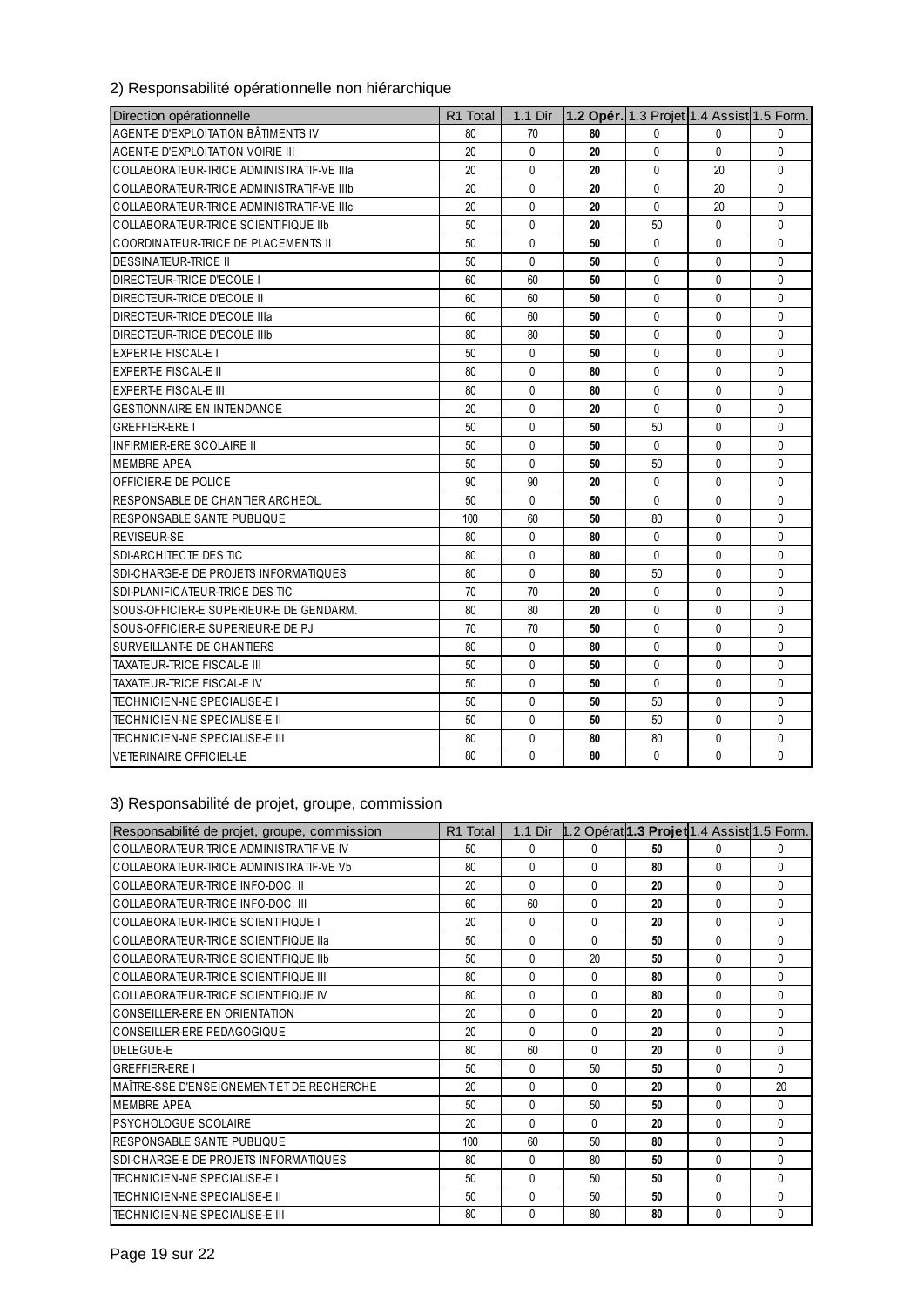#### 4) Assistance ou préparation du travail

| Assistance = critère principal            | R <sub>1</sub> Total | 1.1 Dir | 1.2 Opérat 1.3 Projet $1.4$ Assist 1.5 Form. |    |  |
|-------------------------------------------|----------------------|---------|----------------------------------------------|----|--|
| COLLABORATEUR-TRICE ADMINISTRATIF-VE IIIa | 20                   |         | 20                                           | 20 |  |
| COLLABORATEUR-TRICE ADMINISTRATIF-VE IIIb | 20                   |         | 20                                           | 20 |  |
| COLLABORATEUR-TRICE ADMINISTRATIF-VE IIIc | 20                   |         | 20                                           | 20 |  |
| ICOLLABORATEUR-TRICE ADMINISTRATIF-VE Va  | 30                   |         |                                              | 30 |  |
| COMMIS-GREFFIER-ERE                       | 20                   |         |                                              | 20 |  |

#### 5) Formation

| Formation = critère principal                | R <sub>1</sub> Total | 1.1 Dir | 1.2 Opérat 1.3 Projet 1.4 Assist 1.5 Form. |    |    |
|----------------------------------------------|----------------------|---------|--------------------------------------------|----|----|
| <b>ENSEIGNANT-E POSTOBLIG. I</b>             | 40                   |         |                                            |    | 40 |
| <b>ENSEIGNANT-E POSTOBLIG. II</b>            | 40                   |         |                                            |    | 40 |
| <b>ENSEIGNANT-E POSTOBLIG. III</b>           | 40                   |         |                                            |    | 40 |
| <b>ENSEIGNANT-E PRIMAIRE</b>                 | 40                   |         |                                            |    | 40 |
| <b>IENSEIGNANT-E PRIMAIRE SPECIALISE-E</b>   | 40                   |         |                                            |    | 40 |
| <b>ENSEIGNANT-E SECONDAIRE</b>               | 40                   |         |                                            |    | 40 |
| <b>IENSEIGNANT-E SECONDAIRE SPECIALISE-E</b> | 40                   |         |                                            |    | 40 |
| IMAÎTRE-SSE D'ENSEIGNEMENT ET DE RECHERCHE   | 20                   |         |                                            | 20 | 20 |

#### **R2 Responsabilité concernant la vie d'autrui**

| Risque physique                           | Risque psychosocial                       |
|-------------------------------------------|-------------------------------------------|
| Risque faible (20 pts)                    | Risque faible (20 pts)                    |
| AGENT-E DE DETENTION I-II                 | AGENT-E DE DETENTION I, II                |
| AGENT-E D'EXPLOITATION VOIRIE I           | AGENT-E DE GENDARMERIE                    |
| ASSISTANT-E DE SECURITE PUBLIQUE          | ANIM. EN SANTE SEXUELLE ET REPRODUCTIVE   |
| ASSISTANT-E DENTAIRE                      | ANIMATEUR-TRICE EN THEATRE                |
| CHAUFFEUR-SE                              | CHEF-FE DE SERVICE I-IV                   |
| COLLABORATEUR-TRICE ADMINISTRATIF-VE IIc  | COLLABORATEUR-TRICE ADMINISTRATIF-VE IIIc |
| COLLABORATEUR-TRICE DE RESTAURATION I-III | COLLABORATEUR-TRICE DE RESTAURATION IIb   |
| COLLABORATEUR-TRICE TECHNIQUE             | COLLABORATEUR-TRICE SCIENTIFIQUE IIb      |
| EDUCATEUR-TRICE I-IV                      | CONSEILLER-ERE EN ORIENTATION             |
| ENSEIGNANT-E POSTOBLIG. I-III             | CONSEILLER-ERE EN PERSONNEL               |
| <b>ENSEIGNANT-E PRIMAIRE</b>              | CONSEILLER-ERE PEDAGOGIQUE                |
| <b>ENSEIGNANT-E PRIMAIRE SPECIALISE-E</b> | DELEGUE-E                                 |
| ENSEIGNANT-E SECONDAIRE                   | DIRECTEUR-TRICE DE CRECHE I-III           |
| ENSEIGNANT-E SECONDAIRE SPECIALISE-E      | DIRECTEUR-TRICE D'ECOLE I-III             |
| FORMATEUR-TRICE                           | DIRECTEUR-TRICE D'INSTITUTION I-IV        |
| <b>GARDE-FAUNE</b>                        | FORMATEUR-TRICE                           |
| INFIRMIER-ERE I-II                        | INFIRMIER-ERE I                           |
| INSPECTEUR-TRICE TECHNIQUE II-III         | INFIRMIER-ERE SCOLAIRE I-II               |
| JARDINIER-ERE I-III                       | INSPECTEUR-TRICE SCIENTIFIQUE DE PJ       |
| LABORANTIN-E                              | MAGISTRAT-E JUDICIAIRE                    |
| MEDECIN-DENTISTE                          | <b>MEMBRE APEA</b>                        |
| OFFICIER-E DE POLICE                      | OFFICIER-E DE POLICE                      |
| PREPARATEUR-TRICE - CONSERVATEUR-TRICE    | PSYCHOLOGUE SCOLAIRE                      |
| RESPONSABLE DE CHANTIER ARCHEOL.          | RESPONSABLE DE SECTEUR (tous)             |
| SOUS-OFFICIER-E DE POLICE JUDICIAIRE I-II | SOUS-OFFICIER-E DE GENDARMERIE I-II       |
| SOUS-OFFICIER-E SUPERIEUR-E DE GENDARM.   | SOUS-OFFICIER-E DE POLICE JUDICIAIRE I-II |
| SOUS-OFFICIER-E SUPERIEUR-E DE PJ         | SOUS-OFFICIER-E SUPERIEUR-E DE GENDARM.   |
| TECHNICIEN-NE DE FOUILLES I-II            | SOUS-OFFICIER-E SUPERIEUR-E DE PJ         |
| TECHNICIEN-NE DE MAINTENANCE              | Risque moyen (40 pts)                     |
| TECHNICIEN-NE SPECIALISE-E I-III          | ASSISTANT-E SOCIAL-E                      |
| VEILLEUR-SE I-III                         | CONSEILLER-ERE EN SANTE SEXUELLE          |
| Risque moyen (40 pts)                     | EDUCATEUR-TRICE I-IV                      |
| AGENT-E DE GENDARMERIE                    | <b>ENSEIGNANT-E POSTOBLIG. I-III</b>      |
| AGENT-E D'EXPLOITATION VOIRIE II-III      | <b>ENSEIGNANT-E PRIMAIRE</b>              |
| SOUS-OFFICIER-E DE GENDARMERIE I-II       | ENSEIGNANT-E PRIMAIRE SPECIALISE-E        |
|                                           | ENSEIGNANT-E SECONDAIRE                   |
|                                           | ENSEIGNANT-E SECONDAIRE SPECIALISE-E      |
|                                           | <b>INFIRMIER-ERE II</b>                   |
|                                           | THERAPEUTE I-III                          |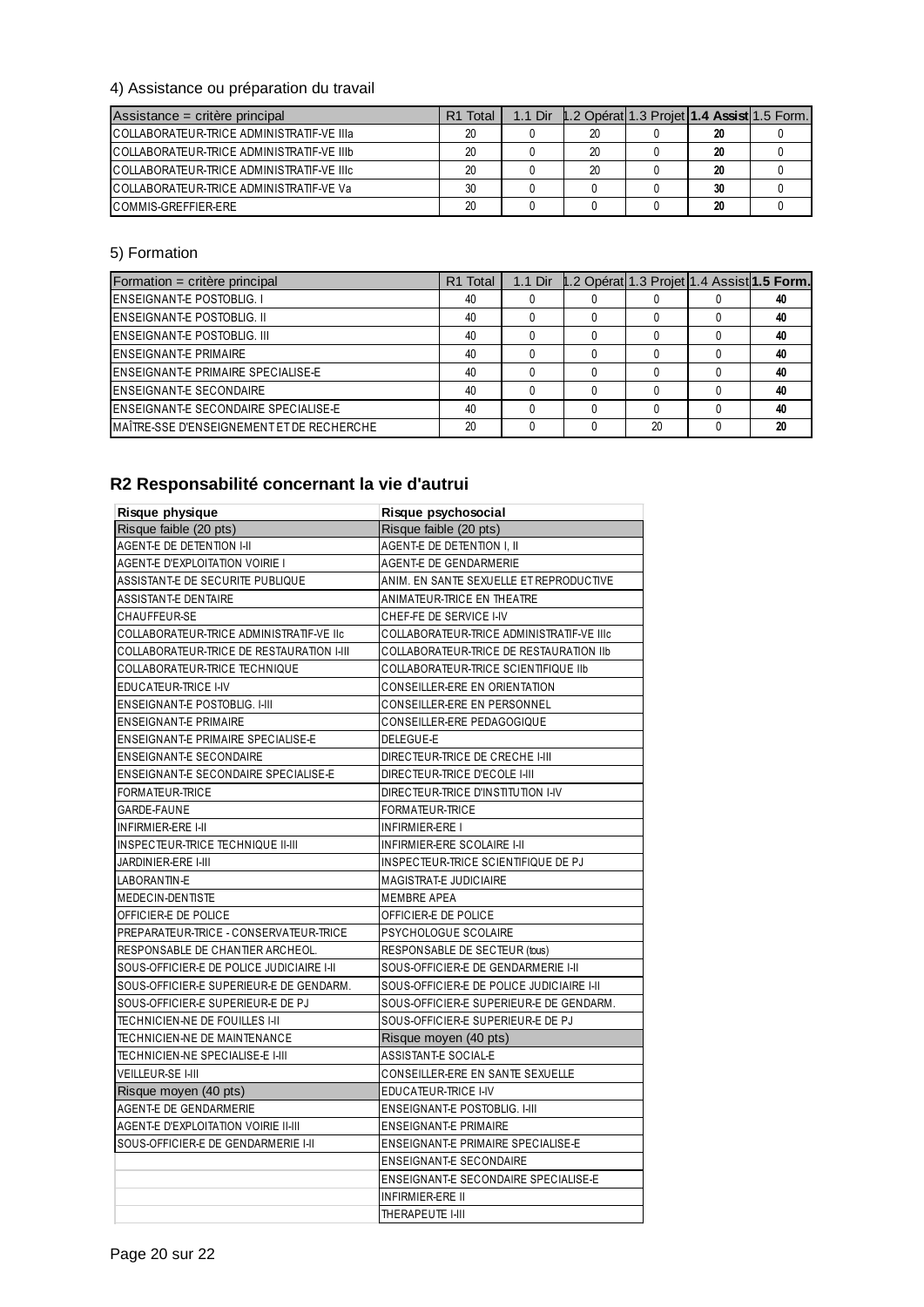### **R3 Responsabilité concernant des valeurs matérielles ou environnementales**

| Fonction                                   | R <sub>3</sub> |
|--------------------------------------------|----------------|
| AGENT-E D'EXPLOITATION VOIRIE II-III       | 20             |
| INSPECTEUR-TRICE TECHNIQUE I-III           | 20             |
| MAÎTRE-SSE D'ENSEIGNEMENT ET DE RECHERCHE  | 20             |
| PREPARATEUR-TRICE - CONSERVATEUR-TRICE     | 20             |
| RESPONSABLE DE CHANTIER ARCHEOL.           | 20             |
| TECHNICIEN-NE DE FOUILLES I-II             | 20             |
| AGENT-E DE GENDARMERIE                     | 5              |
| AGENT-E D'EXPLOITATION BÄTIMENTS I-IV      | 5              |
| AGENT-E D'EXPLOITATION VOIRIE I            | $\overline{5}$ |
| AGENT-E D'EXPLOITATION VOIRIE IV           | 5              |
| ASSISTANT-E DE SECURITE PUBLIQUE           | 5              |
| ASSISTANT-E DENTAIRE                       | 5              |
| CHAUFFEUR-SE                               | 5              |
| COLLABORATEUR-TRICE ADMINISTRATIF-VE IIc   | 5              |
| COLLABORATEUR-TRICE INFO-DOC. I-III        | 5              |
| COLLABORATEUR-TRICE TECHNIQUE              | 5              |
| ENSEIGNANT-E POSTOBLIG. I                  | 5              |
| <b>GARDE-FAUNE</b>                         | 5              |
| GESTIONNAIRE EN INTENDANCE                 | 5              |
| INSPECTEUR-TRICE SCIENTIFIQUE DE PJ        | 5              |
| <b>JARDINIER-ERE I-III</b>                 | 5              |
| LABORANTIN-E                               | 5              |
| LINGER-ERE                                 | $\overline{5}$ |
| OFFICIER-E DE POLICE                       | 5              |
| SAP DESSINATEUR-TRICE SCIENTIFIQUE         | 5              |
| SAP DESSINATEUR-TRICE TECHNIQUE            | 5              |
| SAP PHOTOGRAPHE                            | 5              |
| SDI-ADMINISTRATEUR-TRICE SYSTEME           | $\overline{5}$ |
| SDI-PLANIFICATEUR-TRICE DES TIC            | 5              |
| SDI-SUPPORTER DES TIC I, II                | $\overline{5}$ |
| SOUS-OFFICIER-E DE GENDARMERIE I, II       | 5              |
| SOUS-OFFICIER-E DE POLICE JUDICIAIRE I, II | 5              |
| SOUS-OFFICIER-E SUPERIEUR-E DE GENDARM.    | 5              |
| SOUS-OFFICIER-E SUPERIEUR-E DE PJ          | $\overline{5}$ |
| SURVEILLANT-E DE CHANTIERS                 | 5              |
| TECHNICIEN-NE DE MAINTENANCE               | 5              |
| <b>TECHNICIEN-NE SPECIALISE-E I-III</b>    | $\overline{5}$ |

Autres fonctions: 0 pt